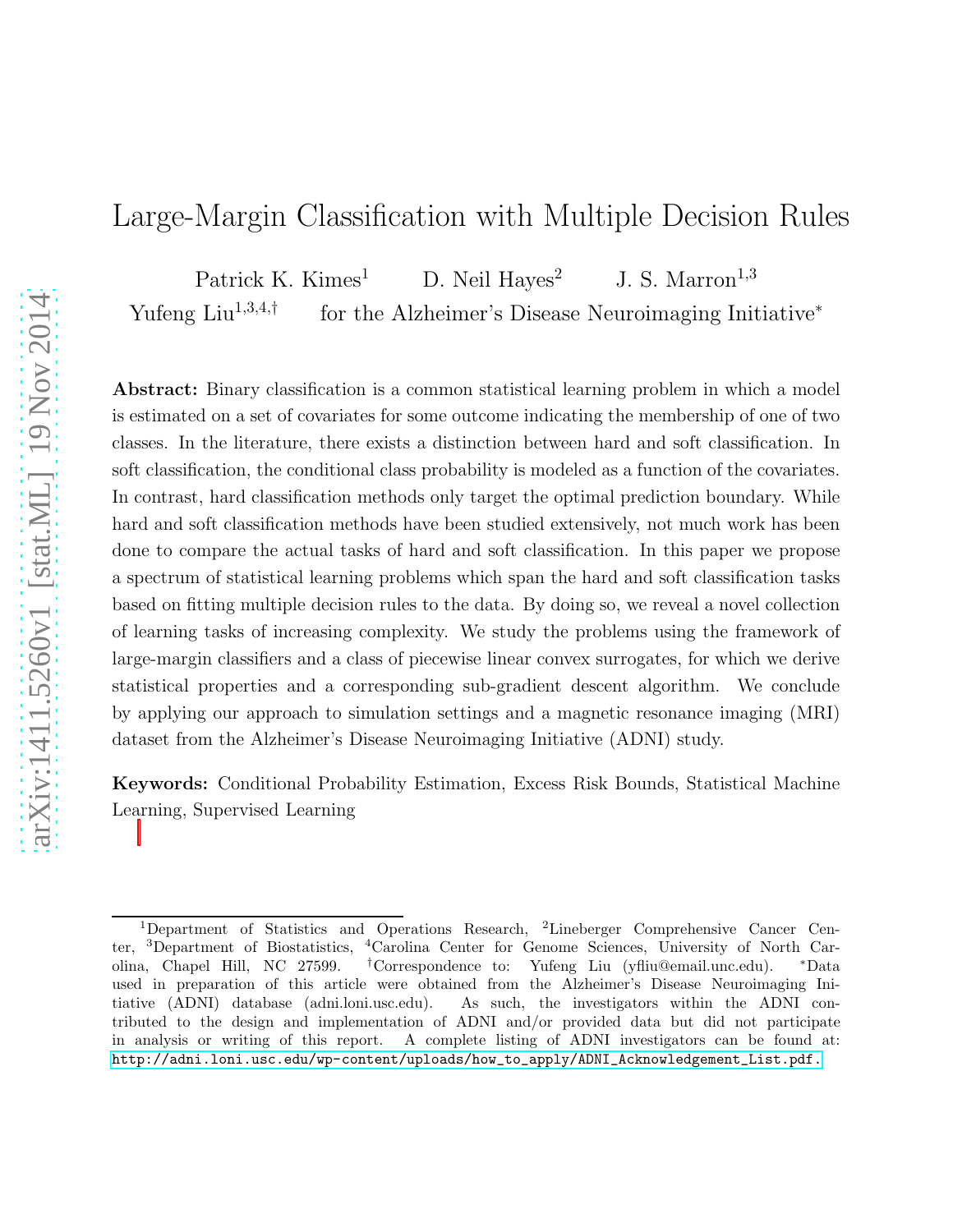## 1 Introduction

Classification is one of the most widely applied and well studied problems in supervised learning. Given a training set of observed covariates and outcomes, similar to the usual regression problem, in classification, the outcome is modeled as a function of the set of covariates. However, in contrast to standard regression with a continuous response variable, classification describes the setting where the outcome is a discrete class label. While generalizations to more than two classes exist, in this paper we focus on the standard binary problem where the label takes one of two possible values, typically denoted by  $+1$  and  $-1$ .

Given such a dataset, commonly, the goal is to build a model, either to predict the class of a new observation from the covariate space, or to estimate the probably of each class as a function of the covariates. The tasks correspond respectively to hard and soft classification. Briefly, we refer to methods which only target the optimal prediction rule as hard classifiers, and those which produce estimates of class probability as soft classifiers. Examples of hard classifiers include the support vector machine (SVM) [\[1,](#page-27-0) [2\]](#page-27-1) and  $\psi$ -learning [\[3,](#page-28-0) [4](#page-28-1)], and examples of soft classifiers include logistic regression and other likelihood-based approaches. Often, soft classifiers are also used to obtain hard classification rules by predicting the class with greater estimated probability. These rules are commonly referred to as plug-in classifiers. While hard classification rules do not directly provide conditional class probability estimates, several approaches have been proposed for estimating class probabilities based on hard classifiers, including those of [\[5\]](#page-28-2) and [\[6](#page-28-3)]. As such, methods which may be traditionally viewed as soft and hard classifiers are often used for either task. Naturally, a question of interest is: how are hard and soft classifiers related, and how do they differ in practice?

Recently, [\[7\]](#page-28-4) introduced the Large-margin Unified Machines (LUM) family of marginbased classifiers, shedding some light on the the relationship between hard and soft classifiers. The LUM family connects several popular margin-based classification methods, including SVM, distance-weighted discrimination (DWD) [\[8](#page-28-5)], and a new hybrid logistic loss. Their approach was further extended to the multi-category case in [\[9](#page-28-6)]. Margin-based approaches to classification are popular in practice for their accuracy and computational efficiency in both low and high-dimensional settings. While a flexible family of margin-based classifiers, the LUM approach examines only a specific parameterized collection of classifiers along the gradient of soft to hard classification. In this paper, we similarly focus on connecting hard and soft margin-based methods. However, we consider a more natural approach based on connecting the tasks of hard and soft classification rather than specific hard and soft classifiers. Specifically, we propose a novel framework of binary learning problems which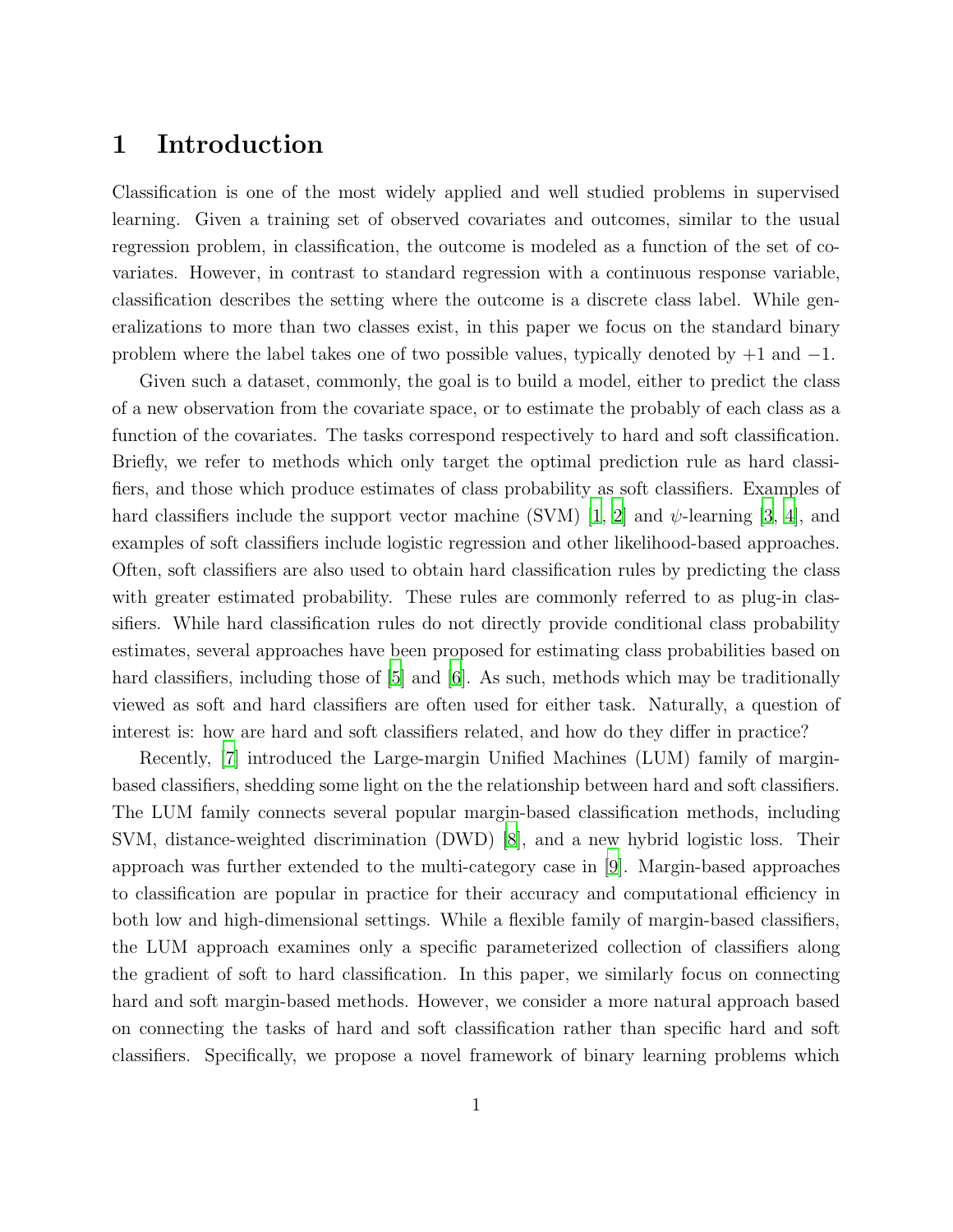may be formulated as partial or full estimation of the conditional class probability based on fitting an arbitrary number of boundaries to the data. As an example, suppose we are interested in separating patients into four disease risk groups based on clinical measurements. One possible approach is to group patients according to whether their conditional probability of being positive for the disease is less than 25%, between 25% to 50%, between 50% to 75%, or greater than 75%. In this setting, the emphasis is not on the accuracy of class probability estimates, but instead, on the correct stratification of individuals into risk groups. Therefore, only partial estimation of the conditional class probability is required; in particular, at the three boundaries, 25%, 50%, and 75%. While stratification of the patient classes is possible using a soft classifier, an approach directly targeting the three boundaries may provide improved stratification by requiring weaker assumptions on the entire form of the underlying conditional class probability.

In addition to hard and soft classification, the proposed framework also encompasses rejection-option classification [\[10](#page-28-7), [11](#page-28-8), [12,](#page-28-9) [13\]](#page-28-10) and weighted classification [\[14,](#page-28-11) [15](#page-28-12)], two other well-studied binary learning problems. Briefly, the rejection-option problem expands on standard binary classification by introducing a third option to reject, where neither label is predicted. Notably, it can be shown that the decision to reject directly corresponds to a prediction that the probability of belonging to either class does not exceed a specified threshold. Since the task requires estimation of more than a single classification boundary, but less than the full class conditional probability, it may be viewed as an intermediate problem to hard and soft classification, as in the example given above. Applications of rejection option classification include certain medical settings where predictions should only be made when a level of certainty is obtained. Additionally, weighted classification extends the standard classification problem by accounting for differences or biases in class populations. We define these problems more formally, along with hard and soft classification, in Section [2.](#page-32-0)

The remainder of this paper is organized as follows. In the first part of Section [2](#page-32-0) we provide a review of margin-based learning. Then, in the remainder of Section [2,](#page-32-0) we define our family of binary learning problems and introduce a corresponding *theoretical loss*, which generalizes the standard misclassification error to connect class prediction with probability estimation. In Section [3](#page-32-1) we provide necessary and sufficient conditions for consistency of a surrogate loss function, and propose a class of consistent piecewise linear surrogates akin to the SVM hinge loss for binary classification. In Section [4,](#page-33-0) we present theoretical bounds on the empirical performance of classification rules obtained using surrogate loss functions. In Section [5,](#page-33-1) we provide a sub-gradient descent (SGD) algorithm for solving the corresponding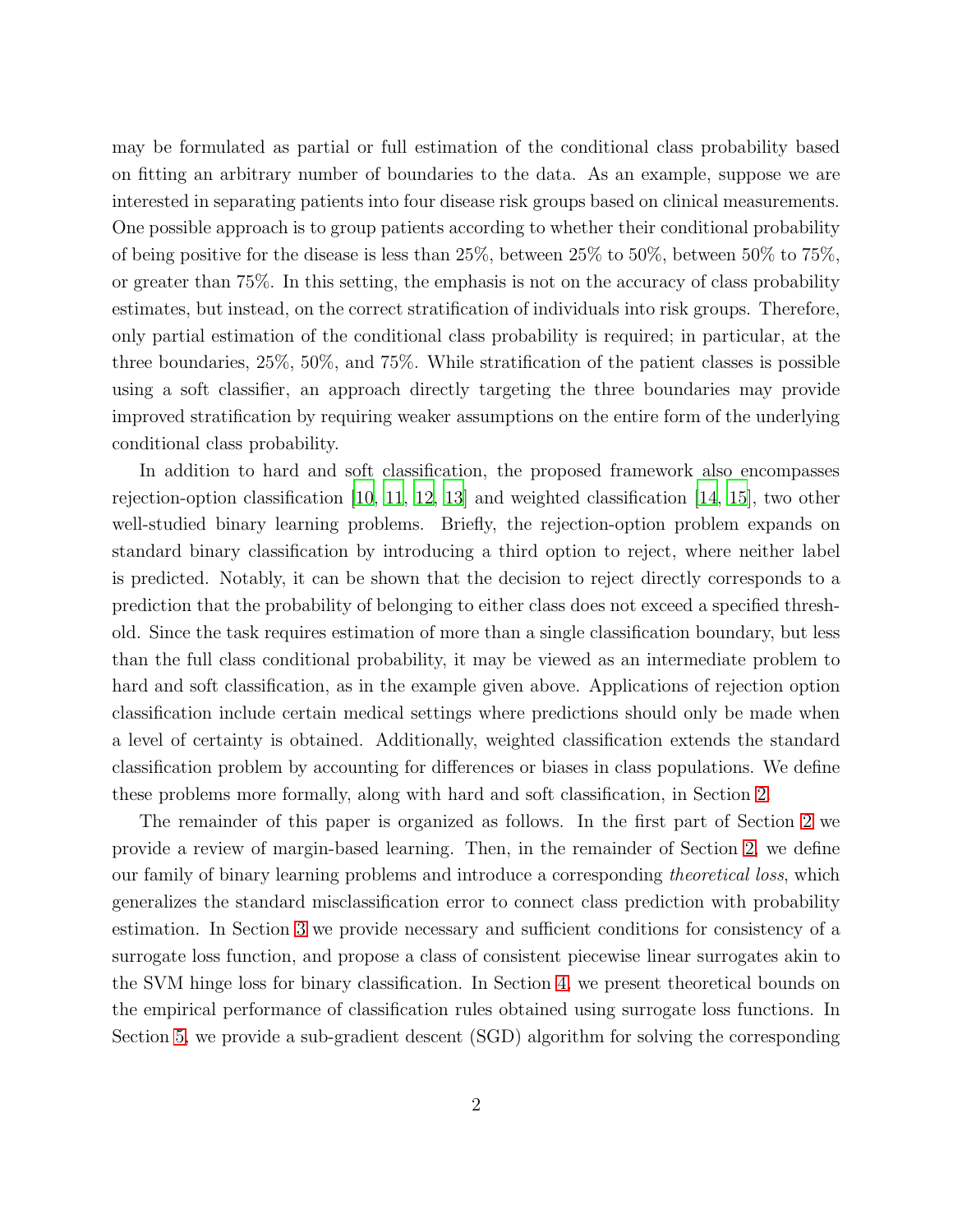optimization problem using the proposed piecewise linear surrogates. We then illustrate the behavior of our generalized family of classifiers using simulation in Section [6,](#page-34-0) and a real data example from the Alzheimer's Disease Neuroimaging Initiative (ADNI) database in Section [7.](#page-36-0) We conclude in Section [8](#page-38-0) with a discussion of the proposed framework.

## 2 Methodology

In this section, we first briefly introduce margin-based classifiers, and formally define the notion of classification consistency for loss functions. We then state the general form of our unified framework of problems and introduce a corresponding family of theoretical loss functions which encompasses the standard misclassification error as a special case.

### <span id="page-3-1"></span>2.1 Margin-Based Classifiers

Let  $\{(\bm{x}_i, y_i)\}_{i=1}^n$  denote a training set of n covariate–label pairs drawn from  $\mathcal{X} \times \mathcal{Y}$  according to some unknown distribution  $\mathcal{P}(X, Y)$ . For binary problems,  $\mathcal{Y} = \{-1, +1\}$  is used to denote the label space, and often  $\mathcal{X} \subset \mathbb{R}^p$ , with  $p \geq 1$ . Given a training set, marginbased classifiers minimize a penalized loss over a class,  $\mathcal{F}$ , of margin functions,  $f: \mathcal{X} \to \mathbb{R}$ . Typically, the corresponding optimization problem is written as:

<span id="page-3-0"></span>
$$
\min_{f \in \mathcal{F}} \frac{1}{n} \sum_{i=1}^{n} \underbrace{L(y_i f(\boldsymbol{x}_i))}_{loss} + \underbrace{\lambda J(f)}_{penalty}, \tag{1}
$$

where  $L : \mathbb{R} \to \mathbb{R}$  is a loss function defined with respect to the functional margin,  $y f(x)$ , and  $J : \mathcal{F} \to \mathbb{R}$  is some roughness measure on  $\mathcal{F}$  with corresponding tuning parameter  $\lambda \geq 0$ . Both hard and soft classification may be formulated as margin-based problems. In the case of hard classification, with a little abuse of notation, we use  $\hat{Y} \in \mathcal{Y}$  to denote a predicted class label, and  $\hat{Y}: \mathbb{R} \to Y$  to denote a prediction rule on R. In margin-based classification,  $\hat{Y}(\cdot)$  is combined with a margin function,  $f \in \mathcal{F}$ , to obtain predictions in y. Most commonly, in hard classification the sign rule,  $\hat{Y}(f(\boldsymbol{X})) = \text{sign}(f(\boldsymbol{x}))$ , is used, assuming  $f(\mathbf{x}) \neq 0$  almost surely (*a.s.*). Thus, given a new  $(\mathbf{x}^*, y^*)$  pair with  $f(\mathbf{x}^*) \neq 0$ , correct classification is obtained if and only if  $y^* f(x^*) > 0$ . Since the functional margin,  $yf(x)$ , serves as an approximate measure for classification correctness, the loss function, L, in [\(1\)](#page-3-0) is often chosen to be a non-increasing function over  $y f(x)$ . A natural choice of L in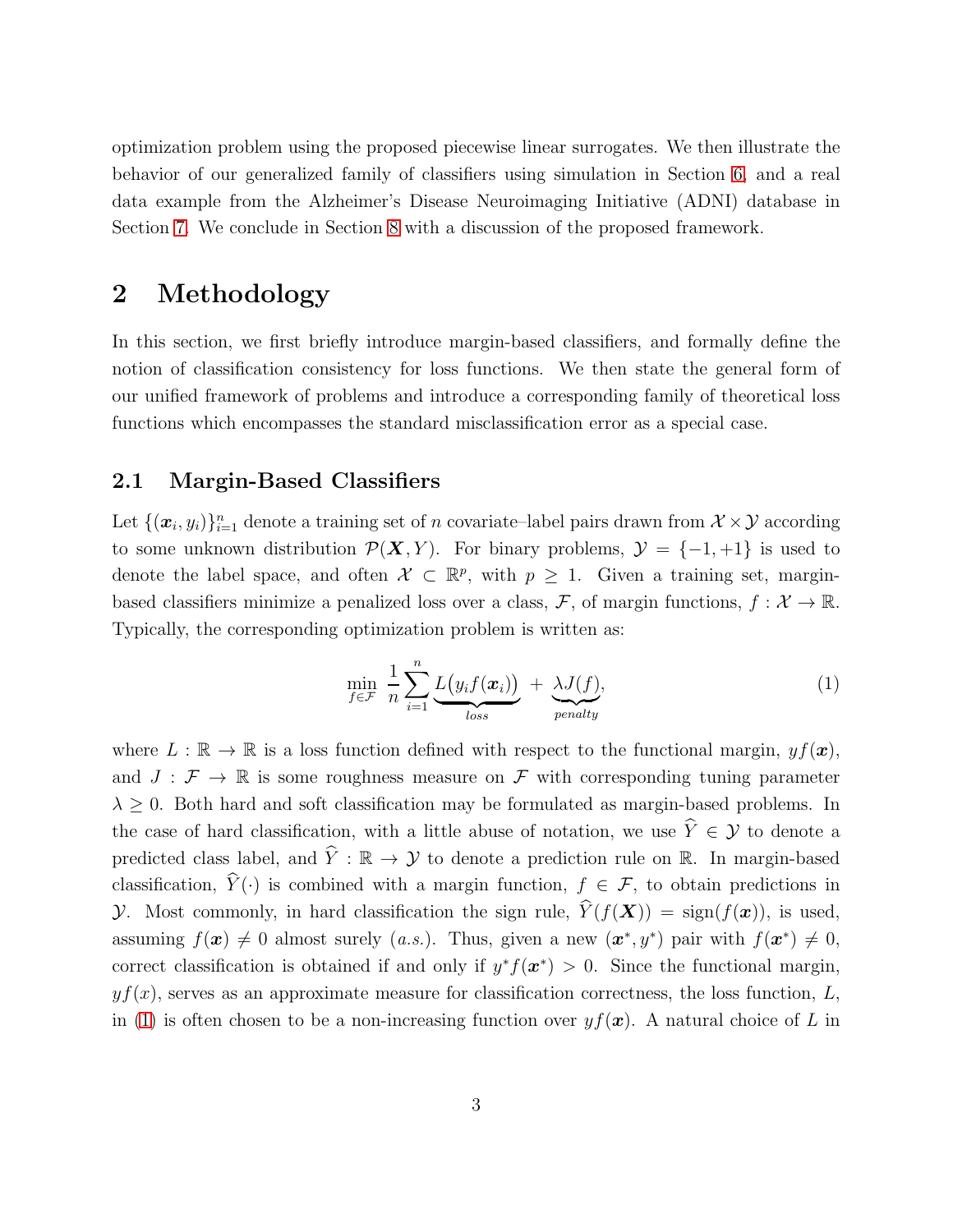hard classification is the misclassification error, or 0−1 loss, given by:

<span id="page-4-0"></span>
$$
\ell_{0-1}(Y,\hat{Y}) = \mathbf{I}\{\hat{Y} \neq Y\},\tag{2}
$$

where  $I\{\cdot\}$  is used to denote the indicator function. Using the sign rule, the loss may be equivalently written over the class of margin functions as:  $L_{0-1}(Yf(\boldsymbol{X})) = \mathbf{I}\{Yf(\boldsymbol{X})\}$ 0}. However, direct optimization of the non-convex and discontinuous loss,  $L_{0-1}$ , is NPhard and often infeasible in practice. Thus, continuous convex losses, called surrogates, are commonly used instead. Choices of the surrogate loss function corresponding to existing margin-based classifiers include the SVM hinge loss,  $L(z) = \max\{0, 1 - z\}$ , logistic loss,  $L(z) = \log(1 + e^{-z}),$  and the DWD loss,  $L(z) = \frac{1}{4z} \cdot \mathbf{I}\{z \geq \frac{1}{2}\}$  $\frac{1}{2}$ } + (1 – z) · I{z <  $\frac{1}{2}$  }. Finally, the penalty term,  $J(\cdot)$  is used to prevent over-fitting and improve generalizability of the resulting classifier. The amount of penalization is commonly determined by crossvalidation over a grid of  $\lambda$  values. Here, we note that while in the literature there exists a natural theoretical loss for hard classification, i.e. the 0−1 loss, there is no equivalent theoretical loss targeting consistent probability estimation for soft classification. In addition to providing a spectrum of theoretical loss functions covering soft and hard classifications at the two extremes, our proposed framework also naturally defines precisely such a theoretical loss for the soft classification problem (Figure [2C](#page-9-0)).

In Section [1,](#page-30-0) we briefly discussed the learning tasks of rejection-option and weighted classification. As with hard and soft classification, these tasks may also be formulated as margin-based problems. We next describe how rejection-option classification may be formulated as a problem of the form [\(1\)](#page-3-0). Borrowing the notation of [\[12](#page-28-9)], we use 0 to denote the rejection option such that a prediction,  $\hat{Y}_{rej}$ , takes values in  $\mathcal{Y}_{rej} = \{+1, 0, -1\}$ . Then, for some pre-specified *rejection cost*  $\pi \in (0, \frac{1}{2})$  $\frac{1}{2}$ , they propose the following theoretical loss for rejection-option classification:

<span id="page-4-1"></span>
$$
\ell_{rej,\pi}(Y,\widehat{Y}_{rej}) = \begin{cases} 1 & \text{if } \widehat{Y}_{rej} \neq Y, \ \widehat{Y}_{rej} \neq 0 \\ \pi & \text{if } \widehat{Y}_{rej} = 0 \\ 0 & \text{otherwise} \end{cases}
$$
 (3)

To express the loss as a function over  $Yf(\boldsymbol{X})$ , [\[12\]](#page-28-9) propose the prediction rule  $\widehat{Y}_{rej}(f(\boldsymbol{X}); \delta) =$  $\mathbf{I}(|Yf(\boldsymbol{X})| > \delta$  · sign $(Yf(\boldsymbol{X}))$  for some appropriately chosen  $\delta > 0$ . Then,  $\ell_{rej,\pi}$  may be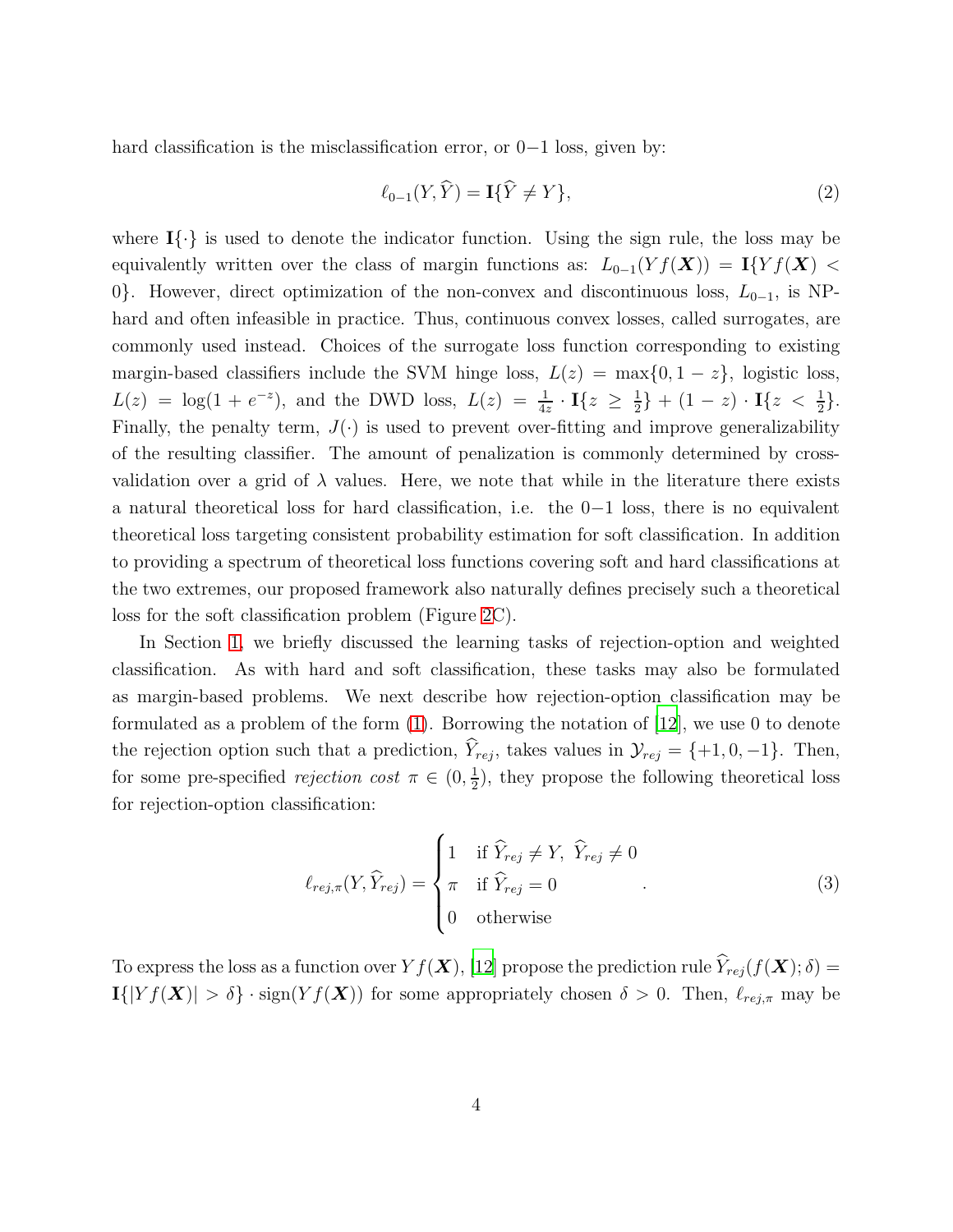written as the following generalized 0−1 loss on  $Yf(\boldsymbol{X})$ :

$$
L_{rej,\pi}(Yf(\mathbf{X});\delta) = (1-\pi)\mathbf{I}\{Yf(\mathbf{X}) \leq -\delta\} + \pi\mathbf{I}\{Yf(\mathbf{X}) < \delta\}.
$$

We finally consider the task of weighted classification. In contrast to the problems mentioned thus far, to fit the form of [\(1\)](#page-3-0), weighted classification requires specifying separate theoretical loss functions for observations from the +1 and  $-1$  classes, denoted by  $\ell_{w,\pi}^+$  and  $\ell_{w,\pi}^-$ . For simplicity, we use  $\ell_{w,\pi}^Y$  to denote the loss for both classes. Similar to hard classification, the task is to predict class labels in  $\mathcal{Y} = \{+1, -1\}$ . The loss function depends on a weight parameter,  $\pi$ , which accounts for imbalances between the two classes. Commonly,  $\pi$ is constrained to the interval  $(0, 1)$  without loss of generality. Then, for fixed weight  $\pi$ , the weighted loss is given by:

<span id="page-5-0"></span>
$$
\ell_{w,\pi}^{Y}(Y,\hat{Y}) = \mathbf{I}\{Y = +1\} \cdot \ell_{w,\pi}^{+}(\hat{Y}) + \mathbf{I}\{Y = -1\} \cdot \ell_{w,\pi}^{-}(\hat{Y}),
$$
\n
$$
\ell_{w,\pi}^{+}(\hat{Y}) = (1 - \pi) \cdot \mathbf{I}\{\hat{Y} \neq +1\},
$$
\n
$$
\ell_{w,\pi}^{-}(\hat{Y}) = \pi \cdot \mathbf{I}\{\hat{Y} \neq -1\}.
$$
\n(4)

Note that the standard 0−1 loss corresponds to the special case of the weighted loss [\(4\)](#page-5-0) when equal weight is assigned to the two classes with  $\pi = \frac{1}{2}$  $\frac{1}{2}$ . Using the same prediction rule as for hard classification,  $\hat{Y}(f(\boldsymbol{x})) = \text{sign}(f(\boldsymbol{x}))$ , the loss over the functional margin may be written:

$$
L_{w,\pi}^Y(Yf(\mathbf{X})) = \mathbf{I}\{Y = +1\} \cdot L_{w,\pi}^+(Yf(\mathbf{X})) + \mathbf{I}\{Y = -1\} \cdot L_{w,\pi}^-(Yf(\mathbf{X})),
$$
  
\n
$$
L_{w,\pi}^+(Yf(\mathbf{X})) = (1 - \pi) \cdot \mathbf{I}\{Yf(\mathbf{X}) < 0\},
$$
  
\n
$$
L_{w,\pi}^-(Yf(\mathbf{X})) = \pi \cdot \mathbf{I}\{Yf(\mathbf{X}) < 0\}.
$$

As with the usual 0-1 loss, optimization of  $L_{rej,\pi}$  and  $L_{w,\pi}^Y$  is NP-hard, and in practice should be approximated using a convex surrogate loss. In the next section, we introduce the notion of consistency, an important statistical property of surrogate loss functions.

### 2.2 Classification Consistency

Much work has been done to study the statistical properties of classifiers of the  $loss+penalty$ form given in  $(1)$  [\[16,](#page-28-13) [17](#page-28-14), [18](#page-28-15), [19\]](#page-29-0). Of these, consistency of loss functions is one of the most fundamental. In general, a loss function is called consistent for a margin-based learning problem if it recovers in expectation the optimal rule, often called the Bayes rule, to the theoretical loss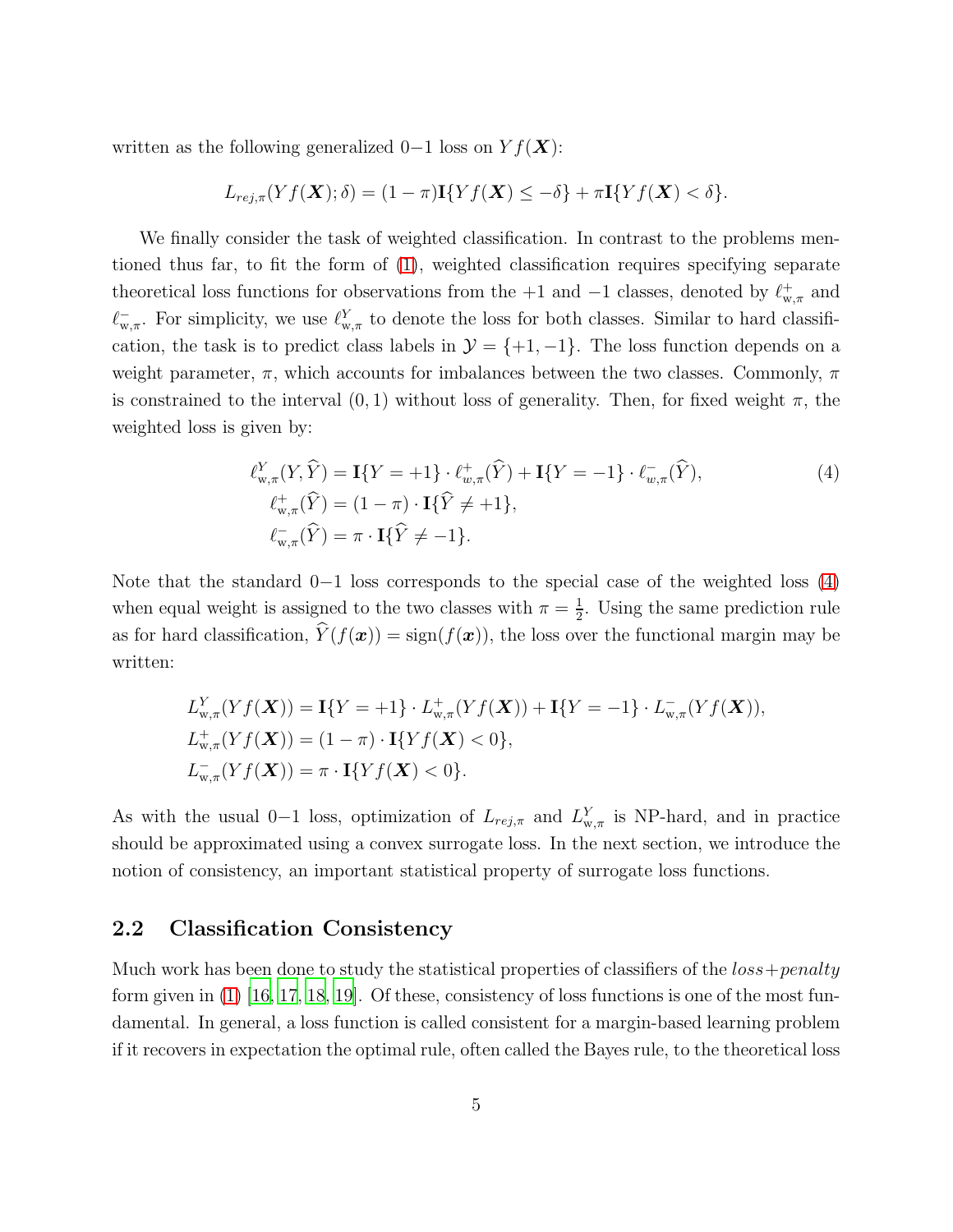function, e.g.  $\ell_{0-1}$ ,  $\ell_{rej,\pi}$  or  $\ell_{w,\pi}^Y$ . More formally, for a theoretical loss function,  $\ell$ , and a surrogate loss,  $\phi$ , let  $Y_{\ell}^*(\mathbf{X}) = \operatorname{argmin}_{Y^*} \mathbb{E}_{Y|\mathbf{X}}\{\ell(Y, Y^*)\}$  and  $f_{\phi}^*(\mathbf{X}) = \operatorname{argmin}_f \mathbb{E}_{Y|\mathbf{X}}\{\phi(Yf(\mathbf{X}))\}$ denote the Bayes rule and  $\phi$ -optimal margin function, respectively. Then, we call  $\phi$  consistent for  $\ell$  if  $\widehat{Y}_{\ell}(f_{\phi}^*(\boldsymbol{X})) = Y_{\ell}^*(\boldsymbol{X}),$  where  $\widehat{Y}_{\ell}$  is the appropriate prediction rule, e.g. the sign function. Equivalently, using the margin-based formulation of the theoretical loss, L, and letting  $f_L^*(\mathbf{X}) = \operatorname{argmin}_f \mathbb{E}_{Y|\mathbf{X}}\{L(Yf(\mathbf{X}))\}$  denote the L-optimal margin function, consistency may be expressed as  $\widehat{Y}_{\ell}(f_{\phi}^*(\boldsymbol{X})) = \widehat{Y}_{\ell}(f_L^*(\boldsymbol{X})).$  For rejection-option classification, the Bayes optimal rule is given by:

$$
Y_{rej,\pi}^*(\boldsymbol{X}) = \begin{cases} +1 & \text{if } p(\boldsymbol{X}) \ge 1-\pi \\ 0 & \text{if } p(\boldsymbol{X}) \in (\pi, 1-\pi) \\ -1 & \text{if } p(\boldsymbol{X}) \le \pi \end{cases} \tag{5}
$$

The Bayes optimal rule for weighted classification is given by:

<span id="page-6-1"></span><span id="page-6-0"></span>
$$
Y_{\mathbf{w},\pi}^*(\boldsymbol{X}) = \begin{cases} +1 & \text{if } p(\boldsymbol{X}) > \pi \\ -1 & \text{if } p(\boldsymbol{X}) \leq \pi \end{cases} \tag{6}
$$

For hard classification, the Bayes optimal rule corresponds to  $Y_{w,0.5}$ , and consistency is often referred to as Fisher consistency or classification calibrated [\[18](#page-28-15)]. While no theoretical loss has been proposed for soft classification, using  $p(X) = \mathbb{P}(Y = +1|\mathbf{X})$  to denote the conditional class probability at  $X \in \mathcal{X}$ , commonly,  $\phi$  is called consistent for soft classification if there exists some monotone mapping,  $C : \mathbb{R} \to [0,1]$  such that  $C(f_{\phi}^*(\boldsymbol{X})) = p(\boldsymbol{X})$ . Naturally,  $C(\cdot)$  may be viewed as an extension of the prediction rules  $\widehat{Y}(\cdot)$  and  $\widehat{Y}_{ref}(\cdot; \delta)$  given for hard and rejection-option classification. Necessary and sufficient conditions for Fisher, rejectionoption, and probability estimation consistency have been described in [\[12](#page-28-9), [20](#page-29-1), [21\]](#page-29-2).

In this paper, we propose a novel framework for unifying hard, soft, rejection-option, and weighted classification through a generalized formulation of their corresponding theoretical losses, corresponding Bayes optimal rules, and necessary and sufficient conditions for consistency. Our generalized formulation not only provides a platform for comparing existing binary classification tasks, but also introduces an entire family of new tasks which fills the gap between these problems. We next formally introduce our unified framework of binary learning problems.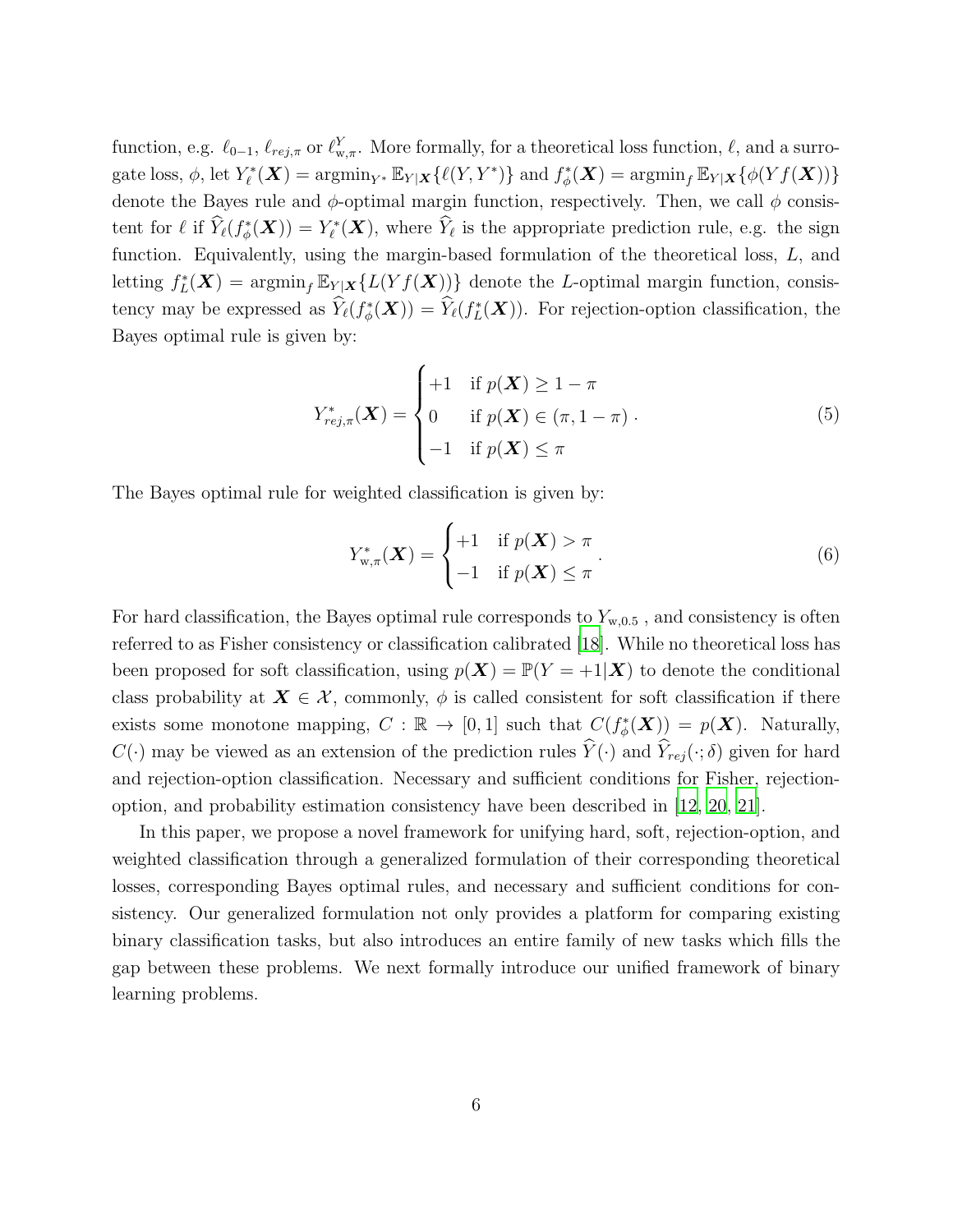

<span id="page-7-0"></span>Figure 1: Boundaries are shown separating the input space,  $\mathbb{R}^2$  into the  $K + 1$  prediction sets,  $\Omega_{\pi}$ . A sample of 100 observations drawn from the underlying class populations are overlaid to show the distribution over the space. (A) The  $K = 1$  boundary for  $\pi = \{0.5\}$ corresponding to hard classification is shown by the separating hyperplane corresponding to the set  $\{x \in \mathbb{R}^2 : p(x) = 0.5\}$ . (B) The set of  $K = 3$  boundaries are shown for  $\pi = \{0.2, 0.4, 0.6\}$  separating the 4 prediction sets. (C) The soft classification results are shown spanning the entire set of  $\pi_k \in (0,1)$ . As  $K \to \infty$ , moving from hard to soft classification, the set of learning problems becomes increasingly complex.

### 2.3 Unified Framework

First, we note that all of the classification tasks described in Section [2.1](#page-3-1) may be formulated as learning problems which target partial or complete estimation of the conditional class probability,  $p(x)$ . We propose our framework of unified margin-based learning problems based on this insight. Let  $\Omega_{\pi}$  denote the ordered  $(K + 1)$  partition of the interval [0, 1] obtained by splitting at  $\boldsymbol{\pi} = {\pi_1, \dots, \pi_K}$ , where  $0 < \pi_1 < \dots < \pi_K < 1$ . Assume  $p(\boldsymbol{x}) \neq \pi_k$ *a.s.* for all k, such that observations belong to only a single region of interval. Letting  $\pi_0 = 0$ and  $\pi_{K+1} = 1$  for ease of notation, we write:

$$
\Omega_{\boldsymbol{\pi}} = \big\{ \omega_0, \ldots, \omega_K \big\},\
$$

where  $\omega_0 = [\pi_0, \pi_1]$ , and  $\omega_k = (\pi_k, \pi_{k+1}]$ , for  $k \geq 1$ . As our framework, we propose the class of problems which target a partition of the covariate space,  $\mathcal{X}$ , into the  $K+1$  regions,  ${x : p(x) \in \omega_k}.$  In Figure [1,](#page-7-0) we show a sample of 100 observations drawn from the same underlying distribution,  $\mathcal{P}(\mathbf{X}, Y)$  along with optimal solutions to three representative problems from our proposed framework. Note that the extreme cases of  $K = 1$  with  $\pi =$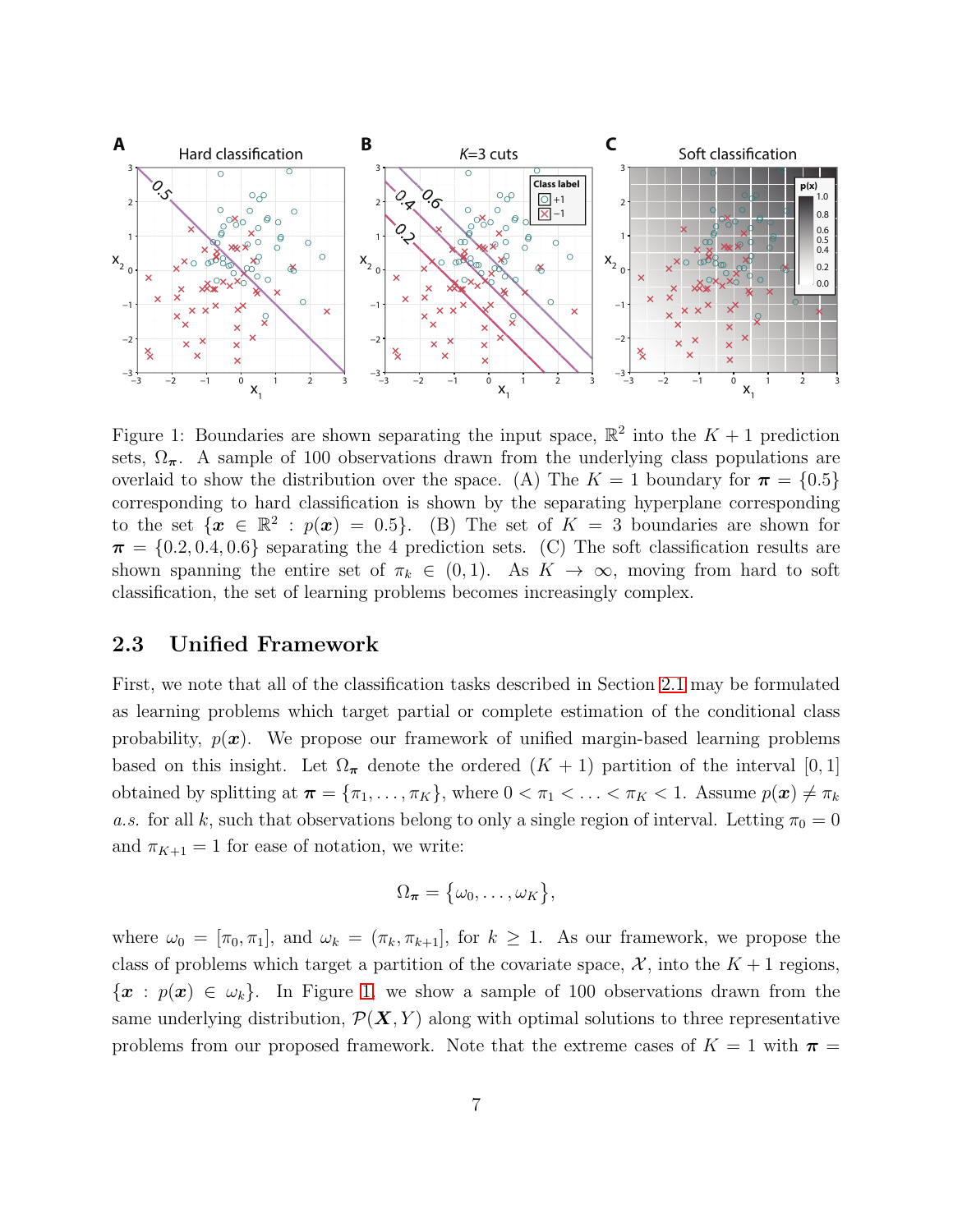$\{0.5\}$  (Figure [1A](#page-7-0)), and  $K = \infty$  with  $\pi$  dense on  $(0, 1)$  (Figure [1C](#page-7-0)) correspond to hard and soft classification, respectively. We discuss these connections in more detail later in this section. To illustrate the spectrum of problems in our framework, we also show a new intermediate problem in Figure [1B](#page-7-0), with  $K = 3$  and  $\pi = \{0.2, 0.4, 0.6\}.$ 

Formally, we define our framework as the collection of minimization tasks of a theoretical loss which generalizes the 0−1 loss, over the collection of rules  $\mathcal{G}_{\pi} = \{g : \mathcal{X} \to \Omega_{\pi}\}.$ Recall the weighted 0−1 loss,  $\ell_{w}$ , for weighted classification described above. For positive and negative class weights  $(1 - \pi)$  and  $\pi$  where  $\pi \in (0, 1)$ , the weighted 0−1 loss has corresponding Bayes boundary at  $\{x : p(x) = \pi\}$ . Problems under our framework may be viewed as the task of simultaneously estimating  $K$  such boundaries. Intuitively, we formulate our theoretical loss as the average of K weighted  $0-1$  loss functions with corresponding weights  $\pi$ . Throughout, we use  $\ell^+_{\pi}(g(x))$  and  $\ell^-_{\pi}(g(x))$  to denote the loss for positive and negative class observations, respectively. As with the weighted loss, we use  $\ell_{\pi}^{Y}$  to denote the loss for both classes:

<span id="page-8-0"></span>
$$
\ell_{\boldsymbol{\pi}}^Y(g(\boldsymbol{X})) = \frac{2}{K} \sum_{k=1}^K \ell_{\pi_k}^Y(g(\boldsymbol{X})),
$$
\n(7)

where

$$
\ell^+_{\pi_k}(g(\mathbf{X})) = (1 - \pi_k) \cdot \mathbf{I}\{g(\mathbf{X}) \le \pi_k\},
$$
  

$$
\ell^-_{\pi_k}(g(\mathbf{X})) = \pi_k \cdot \mathbf{I}\{g(\mathbf{X}) > \pi_k\},
$$

and the notion of inequalities is extended to elements of  $\Omega_{\pi}$  such that  $(\pi_j, \pi_{j+1}] \leq \pi_k$  if  $\pi_{j+1} \leq \pi_k$  and  $(\pi_j, \pi_{j+1}] > \pi_k$  if  $\pi_j \geq \pi_k$ . As we show in Supplementary Section S1, our theoretical loss encompasses the usual  $0-1$  loss, its weighted variant, and the rejection-option loss proposed by [\[12\]](#page-28-9). The multiplicative constant, 2, is included in [\(7\)](#page-8-0) such that  $\ell_{\pi}^{Y}$ reduces precisely to the usual 0–1 loss when  $\pi = \{0.5\}$ . Note that since  $\ell_{\pi}^{Y}$  is effectively the average of  $K$  indicator functions scaled by 2, the function takes values in the interval [0, 2]. In Figure [2,](#page-9-0) we show  $\ell_{\pi}^{Y}$  as a function of  $g(x) \mapsto \Omega_{\pi}$ , corresponding to the problems in Figure [1.](#page-7-0) Along the horizontal axis, the range [0, 1] is split into corresponding  $\omega_j = (\pi_j, \pi_{j+1}]$ intervals. Note that the loss function is constant within each interval, giving the appearance of a step function, except in the extreme case when  $K = \infty$ . As K increases, the theoretical loss becomes smoother, with the limit at  $\pi = (0, 1)$  corresponding to the proposed theoretical loss for consistent soft classification described in Section [2.1.](#page-3-1) Additionally, note that while the loss functions,  $\ell^+_{\pi}$  and  $\ell^-_{\pi}$ , are symmetric in Panels A and C of Figure [2,](#page-9-0) the same is not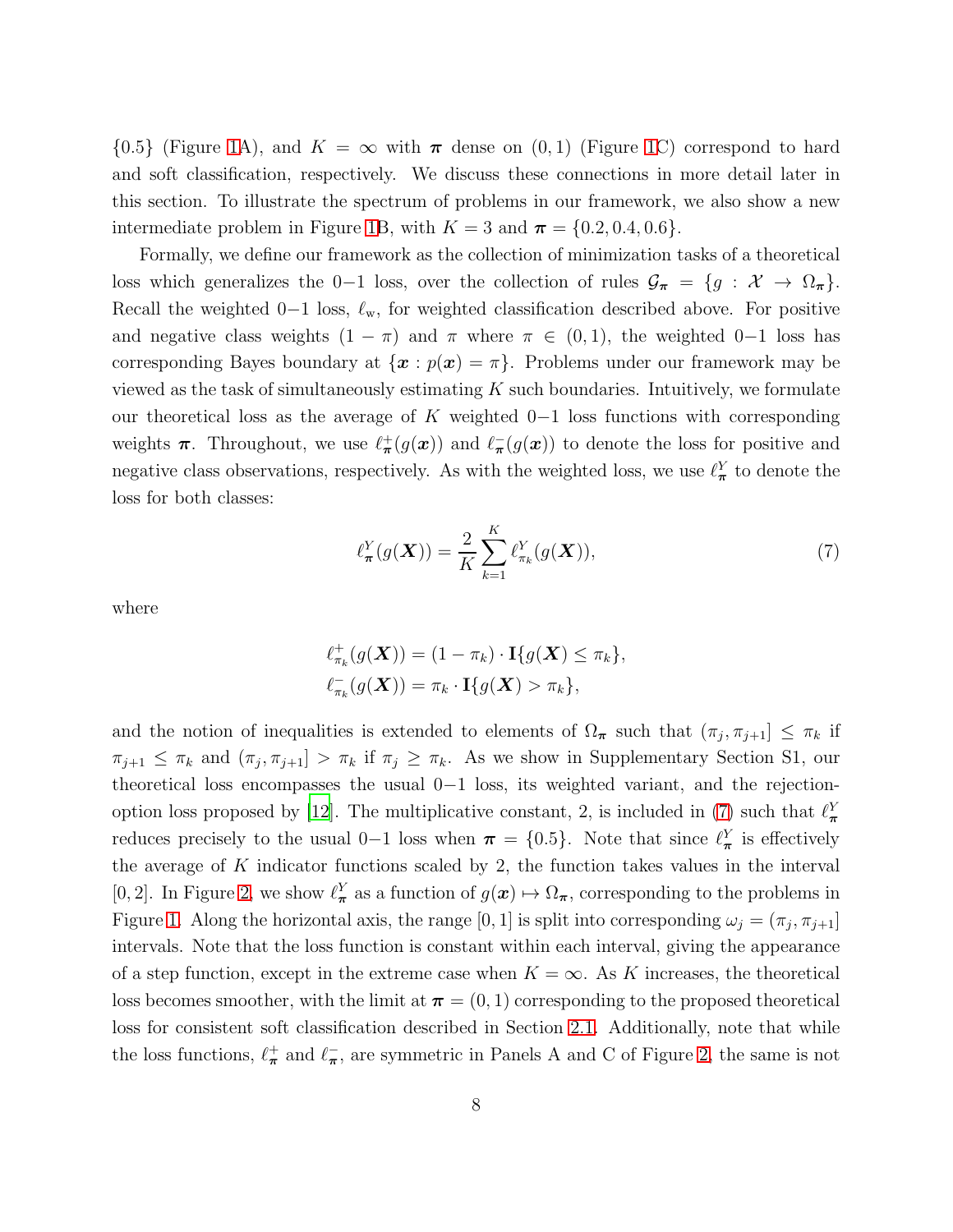

<span id="page-9-0"></span>Figure 2: Examples of the theoretical loss functions,  $\ell^Y_{\pi}$ , for observations from the positive and negative classes over  $g(x)$  are shown for boundaries,  $\pi$  at (A)  $\{0.5\}$ , (B)  $\{0.2, 0.4, 0.6\}$ , and  $(C)$   $(0, 1)$ , corresponding to the problems shown in Figure [1.](#page-7-0) The theoretical loss generalizes the standard 0−1 loss given in (A) by incorporating K steps. As K increases and the problem approaches soft classification, the theoretical loss becomes noticeably smoother.

true for the loss functions in Panel B. This is due to the fact that the boundaries of interest,  $\pi$ , are symmetric between the two classes, i.e.  $\pi = 1 - \pi$ , when  $\pi = \{0.5\}$  and  $\pi = (0, 1)$ , but not when  $\pi = \{0.2, 0.4, 0.6\}.$ 

The following result states that the class of problems defined by our theoretical loss indeed corresponds to the proposed framework of learning tasks. That is, the Bayes optimal rule given by  $W^*_{\pi}(X) = \arg\min_{g} \mathbb{E}_{Y|X} \{ \ell^Y_{\pi}(g(X)) \},$  is precisely the partitioning task described above.

<span id="page-9-1"></span>**Theorem 1.** For fixed K and  $\pi$  defined as above, the Bayes optimal rule for the theoretical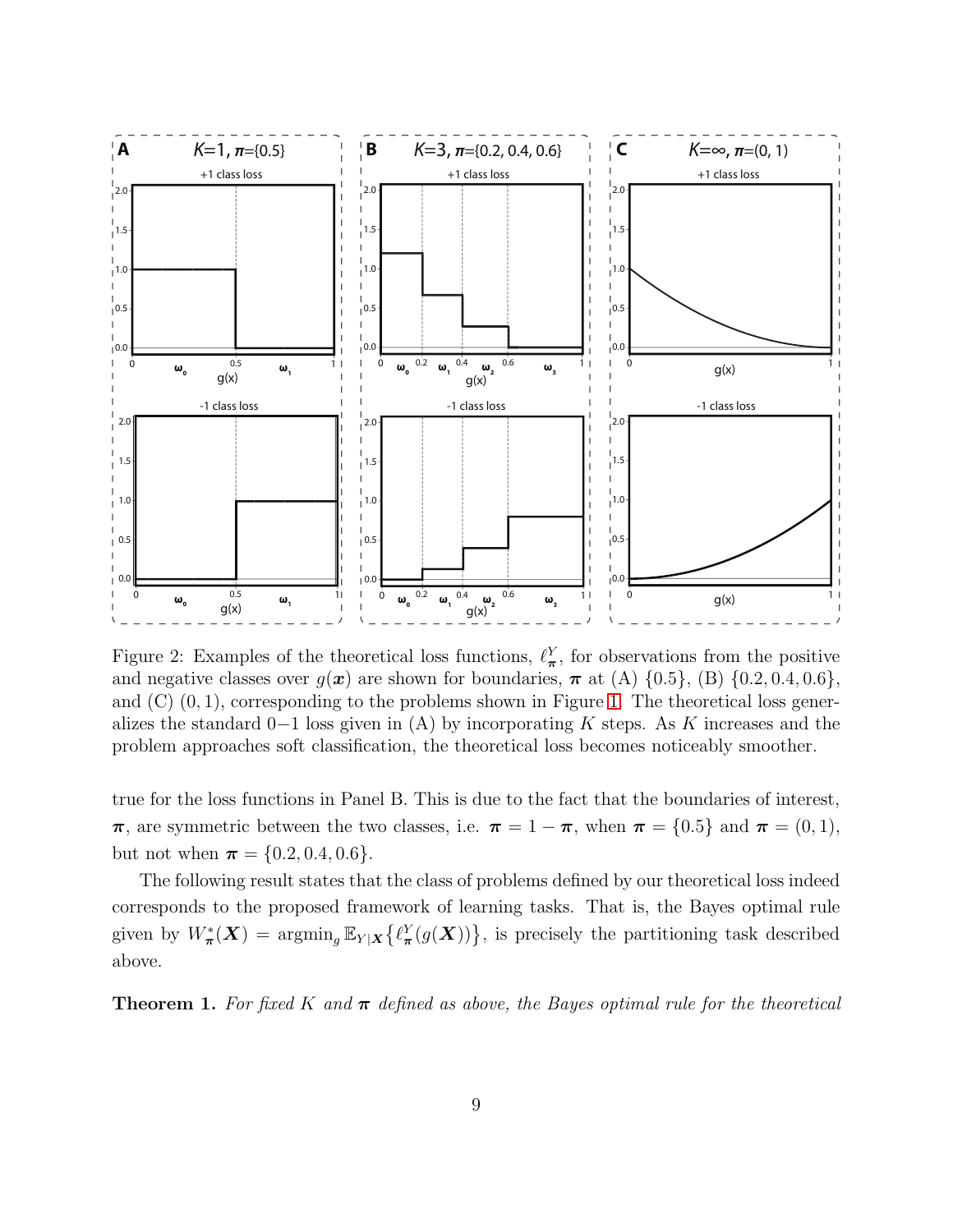*loss [\(7\)](#page-8-0) is given by:*

$$
W_{\boldsymbol{\pi}}^*(\boldsymbol{X}) = \operatorname*{argmin}_{g \in \mathcal{G}_{\boldsymbol{\pi}}} \mathbb{E}_{Y|\boldsymbol{X}} \left\{ \ell_{\boldsymbol{\pi}}^Y(g(\boldsymbol{X})) \right\}
$$

$$
= \sum_{k=0}^K \omega_k \cdot \boldsymbol{I} \{ p(\boldsymbol{X}) \in \omega_k \}.
$$

In addition to the results of Theorem [1,](#page-9-1) the theoretical loss functions for hard [\(2\)](#page-4-0), rejection-option [\(3\)](#page-4-1), and weighted [\(4\)](#page-5-0) classification can be derived as special cases of [\(7\)](#page-8-0). This is shown by first noting the equivalence of  $\Omega_{\pi}$  to  $\mathcal{Y}$  and  $\mathcal{Y}_{rej}$  based on the Bayes optimal rules, [\(5\)](#page-6-0) and [\(6\)](#page-6-1). From this equivalence, [\(3\)](#page-4-1) and [\(4\)](#page-5-0) can be obtained directly from [\(7\)](#page-8-0). For soft classification, we derive a new theoretical loss from the limiting form of [\(7\)](#page-8-0):

$$
\ell_{\pi}^{Y}(g(\boldsymbol{X})) = \lim_{K \to \infty} \frac{2}{K} \sum_{k=1}^{K} \ell_{\pi_k}^{Y}(g(\boldsymbol{X})),
$$

$$
= \left(\mathbf{I}\{Y = +1\} - g(\boldsymbol{X})\right)^2.
$$

The resulting theoretical loss is shown in Figure [2C](#page-9-0). Since  $\Omega_{\pi} = (0, 1)$ , the Bayes rule is simply the conditional class probability,  $g(\mathbf{X}) = p(\mathbf{X})$ , corresponding to soft classification. All proofs, and a more complete derivation of these results may be found in the Supplementary Materials.

As with the problems described in Section [2.1,](#page-3-1) optimization of  $\ell_{\pi}$  with respect to  $g \in \mathcal{G}_{\pi}$ is NP-hard. Thus, we first reformulate  $\ell_{\pi}$  as a function on R to express the optimization over a collection of margin functions,  $\mathcal{F}$ . We then propose in Section [3](#page-32-1) to solve the approximate problem using convex surrogate loss functions. Generalizing the approach of [\[12\]](#page-28-9) for rejectionoption classification, we frame the optimization task over the class of margin functions,  $\mathcal{F}$ , using a prediction rule  $C : \mathbb{R} \times \mathbb{R}^K \to \Omega_{\pi}$  of the form:

<span id="page-10-0"></span>
$$
C(f(\boldsymbol{x});\boldsymbol{\delta}) = \sum_{k=0}^{K} \omega_k \cdot \mathbf{I}\{f(\boldsymbol{x}) \in (\delta_{k-1}, \delta_k]\},\tag{8}
$$

for monotone increasing  $\boldsymbol{\delta} = {\delta_1, \ldots, \delta_K}$ , and  $\delta_0 = -\infty$ ,  $\delta_{K+1} = \infty$ . Intuitively, each  $\delta_k$ corresponds to the  $\pi_k$ -boundary along the range of the margin function,  $f(\boldsymbol{X})$ . As is common in margin-based learning, we write the theoretical loss as the following function over  $Yf(\boldsymbol{X})$ :

$$
L^Y_{\pi}(Yf(\boldsymbol{X});\boldsymbol{\delta})=\ell^Y_{\pi}(C(f(\boldsymbol{X});\boldsymbol{\delta}))
$$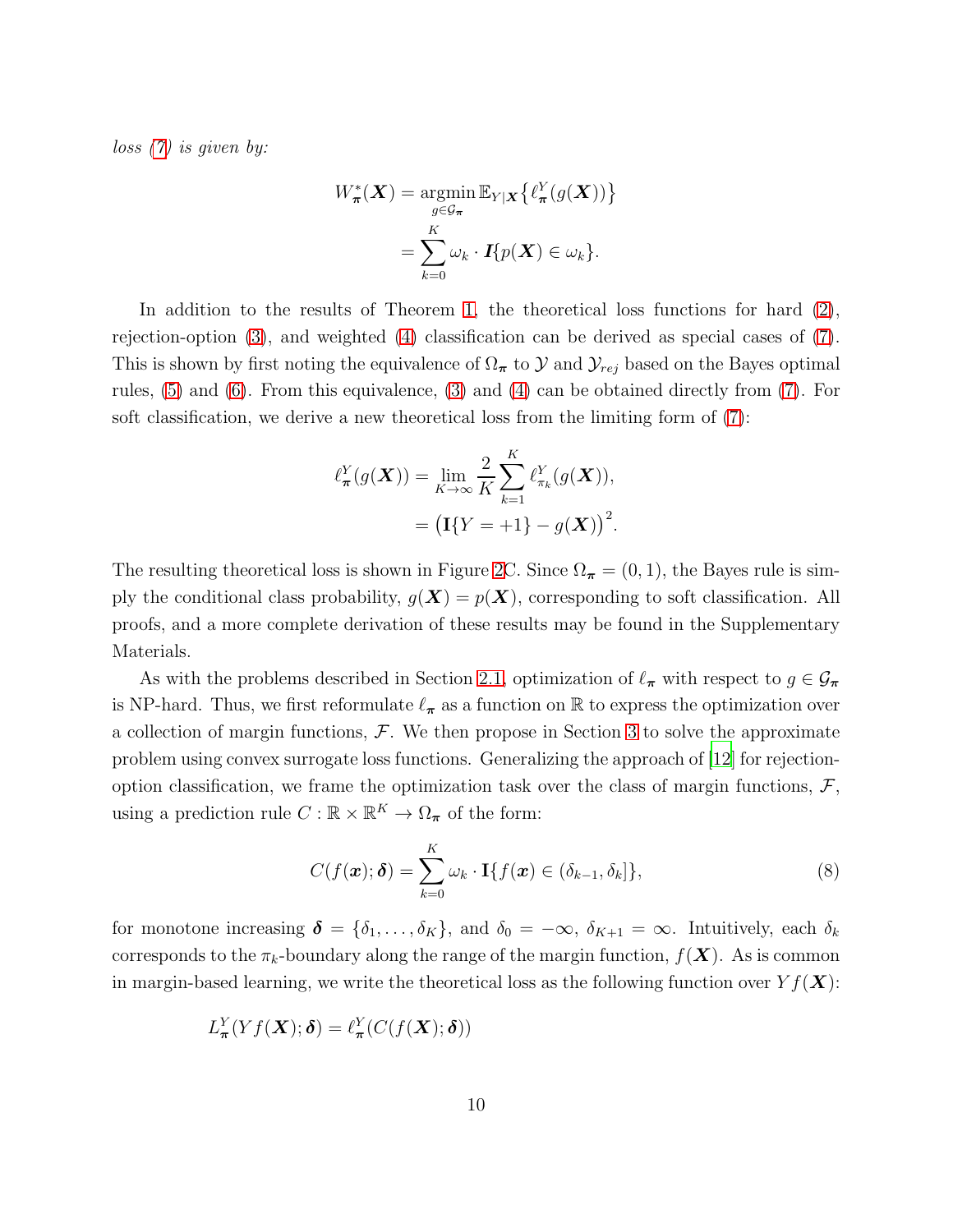

<span id="page-11-0"></span>Figure 3: Examples of the margin-based formulation of the theoretical loss function,  $L^Y_\pi(\cdot, \delta)$ , for observations from the positive and negative classes over  $y f(x)$  are shown for boundaries,  $\pi$ , at (A)  $\{0.5\}$ , (B)  $\{0.2, 0.4, 0.6\}$ , and (C)  $(0, 1)$ , using well-chosen  $\delta$ .

<span id="page-11-1"></span>
$$
= \begin{cases} \frac{2}{K} \sum_{k=1}^{K} (1 - \pi_k) \cdot \mathbf{I} \{ Y f(\mathbf{X}) \le \delta_k \} & \text{if } Y = +1\\ \frac{2}{K} \sum_{k=1}^{K} \pi_k \cdot \mathbf{I} \{ Y f(\mathbf{X}) < -\delta_k \} & \text{if } Y = -1 \end{cases} \tag{9}
$$

In Figure [3,](#page-11-0) we plot the corresponding margin-based formulations of the theoretical loss functions shown in Figure [2,](#page-9-0) with well chosen  $\delta$ . Intuitively, both  $L^+_{\pi}(\cdot;\delta)$  and  $L^-_{\pi}(\cdot;\delta)$  are non-increasing on  $yf(x)$ . We also note that  $\ell_{\pi}^-$  and  $L_{\pi}^-(\cdot;\boldsymbol{\delta})$  differ by a reflection along the vertical axis since  $L_{\pi}^{-}(\cdot;\boldsymbol{\delta})$  is defined with respect to  $yf(\boldsymbol{x}) = -f(\boldsymbol{x})$ . Given the marginbased formulation [\(9\)](#page-11-1), we propose to solve our class of problems using convex surrogate loss functions. In the following section, we first present necessary and sufficient conditions for a surrogate loss to be consistent to [\(7\)](#page-8-0). We then introduce a class of consistent piecewise linear surrogates, which includes the SVM hinge loss as a special case.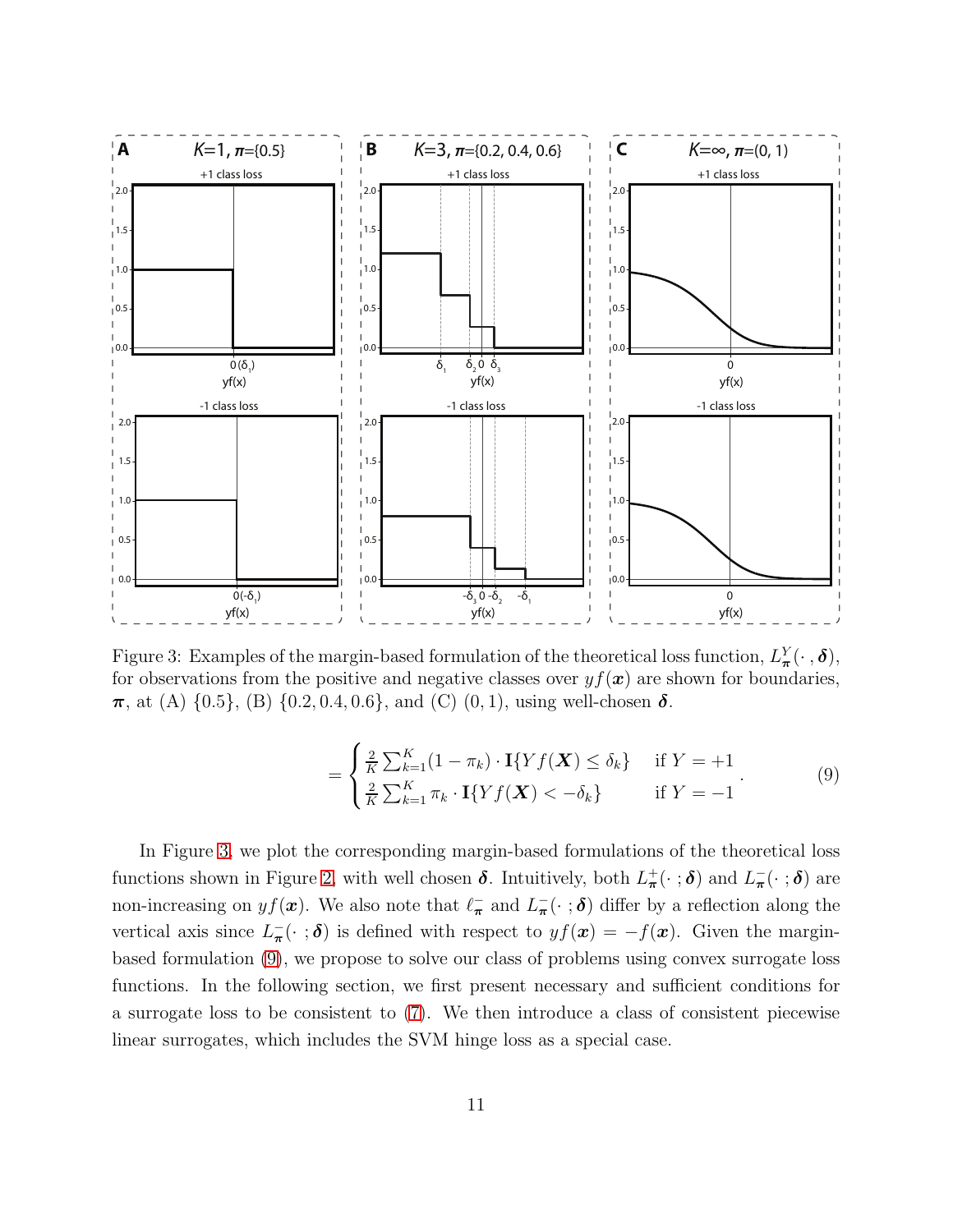## 3 Convex Surrogate Loss Functions

Since the proposed theoretical loss function [\(7\)](#page-8-0) and its margin-based reformulation [\(9\)](#page-11-1) are discontinuous and non-convex for any finite choice of K and  $\pi$ , empirical minimization can quickly become intractable. Therefore, we propose to instead minimize a convex surrogate loss over the class of margin functions, as in hard and soft classification. In this section, we first provide necessary and sufficient conditions for a surrogate loss to be consistent for [\(7\)](#page-8-0) with fixed K and  $\pi$ . Then, we introduce a class of convex piecewise linear surrogates which includes the SVM hinge loss as a special case. Intuitively, the piecewise linear surrogates each consist of K non-zero segments, corresponding to the K boundaries,  $\pi$ . In the limit, as  $\pi$  becomes dense on  $(0, 1)$ , the piecewise linear surrogate tends towards a smooth loss, as in Panel C of Figures [2](#page-9-0) and [3.](#page-11-0)

#### 3.1 Consistency

Throughout this section, we assume K and  $\pi$  to be fixed. First, let  $\phi^+$  and  $\phi^-$  denote a pair of convex surrogate loss functions for  $\ell^+_{\pi}$  and  $\ell^-_{\pi}$ . Further, let  $f^*_{\phi} = \operatorname{argmin}_f \mathbb{E}_{Y|X} \{ \phi^Y(Yf(X)) \}$ denote the  $\phi^Y$ -optimal rule over the class of all measurable functions. We call  $\phi^Y$  consistent if there exists  $\boldsymbol{\delta} \in \mathbb{R}^K$  such that the prediction rule [\(8\)](#page-10-0) satisfies  $C(f^*_\phi(\boldsymbol{x}); \boldsymbol{\delta}) = W^*_\pi(\boldsymbol{x})$ , i.e. if there exists a known monotone mapping from the  $\phi^Y$ -optimal rule to the  $K+1$  partition of  $\mathcal X$ to  $\Omega_{\pi}$ . The following result provides necessary and sufficient conditions for the consistency of the surrogate loss  $\phi^Y$  to  $\ell^Y_{\pi}$ .

<span id="page-12-0"></span>**Theorem 2.** A pair of convex surrogate loss functions,  $\phi^Y$ , are consistent for  $\ell^Y_{\pi}$  if and only *if there exists*  $\boldsymbol{\delta} \in \mathbb{R}^K$  *such that for each*  $k = 1, ..., K$ :  $\phi^{+'}(\delta_k)$  *and*  $\phi^{-'}(-\delta_k)$  *exist,*  $\phi^{+'}(\delta_k)$  $and \phi^{-\prime}(-\delta_k) < 0, and$ 

<span id="page-12-1"></span>
$$
\frac{\phi^{-\prime}(-\delta_k)}{\phi^{-\prime}(-\delta_k) + \phi^{+\prime}(\delta_k)} = \pi_k. \tag{10}
$$

Naturally, any surrogate loss satisfying the conditions of Theorem [2](#page-12-0) for some  $\pi$ , must also satisfy the set of conditions for any subset of the boundaries,  $\pi' \subseteq \pi$ . Thus, for surrogate loss functions consistent for soft classification, i.e. when  $\pi = (0, 1)$ , there exists an appropriate  $\delta$  for any possible K and  $\pi$ . Similar intuition is used to justify the use of soft classification based plug-in classifiers described in Section [1.](#page-30-0) Examples of surrogate losses consistent for soft classification include the logistic, squared hinge, exponential, and DWD losses. Values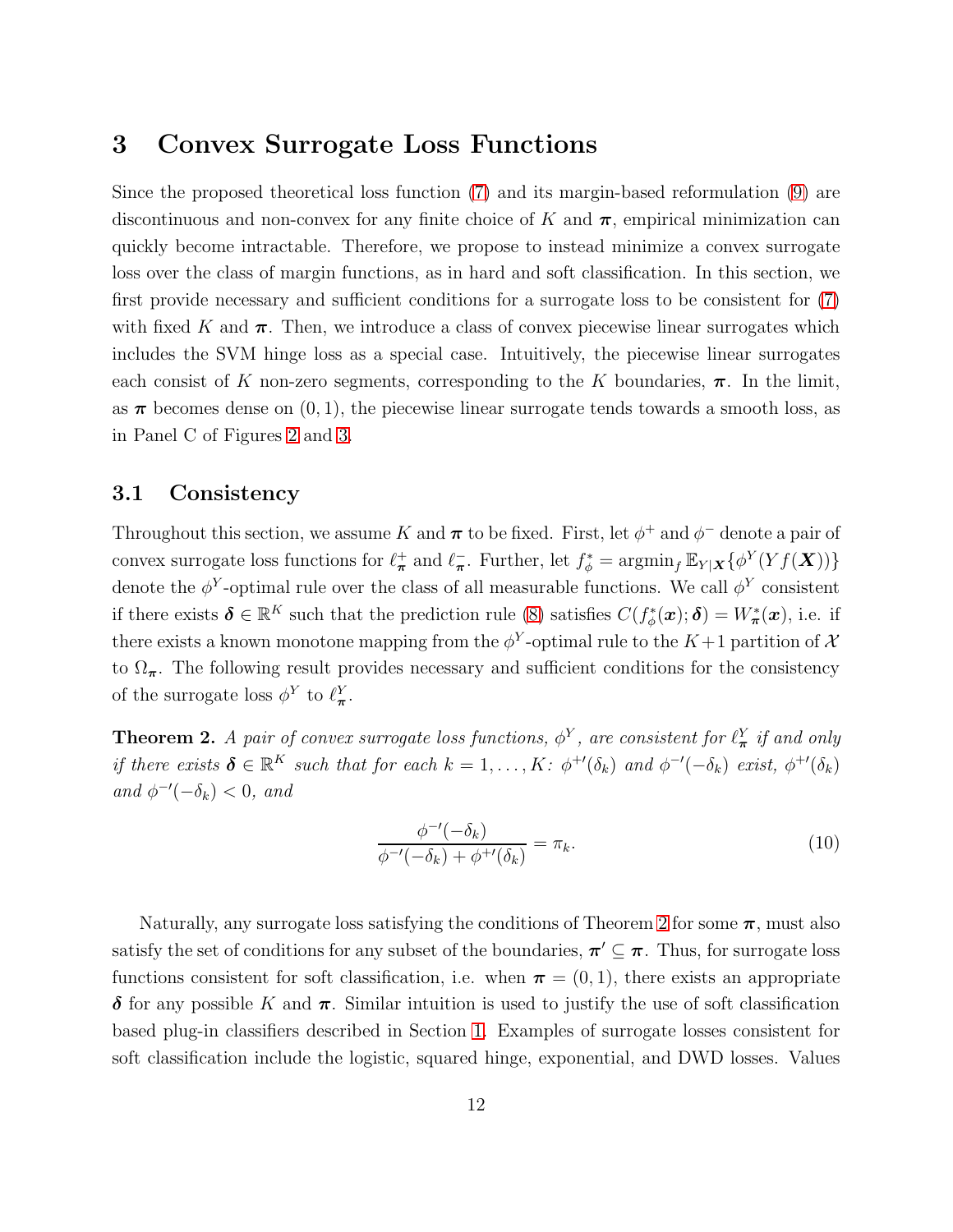

<span id="page-13-0"></span>Figure 4: Examples of piecewise linear surrogates are shown along with the corresponding theoretical loss,  $L_{\pi,\delta}$  for (A)  $\pi = \{0.5\}$  (hard classification), (B)  $\pi = \{0.2, 0.8\}$  (rejectionoption classification), and (C)  $\pi = \{0.2, 0.4, 0.6\}.$ 

of  $\delta_k$  such that the conditions of Theorem [2](#page-12-0) are met for these loss functions are provided in Corollaries 3-8 of [\[12\]](#page-28-9). In the next section, we introduce a class of piecewise linear surrogates which, similar to the SVM loss for hard classification, satisfy consistency for the  $\pi$  of interest, but not for any  $\pi' \supset \pi$ . We refer to such a piecewise linear surrogate as being minimally consistent for a corresponding set of boundaries,  $\pi$ . In contrast to soft classification losses which satisfy consistency for all  $\pi \subset (0,1)$ , minimally consistent surrogates are well-tuned for a given  $\ell^Y_{\pi}$ , and may provide improved stratification of X to the sets,  $\Omega_{\pi}$ .

### 3.2 Piecewise Linear Surrogates

Throughout, we use  $\varphi^+$  and  $\varphi^-$  to denote piecewise linear surrogates. To build intuition, in the columns of Figure [4,](#page-13-0) we show examples of  $\varphi^{Y}$  for  $K = 1, 2, 3$ , corresponding to hard clas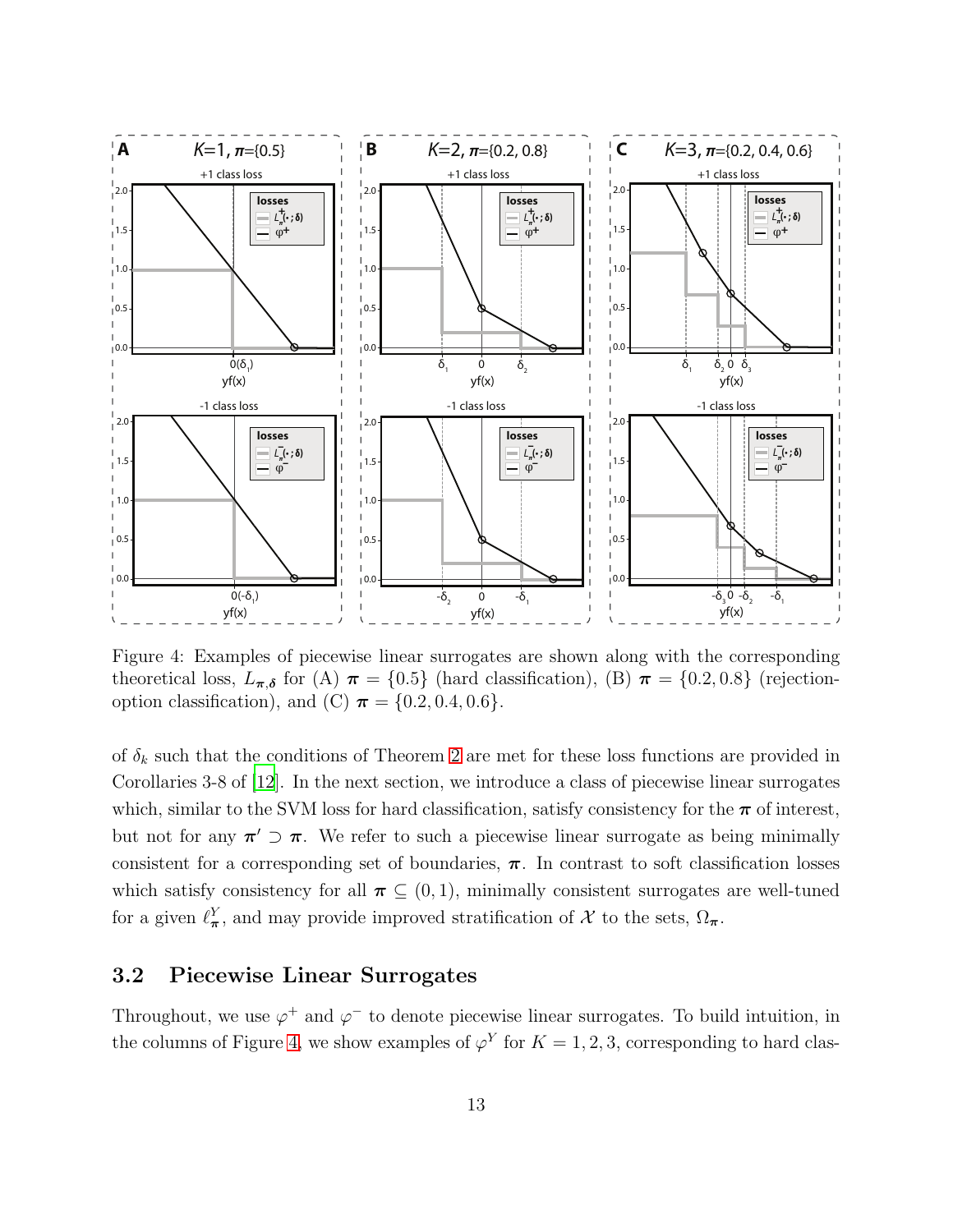sification, rejection-option classification, and the new problem shown in Figure [1B](#page-7-0). Circles are used to highlight the hinges, i.e. non-differentiable points, along the piecewise linear loss functions. The corresponding margin-based theoretical loss,  $L^Y_{\pi}(\cdot;\boldsymbol{\delta})$ , is also shown in each panel using appropriately chosen  $\delta$ . First, note that the losses in Panels A and B of Figure [4](#page-13-0) correspond to the standard SVM hinge loss and generalized hinge loss of [\[11](#page-28-8)], respectively. Consider the new surrogate losses in Figure [4C](#page-13-0) for boundaries at  $\pi = \{0.2, 0.4, 0.6\}$ . Note that  $\varphi^+$  and  $\varphi^-$  each consist of K non-zero linear segments. Furthermore, each linear segment only spans a single  $\delta_k$  or  $-\delta_k$  for  $\varphi^+$  and  $\varphi^-$ , respectively. We will refer to these pairs of linear segments as the  $\pi_k$ -consistent segments. This construction allows for the consistency of the surrogate loss for each  $\pi_k \in \pi$  to be controlled separately by the K pairs of  $\pi_k$ -consistent segments along the piecewise linear loss.

We formulate our collection of piecewise linear surrogate losses as the maximum of the K linear segments and 0. Consider first the surrogate loss for positive observations,  $\varphi^+$ . Using  $A^+(\pi)$ ,  $B^+(\pi)$  to denote the intercept and slope of the  $\pi_k$ -consistent segment, we express the piecewise linear loss as:

<span id="page-14-0"></span>
$$
\varphi^+(z) = \max\{0, \ A^+(\pi_1) + B^+(\pi_1) \cdot z, \ \ldots, \ A^+(\pi_K) + B^+(\pi_K) \cdot z\}.
$$
 (11)

We similarly use  $A^{-}(\pi)$  and  $B^{-}(\pi)$  to denote the intercept and slope of the  $\pi_k$ -consistent segment for the negative class loss such that:

<span id="page-14-1"></span>
$$
\varphi^{-}(z) = \max\{0, \ A^{-}(\pi_1) + B^{-}(\pi_1) \cdot z, \ \ldots, \ A^{-}(\pi_K) + B^{-}(\pi_K) \cdot z\}. \tag{12}
$$

By construction, the resulting piecewise linear losses are non-negative, convex and continuous. While [\(11\)](#page-14-0) and [\(12\)](#page-14-1) define a general class of piecewise linear losses, we focus on a subset of minimally consistent piecewise linear surrogates. In the following theorem, we provide a set of sufficient conditions for a piecewise linear loss to be minimally consistent for a specified π.

<span id="page-14-2"></span>**Theorem 3.** Let  $H^Y(\pi, \pi') = (A^Y(\pi) - A^Y(\pi'))/(B^Y(\pi') - B^Y(\pi))$  denote the location *of the hinges along the respective loss functions between consecutive boundaries,*  $\pi < \pi'$ . *Then,*  $\varphi^{Y}$  *is a minimally consistent piecewise linear surrogate for*  $\pi$  *if the intercept and slope* parameters,  $A^Y(\pi)$  and  $B^Y(\pi)$ , satisfy the following conditions:

*(C1)*  $B^+(\pi)$  *is non-decreasing, and*  $B^-(\pi)$  *is non-increasing in*  $\pi$ *.*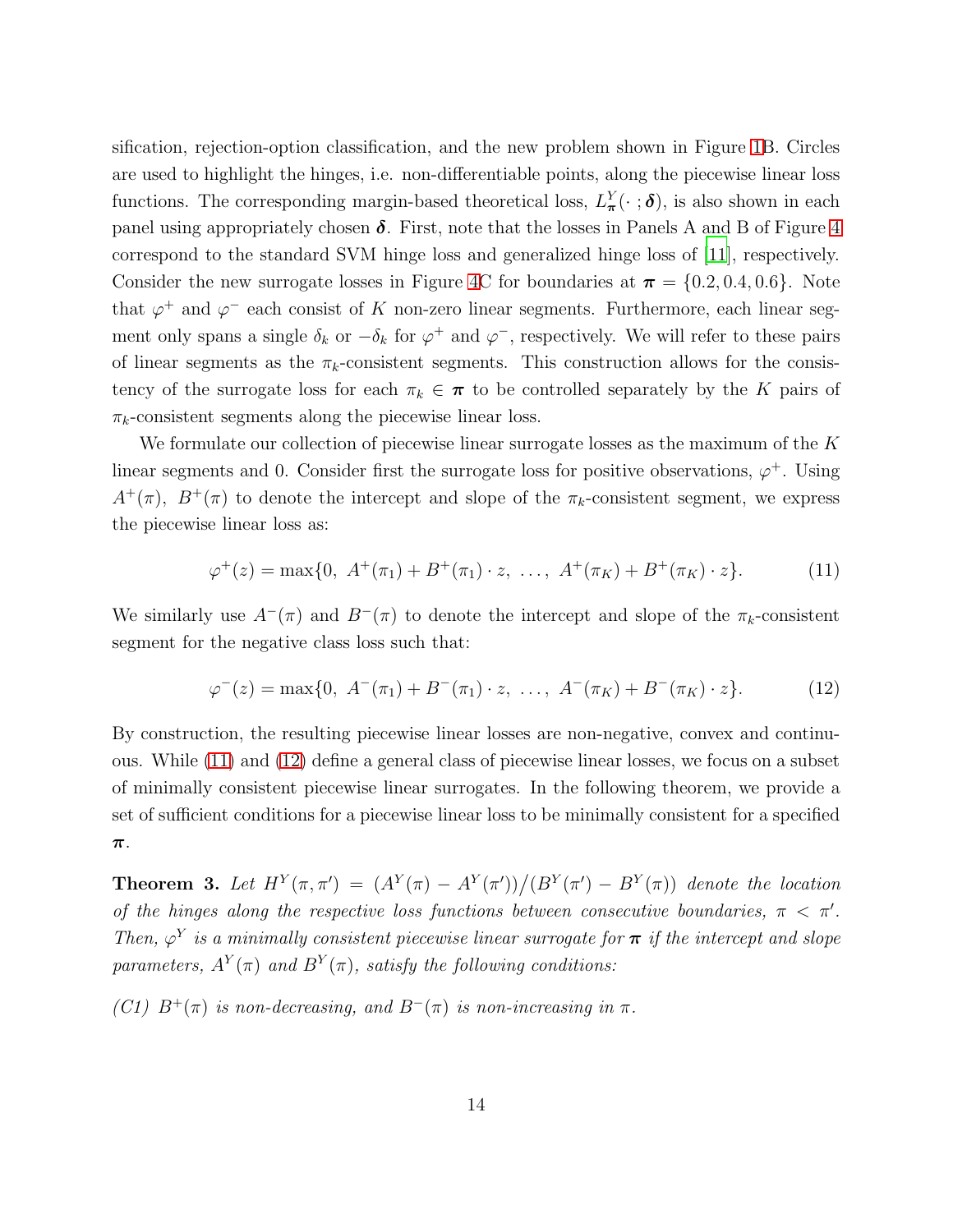

<span id="page-15-0"></span>Figure 5: A pair of piecewise linear loss functions,  $\varphi^{Y}$ , obtained from the logistic loss for  $\pi = \{0.2, 0.4, 0.6\}$  is shown along with the logistic loss (dotted lines), and the set of tangent lines used to derive  $A^Y(\pi)$  and  $B^Y(\pi)$  (dashed lines).

*(C2) The hinge points are such that:*

$$
-H^{-}(\pi_{k-1}, \pi_{k}) = H^{+}(\pi_{k-1}, \pi_{k}) \quad \text{for } k = 2, ..., K,
$$
  
\n
$$
H^{+}(\pi_{k-1}, \pi_{k}) < H^{+}(\pi_{k}, \pi_{k+1}) \quad \text{for } k = 2, ..., K - 1,
$$
  
\n
$$
A^{-}(\pi_{1})/B^{-}(\pi_{1}) < H^{+}(\pi_{1}, \pi_{2}),
$$
  
\n
$$
A^{+}(\pi_{K})/B^{+}(\pi_{K}) > H^{-}(\pi_{K-1}, \pi_{K}).
$$

*(C3)*  $B^{+}(\pi)$ ,  $B^{-}(\pi)$  *satisfy:* 

$$
\frac{B^-(\pi_k)}{B^-(\pi_k)+B^+(\pi_k)} = \pi_k \quad \text{ for } 1 \leq k \leq K.
$$

Conditions (C1) and (C2) guarantee that the linear segments are well-ordered and nondegenerate along  $Y f(\boldsymbol{X})$  with appropriately aligned hinge points. Condition (C3) guarantees the consistency of  $\varphi^Y$  to the corresponding  $\ell_{\pi}$ . Most importantly, by aligning the hinge points,  $-H^{-}(\pi_{k-1}, \pi_{k})$  and  $H^{+}(\pi_{k-1}, \pi_{k})$ , we ensure that there does not exist a  $\delta \in \mathbb{R}$  such that [\(10\)](#page-12-1) is satisfied for any  $\pi \notin \pi$ . Next, we present an approach to obtaining  $A^Y(\pi)$  and  $B^{Y}(\pi)$  which satisfy the conditions of Theorem [3](#page-14-2) using the logistic loss as an example.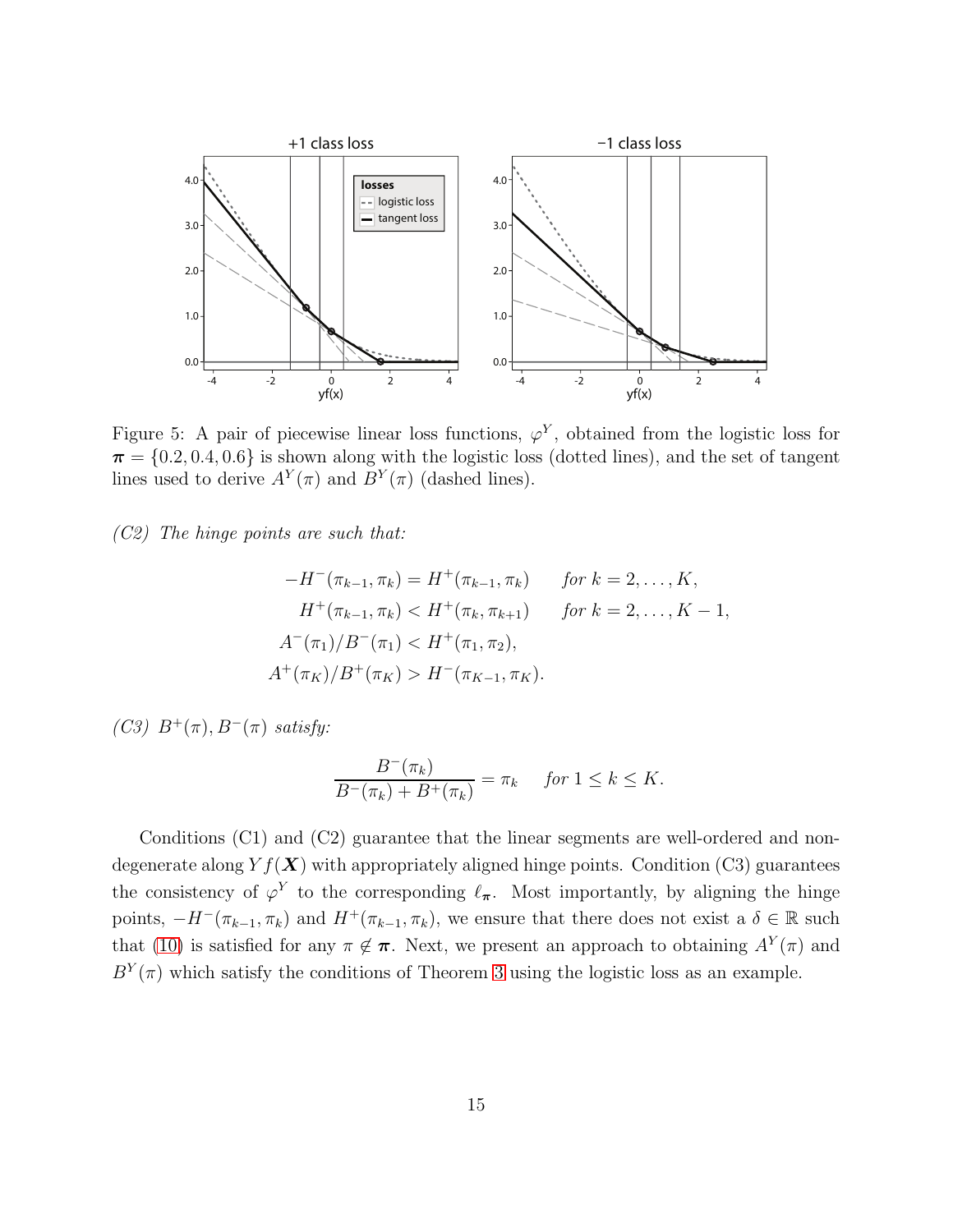#### <span id="page-16-0"></span>3.3 Logistic Derived Surrogates

In this section, we propose to construct piecewise linear losses by choosing  $A^Y(\pi_k)+B^Y(\pi_k)\cdot z$ to be the tangent lines to the logistic loss at  $Y \cdot \log(\frac{\pi_k}{1-\pi_k})$ . A similar approach was used by [\[22\]](#page-29-3) to construct a piecewise linear loss for the rejection-option problem. The following Proposition states that piecewise linear loss functions constructed using this approach satisfy the conditions of Theorem [3](#page-14-2) for any choice of K and  $\pi$ .

<span id="page-16-1"></span>**Proposition 1.** For fixed K and  $\pi$ , let  $\varphi^Y$  be the piecewise linear loss constructed from the *tangent lines to the logistic loss such that*  $A^Y(\pi)$  *and*  $B^Y(\pi)$  *are defined as:* 

$$
A^{+}(\pi) = A^{-}(1 - \pi) = -\pi \log(\pi) - (1 - \pi) \log(1 - \pi),
$$
  

$$
B^{+}(\pi) = B^{-}(1 - \pi) = -(1 - \pi).
$$

*Then,*  $\varphi^{Y}$  *is a minimally consistent piecewise linear surrogate for*  $\pi$  *satisfying the conditions of Theorem [3.](#page-14-2)*

In Figure [5,](#page-15-0) we illustrate the logistic-derived piecewise linear loss for  $\pi = \{0.2, 0.4, 0.6\}.$ The logistic loss is shown by dotted lines, with the piecewise linear surrogate functions for the positive and negative classes shown in solid black. Thin vertical lines are used to denote the tangent points where the losses are equal, and thin dashed lines give the tangent lines to the logistic loss corresponding to  $A^Y(\pi_k) + B^Y(\pi_k) \cdot yf(\boldsymbol{x})$  for  $\pi_k \in \boldsymbol{\pi}$ . Additionally, the nondifferentiable hinge points are highlighted by circles. While the loss functions appear roughly equivalent within the region of the tangent points, the difference is non-negligible above and below these bounds. Notably, the piecewise linear losses diverge slower as  $y f(x)$  tends to  $-\infty$ , suggesting the losses may be more robust to outliers [\[7](#page-28-4)]. Additionally, the logistic derived loss functions provide a natural spectrum for comparing the impact of targeting different partitions,  $\Omega_{\pi}$ , on the same dataset. We explore these issues using simulation in Section [6.](#page-34-0)

## 4 Statistical Properties

We next derive statistical properties for surrogate loss functions to the theoretical loss,  $\ell_{\pi}^{Y}$ . In Subsection [4.1,](#page-17-0) we first show that the excess risk with respect to  $\ell_{\pi}^Y$  may be bounded by the excess risk of a consistent surrogate loss. Then, in Subsection [4.2,](#page-18-0) we use these risk bounds to derive convergence rates for the empirical minimizer of a surrogate loss to the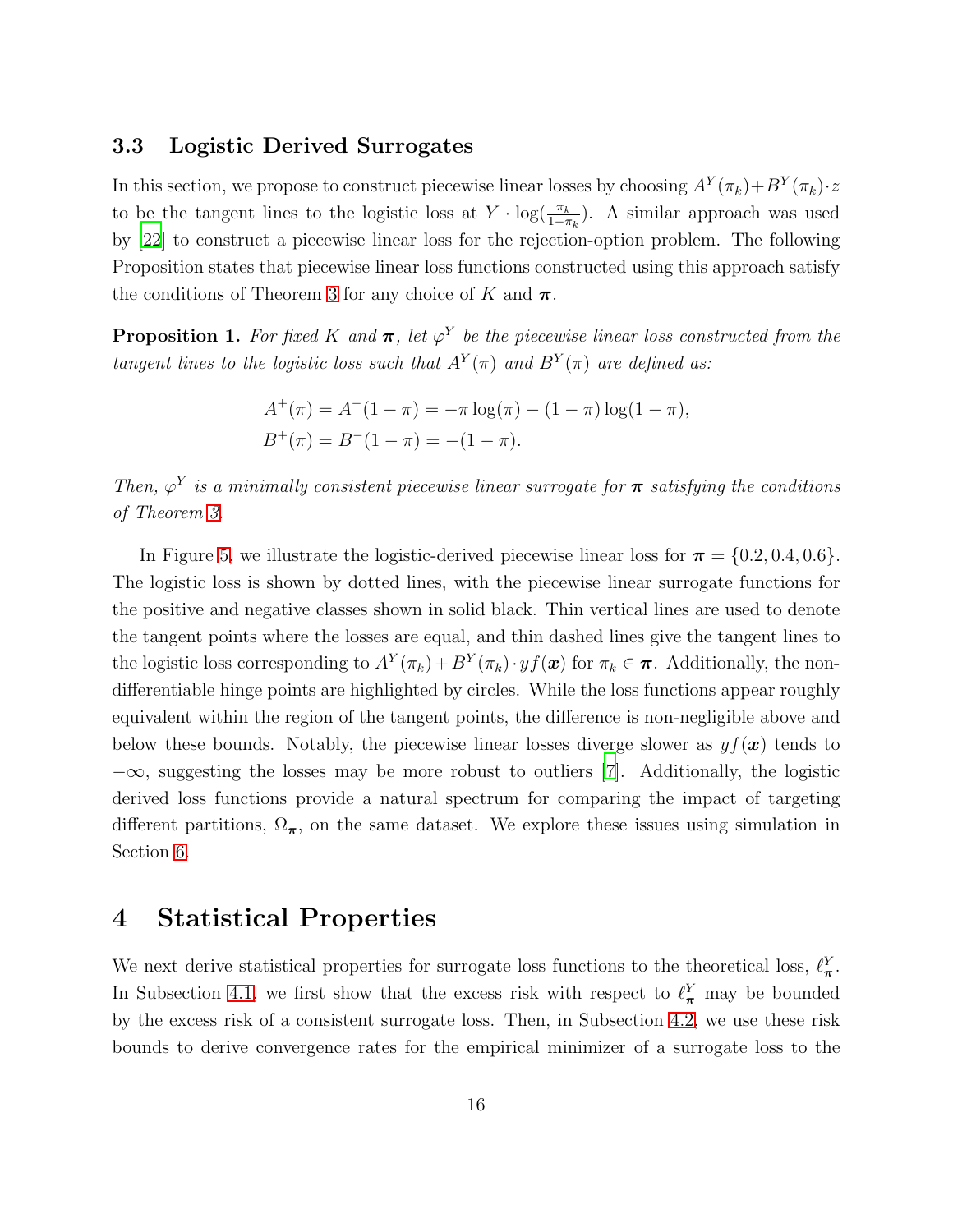Bayes optimal rule. Our results generalize and extend those derived for the particular case of rejection-option classification in  $[10, 11, 12]$  $[10, 11, 12]$  $[10, 11, 12]$  $[10, 11, 12]$  $[10, 11, 12]$ , to an arbitrary number of boundaries.

#### <span id="page-17-0"></span>4.1 Excess Risk Bounds

For a rule  $g \in \mathcal{G}_{\pi}$ , we define the  $\ell_{\pi}^Y$ -risk of g to be the expected loss of the rule, denoted by  $R(g) = \mathbb{E}_{Y,X}\{\ell^Y_\pi(g(\boldsymbol{X}))\}.$  In statistical machine learning, a natural measure of the performance of a rule is its excess risk:  $\Delta R(g) = R(g) - R(W^*_{\pi})$ , where  $R(W^*_{\pi}) = \min_{g \in \mathcal{G}_{\pi}} R(g)$  such that  $\Delta R(g) \geq 0$ . In this section, we derive convergence rates on  $\Delta R(g)$  for rules obtained using consistent surrogate loss functions. For a surrogate loss  $\phi^Y$ , we similarly define the  $\phi$ -risk and excess  $\phi$ -risk over the class of margin functions, F, to be  $Q(f) = \mathbb{E}_{Y,X} \{ \phi^Y(Yf(\boldsymbol{X})) \}$ and  $\Delta Q(f) = Q(f) - Q(f_{\phi}^*)$ . To obtain convergence rates on  $\Delta R(g)$ , we first show that under certain conditions, the excess  $\phi$ -risk of a margin function f can be used to bound the corresponding excess  $\ell_{\pi}^Y$ -risk of  $g = C(f; \delta)$ . Using this bound, we then derive rates of convergence on  $\Delta R(g)$  through rates of convergence on  $\Delta Q(g)$ . The following additional notation is used to denote excess conditional  $\ell_{\pi}^{Y}$ -risk and excess conditional  $\phi$ -risk:

$$
R_p(g) := \mathbb{E}_{Y|\mathbf{X}} \{ \ell^Y_{\boldsymbol{\pi}}(g(\mathbf{X})) \}, \qquad Q_p(f) := \mathbb{E}_{Y|\mathbf{X}} \{ \phi^Y(Yf(\mathbf{X})) \},
$$
  

$$
\Delta R_p(g) := R_p(g) - R_p(W^*_{\boldsymbol{\pi}}), \qquad \Delta Q_p(f) := Q_p(f) - Q_p(f^*_{\phi}).
$$

In the following results, we provide conditions under which there exists some function,  $\rho : \mathbb{R} \to \mathbb{R}$ , such that  $\rho(\Delta Q(f))$  can be used to bound the corresponding  $\Delta R(C(f; \delta))$ .

<span id="page-17-2"></span>**Theorem 4.** Let  $\phi^Y$  be a consistent surrogate loss for  $\ell^Y_\pi$  satisfying the conditions for The*orem* [2](#page-12-0) *at*  $\delta$ . Furthermore, suppose there exist constants  $C > 0$  *and*  $s \ge 1$  *such that for all* k*,*

<span id="page-17-3"></span>
$$
|p(\boldsymbol{X}) - \pi_k|^s \le C^s \Delta Q_p(\delta_k). \tag{13}
$$

*Then,*

<span id="page-17-1"></span>
$$
\Delta R\big(C(f; \boldsymbol{\delta})\big) \le C[2 \cdot \Delta Q(f)]^{1/s}.
$$

The above bound may be tightened as in [\[12\]](#page-28-9) by the additional assumption:

$$
\mathbb{P}\{|p(\boldsymbol{X}) - \pi_k| \le t\} \le At^\alpha, \quad k = 1, \dots, K,
$$
\n(14)

for some  $\alpha \geq 0$ ,  $A \geq 1$ . The bound [\(14\)](#page-17-1) generalizes the margin condition introduced by [\[23\]](#page-29-4) and used in [\[10](#page-28-7)].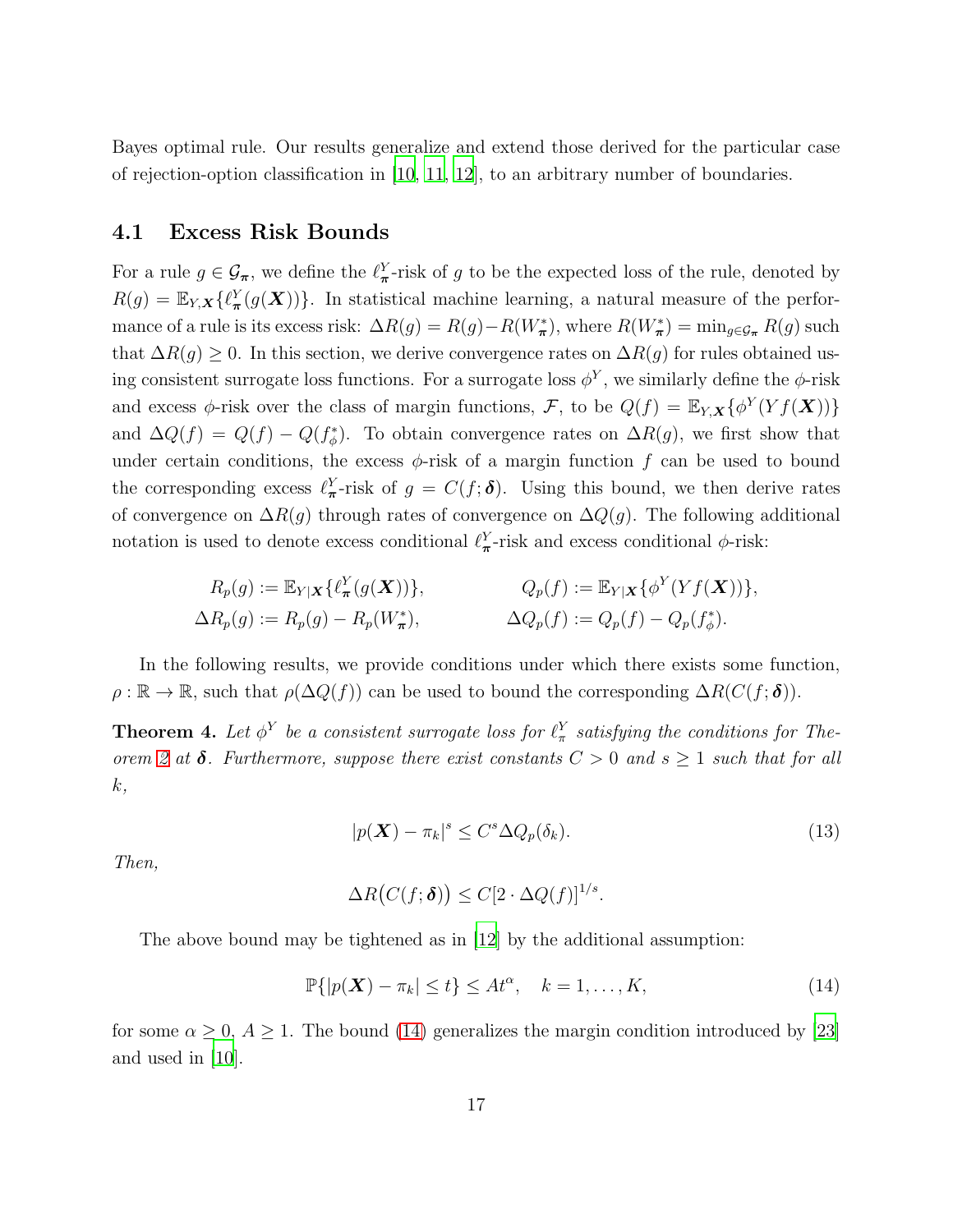<span id="page-18-1"></span>**Theorem 5.** In addition to the assumptions of Theorem [4,](#page-17-2) assume that there exists  $\alpha \geq 0$ *and*  $A \geq 1$ *, such that*  $(14)$  *holds for*  $t \in [0, \min_k{\lbrace \pi_k - \pi_{k-1}, \pi_{k+1} - \pi_k \rbrace})$ *. Then, for some* D *depending on*  $A, \alpha$ *,* 

$$
\Delta R(C(f; \delta)) \le D \cdot \Delta Q(f)^{1/(s+\beta-\beta s)}
$$

*where*  $\beta = \alpha/(1+\alpha)$ *.* 

Note that when  $\alpha = 0$ , Theorem [5](#page-18-1) provides the same bound as Theorem [4.](#page-17-2) However, as  $\alpha \to \infty$ , the bound becomes tighter, with  $1/(s + \beta + \beta s)$  limiting to 1. While neither result depends explicitly on  $\pi$ , Theorem [5](#page-18-1) suggests that tighter bounds may be achieved by only targeting  $\pi$  such that the margin condition is satisfied with large  $\alpha$ . This reiterates the motivating intuition for our proposed framework, in which we formalize a class of learning problems for settings where more information than hard classification is desired, but soft classification may not be appropriate.

Corresponding values of C and s for the exponential, logistic, squared hinge and DWD losses, are provided in Corollaries 13–16 of [\[12](#page-28-9)]. In the following result, we derive values of C and s for our class of minimally consistent piecewise linear surrogates.

<span id="page-18-2"></span>**Corollary 1.** For minimally consistent piecewise linear loss,  $\varphi^{Y}$ , defined as in [\(11\)](#page-14-0) and [\(12\)](#page-14-1) *and satisfying the conditions of Theorem [3](#page-14-2) for boundaries*  $\pi$ , the inequality [\(13\)](#page-17-3) is satisfied *by*  $s = 1$  *and* 

$$
C = \max \left\{ -\frac{\pi_k}{B^-(\pi_k) \cdot |\delta_k - H_j|} : k = 1, \dots, K; \ j = 0, \dots, K \right\},\
$$

*where*  $H_0$  *is used to denote*  $A^-(\pi_1)/B^-(\pi_1)$ ,  $H_j$  *to denote*  $H^+(\pi_j, \pi_{j+1})$  *for*  $j = 2, ..., K - 1$ , *and*  $H_K$  *to denote*  $A^+(\pi_K)/B^+(\pi_K)$ *.* 

Consider now a sequence of margin functions,  $\{f_n\}_{n\geq 1}$ . By Theorems [4](#page-17-2) and [5,](#page-18-1) to show that the excess  $\ell^Y_{\pi}$ -risk,  $\Delta R(C(f_n; \boldsymbol{\delta}))$ , converges to 0 as  $n \to \infty$ , it suffices to show that  $\Delta Q(f_n) \to 0$  as  $n \to \infty$ . In the following results, we derive convergence rates for  $\Delta R(C(\cdot;\boldsymbol{\delta}))$ for the sequence of functions,  $\{\hat{f}_n\}_{n\geq 1}$ , where  $\hat{f}_n$  is used to denote the empirical minimizer of the surrogate loss over a training set of size  $n$ .

#### <span id="page-18-0"></span>4.2 Rates of Convergence

In this section, we derive convergence results for two classes of surrogate loss functions separately. We first consider Lipschitz continuous and differentiable surrogate loss functions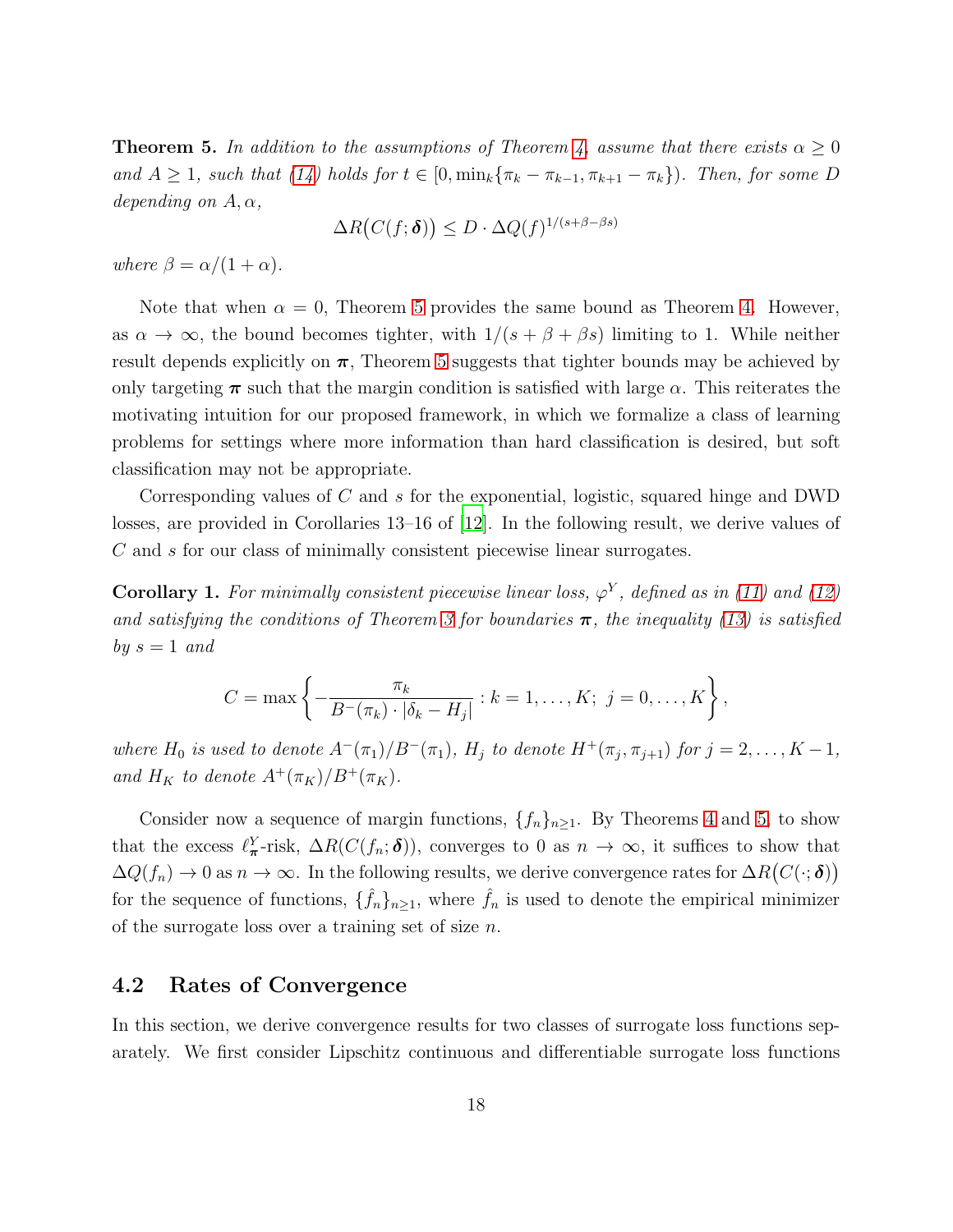which satisfy a modulus of convexity condition specified below. Examples of such loss functions include the exponential, logistic, squared hinge and DWD losses. We then separately consider the class of piecewise linear surrogates described in Section [3.](#page-32-1)

Let  $\phi^Y$  denote a Lipschitz continuous and differentiable surrogate loss function. Assume that the corresponding  $\phi$ -risk,  $Q(\cdot)$ , has modulus of convexity,

$$
\delta(\epsilon) = \inf \left\{ \frac{Q(f) + Q(g)}{2} - Q\left(\frac{f+g}{2}\right) : \mathbb{E}[(f-g)^2(\boldsymbol{X})] \ge \epsilon^2 \right\} \tag{15}
$$

satisfying  $\delta(\epsilon) > c\epsilon^2$  for some  $c > 0$ . Furthermore, let  $L < \infty$  denote the Lipschitz constant, such that  $|\phi^{y}(\boldsymbol{x}) - \phi^{y}(\boldsymbol{x}')| \leq L|x - x'|$  for all  $\boldsymbol{x}, \boldsymbol{x}' \in \mathbb{R}$  and  $y = +1, -1$ . Letting  $\mathcal{F}_{B}$ denote the class of uniformly bounded functions such that  $|f| \leq B$  for all  $f \in \mathcal{F}_B$ , we use  $N_n = N(\frac{1}{n})$  $\frac{1}{n}, L_{\infty}, \mathcal{F}_B$  to denote the cardinality of the set of closed balls with radius  $\frac{1}{n}$  in  $L_{\infty}$  needed to cover  $\mathcal{F}_B$ . Finally, as stated above, let  $\hat{f}_n = \operatorname{argmin}_{f \in \mathcal{F}_B} \sum_{i=1}^n \phi^{y_i}(y_i f(\boldsymbol{x}_i))$ denote the empirical minimizer of  $\phi^Y$  over the training set  $\{(\boldsymbol{x}_i, y_i)\}_{i=1}^n$ . For the following corollary, we make use of Theorem 18 from [\[12](#page-28-9)] which provides a bound on the expected estimation error,  $Q(\hat{f}_n) - \inf_{f \in \mathcal{F}_B} Q(f)$ , for consistent loss functions satisfying the modulus of convexity condition stated above. Combining Theorem 18 of [\[12\]](#page-28-9) with the excess risk bounds of Theorems [4](#page-17-2) and [5,](#page-18-1) we obtain the following result.

<span id="page-19-1"></span>**Corollary [2](#page-12-0).** If  $\phi^Y$  satisfies the assumptions of Theorems 2 and [4,](#page-17-2) and has modulus of *convexity* [\(15\)](#page-19-0) *satisfying*  $\delta(\epsilon) > c\epsilon^2$  *for some*  $c > 0$ *, then with probability at least*  $1 - \gamma$ *,* 

$$
\Delta R\big(C(\hat{f}_n; \boldsymbol{\delta})\big) \le C \cdot 2^{1/s} \left\{ \inf_{f \in \mathcal{F}_B} \Delta Q(f) + \frac{3L}{n} + 8\left(\frac{L^2}{2c} + \frac{LB}{3}\right) \frac{\log(N_n/\gamma)}{n} \right\}^{1/s}
$$

<span id="page-19-2"></span><span id="page-19-0"></span>.

*Furthermore, if the generalized margin condition of Theorem [5](#page-18-1) holds, then with probability at least*  $1 - \gamma$ *,* 

$$
\Delta R\big(C(\hat{f}_n; \delta)\big) \le D \left\{ \inf_{f \in \mathcal{F}_B} \Delta Q(f) + \frac{3L}{n} + 8\left(\frac{L^2}{2c} + \frac{LB}{3}\right) \frac{\log(N_n/\gamma)}{n} \right\}^{1/(s+\beta-\beta s)},\tag{16}
$$

*for constants*  $C, D > 0$  *defined as in Theorems* [4](#page-17-2) *and* [5.](#page-18-1)

From the bound on excess risk obtained in Corollary [2,](#page-19-1) corresponding rates of convergence can be derived based on the cardinality,  $N_n$ , of the class of functions,  $\mathcal{F}_B$ .

Due to the non-differentiability of the loss at hinge points, our class of piecewise linear surrogates do not satisfy the modulus of convexity condition [\(15\)](#page-19-0). The following theorem provides separate convergence results for our class of minimally consistent piecewise linear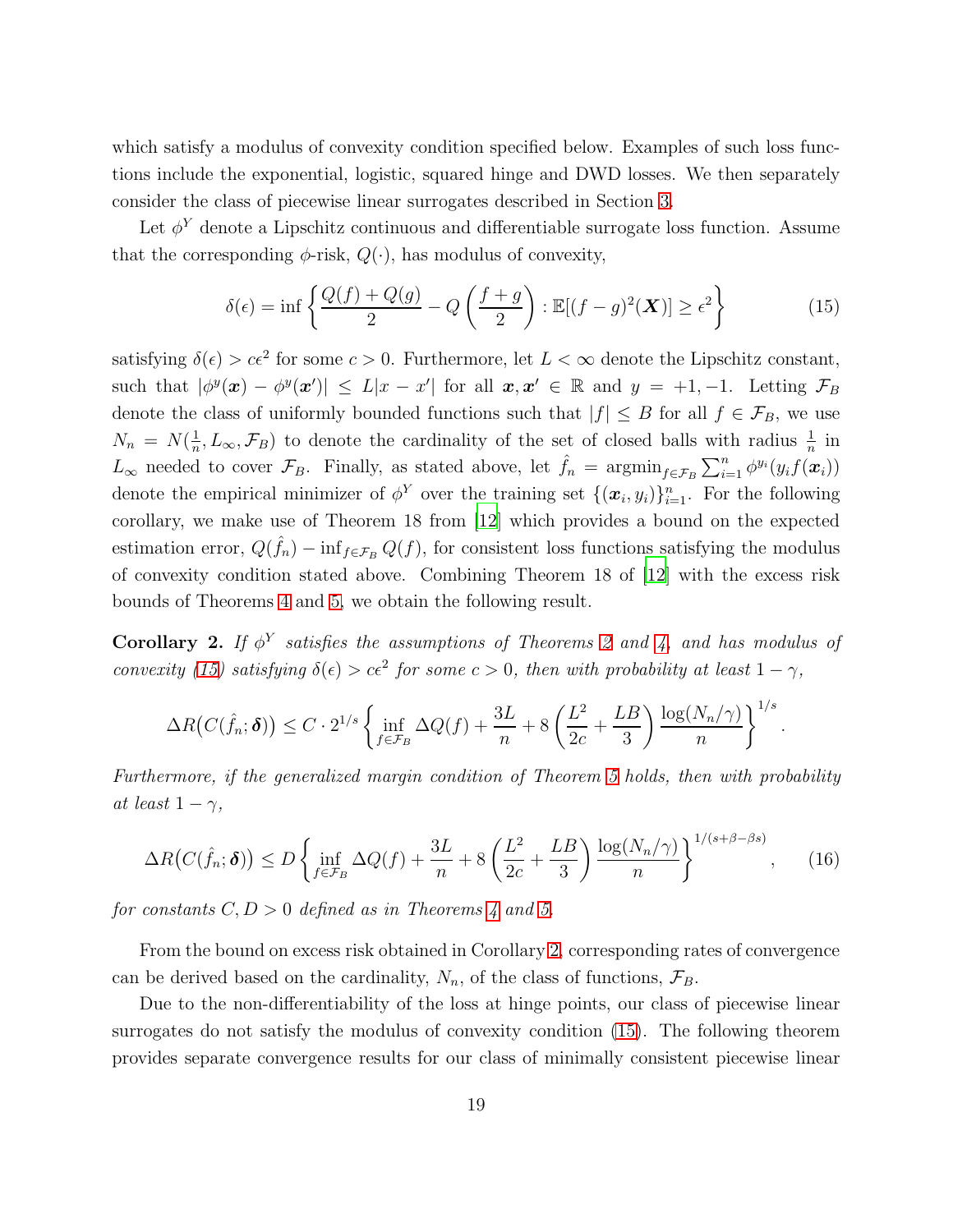surrogates. Again, we use  $\mathcal{F}_B$  to denote a class of uniformly bounded functions, and let  $\hat{f}_n = \operatorname{argmin}_{f \in \mathcal{F}_B} \sum_{i=1}^n \varphi^{y_i}(y_i f(\boldsymbol{x}_i))$  denote the empirical minimizer of  $\varphi^Y$ .

<span id="page-20-0"></span>**Theorem 6.** If  $\varphi^{Y}$  is a minimally consistent piecewise linear loss satisfying the conditions *of Theorem [3,](#page-14-2) satisfying the generalized margin condition of Theorem [5,](#page-18-1) then with probability at least*  $1 - \gamma$ *,* 

$$
\Delta Q(\hat{f}_n) \le \frac{3L}{n} + \frac{4LB}{3} \cdot G(\gamma) + \left( \left( \frac{4LB}{3} \cdot G(\gamma) \right)^2 + 8 \cdot B' \cdot G(\gamma) \right)^{1/2},
$$

*where*  $G(\gamma) = \log(N_n/\gamma)/n$ , and  $B' > 0$  *is some constant depending on* B,  $\varphi^Y$ , and margin  $constants A, \alpha$ .

Combining Theorems [4,](#page-17-2) [5,](#page-18-1) and [6,](#page-20-0) we obtain the following corollary.

<span id="page-20-1"></span> $\bf Corollary 3.$  *If*  $\varphi^Y$  *is a minimally consistent piecewise linear loss satisfying the assumptions of Theorems [2,](#page-12-0) [4,](#page-17-2) and [5,](#page-18-1) then with probability at least*  $1 - \gamma$ *,* 

$$
\Delta R(C(\hat{f}_n; \boldsymbol{\delta})) \le D \left\{ \frac{3L}{n} + \frac{4LB}{3} \cdot G(\gamma) + \left( \left( \frac{4LB}{3} \cdot G(\gamma) \right)^2 + 8 \cdot B' \cdot G(\gamma) \right)^{1/2} \right\}^{1/(s+\beta-\beta s)},\tag{17}
$$

*for constants*  $C, D > 0$  *defined as in Theorems* [4](#page-17-2) *and* [5.](#page-18-1)

As in Theorem [5,](#page-18-1) while the convergence rate of Theorem [6](#page-20-0) does not depend on  $\pi$  explicitly, it does depend on the parameters of the margin condition [\(14\)](#page-17-1). Therefore, Theorem [6](#page-20-0) further suggests the advantage of targeting  $\pi$  for which the data show strong separation with large  $\alpha$ . Furthermore, in contrast to Theorem 18 of [\[12\]](#page-28-9) which provides a bound on the expected estimation error, Theorem [6](#page-20-0) bounds the total  $\varphi^{Y}$ -risk, including both the expected estimation error, and expected approximation error of the class of functions  $\mathcal{F}_B$ . As a result, while the bounds in Corollary [2](#page-19-1) include the separate approximation error term,  $\inf_{f \in \mathcal{F}_B} \Delta Q(f)$ , the piecewise linear bound in Corollary [3,](#page-20-1) does not.

Based on the bounds in [\(16\)](#page-19-2) and [\(17\)](#page-20-2), rates of convergence can be obtained as in [\[12\]](#page-28-9). As an example, we consider the case when  $\mathcal{F}_{\mathcal{B}}$  is the class of linear combinations of decision stumps,  $f_{\lambda}$ ,

<span id="page-20-2"></span>
$$
f_{\lambda}(x) = \sum_{j=1}^{M} \lambda_j f_j(x)
$$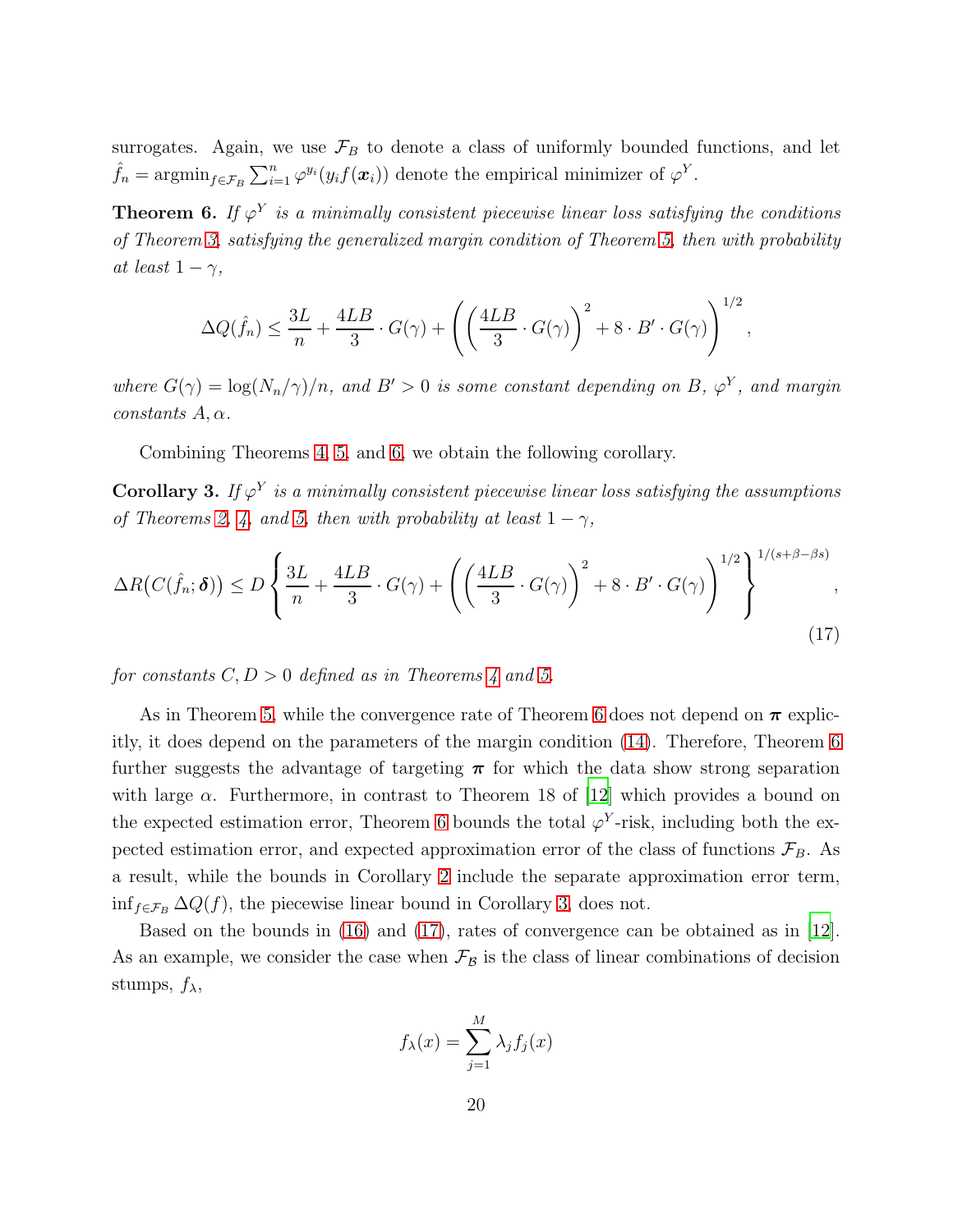where  $\sum_j |\lambda_j| \leq B$ , and  $|f_j| < 1$ . By [\(16\)](#page-19-2) and [\(17\)](#page-20-2), the same rate,  $(M \log n/n)^{1/(s+\beta-\beta s)}$ , can be obtained as in [\[12\]](#page-28-9) for both classes of surrogate losses considered above.

## 5 Computational Algorithm

For a piecewise linear surrogate,  $\varphi^{Y}$ , and convex penalty,  $J(f)$ , the objective [\(1\)](#page-3-0) is a nondifferentiable convex problem. Several approaches have been proposed for solving the similar non-differentiable and convex SVM objective, most commonly by reformulating [\(1\)](#page-3-0) as a quadratic program (QP) with 2n constraints. The penalized objective [\(1\)](#page-3-0) with  $\varphi^{Y}$  may also be formulated as a QP with  $(K + 1)n$  constraints. However, as with the SVM problem, the complexity of the problem grows almost cubically with the number of constraints, making the problem computationally intensive for moderately large K and  $n$  [\[24\]](#page-29-5). We therefore propose a projected sub-gradient descent algorithm similar to the PEGASOS algorithm [\[25\]](#page-29-6).

We first rewrite [\(1\)](#page-3-0) with piecewise linear surrogate,  $\varphi^{Y}$  defined as in [\(11\)](#page-14-0) and [\(12\)](#page-14-1) as:

<span id="page-21-0"></span>
$$
\min_{h,b} \quad \frac{1}{n} \sum_{i=1}^{n} \left( \max_{k=1,\dots,K} \{ A^{y_i}(\pi_k) + B^{y_i}(\pi_k) \cdot y_i(h(\boldsymbol{x}_i) + b) \} \right)_+ + \frac{\lambda}{2} \| h \|_{\mathcal{H}}^2, \tag{18}
$$

where  $(z)_+$  = max $\{0, z\}$ , and H is some Reproducing Kernel Hilbert Space (RKHS) with norm  $\|\cdot\|_{\mathcal{H}}$  and corresponding kernel function  $K : \mathcal{X} \times \mathcal{X} \to \mathbb{R}$ . Commonly, the margin function is formulated with a non-penalized intercept parameter, b. A more complete review of RKHS may be found in [\[26](#page-29-7), [27\]](#page-29-8). In margin-based learning, kernel methods are commonly used to estimate non-linear classification boundaries. In the case of linear learning, i.e.  $h(\boldsymbol{x}) = \langle \boldsymbol{w}, \boldsymbol{x} \rangle$  for  $\boldsymbol{w} \in \mathbb{R}^p$ , the penalty  $||h||^2_{\mathcal{H}}$  reduces to  $||\boldsymbol{w}||^2$  and [\(18\)](#page-21-0) may be written as:

$$
\min_{\boldsymbol{w},b} \quad \frac{1}{n}\sum_{i=1}^n \Big(\max_{k=1,\dots,K}\{A^{y_i}(\pi_k)+B^{y_i}(\pi_k)\cdot y_i(\langle \boldsymbol{w},\boldsymbol{x}_i\rangle+b)\}\Big)_+ + \frac{\lambda}{2}\|\boldsymbol{w}\|^2.
$$

We next describe our iterative algorithm for the linear learning setting. Let  $w^{(m)}$  and  $b^{(m)}$ denote the estimated parameters at the m-th iteration. Furthermore, at each iteration, let  $B_i^*$  denote the sub-gradient of  $\varphi^{y_i}$  at  $\langle \boldsymbol{w}^{(m)}, \boldsymbol{x}_i \rangle + b^{(m)}$  for  $i = 1, \ldots, n$ . Using a decreasing step-size parameter,  $\eta_m = (\lambda m)^{-1}$ , we iterate the following updates until  $\boldsymbol{w}^{(m)}$  and  $b^{(m)}$ converge:

1. 
$$
\boldsymbol{w}^{(m)} = \boldsymbol{w}^{(m-1)} + \eta_m(\frac{1}{n}\sum_i B_i^* y_i \boldsymbol{x}_i - \lambda \boldsymbol{w}^{(m-1)}),
$$
  
2.  $b^{(m)} = b^{(m-1)} + \eta_m(\frac{1}{n}\sum_i B_i^* y_i),$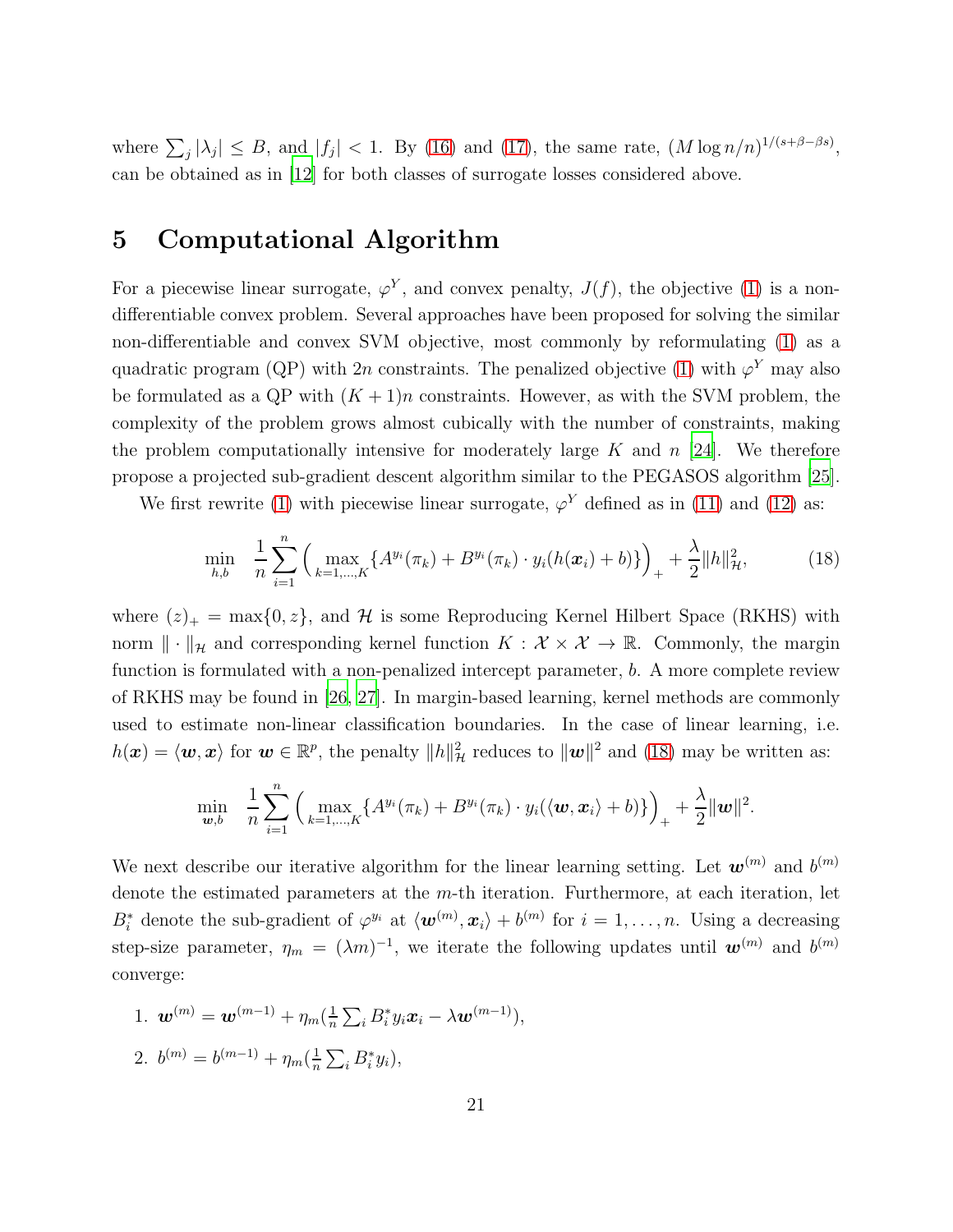3. 
$$
[\mathbf{w}^{(m)}, b^{(m)}] = \min\{1, \frac{\lambda^{-1/2}}{\|[\mathbf{w}^{(m)}, b^{(m)}]\|}\}[\mathbf{w}^{(m)}, b^{(m)}],
$$

where  $B_i^*$  is used to denote the sub-gradient of  $\varphi^{y_i}$  at  $y_i(\langle \boldsymbol{x}_i, \boldsymbol{w} \rangle + b)$ . The final projection step is included to ensure  $\|[w^{(m)}, b^{(m)}]\|^2 \leq \lambda^{-1}$  at each iteration [\[25,](#page-29-6) [28\]](#page-29-9). In the following section, we apply our projected sub-gradient descent algorithm to simulated datasets to illustrate the utility of our class of problems.

## 6 Simulations

In this section, we use simulations to illustrate the performance achieved by targeting different binary learning problems. Namely, we compare the performance of several minimal consistent piecewise linear losses against the standard logistic classifier, when the underlying conditional class probability,  $p(X)$ , is piecewise constant. Piecewise linear loss functions are derived from the logistic loss as described in Section [3.3,](#page-16-0) and the sets of boundaries,  $\delta$ , are chosen by the tangent points to the logistic loss. In each simulation, we consider piecewise linear losses with  $\pi_1 = \{1/2\}, \pi_2 = \{1/3, 2/3\}, \text{ and } \pi_3 = \{1/4, 2/4, 3/4\}.$  All methods are tuned over a grid of penalty parameters  $\lambda \in \{2^{-15}, 2^{-14}, \ldots, 2^{10}\}$ , using training and tuning sets of 100 observations each. Piecewise linear classifiers and the logistic classifier are tuned with respect to the correspond theoretical loss [\(7\)](#page-8-0) and likelihood function, respectively. The performance of each estimated model is evaluated using a test set of 10,000 observations. Each simulation was replicated 100 times.

### 6.1 Simulation 1

In this setting, data are simulated uniformly from  $[-8, 8] \times [-1, 1]^{p-1}$  for  $p = 2, 10, 50$ , subject to a random rotation in the p-dimensional space. We consider three variations of this setting, in which the data were simulated with underlying conditional class probability, defined with respect to the sampling space prior to rotation:

1.1 
$$
p(\mathbf{X}) = \frac{1}{4}\mathbf{I}\{x_1 \in [-8, 0)\} + \frac{3}{4}\mathbf{I}\{x_1 \in [0, 8]\},
$$
  
\n1.2  $p(\mathbf{X}) = \frac{1}{6}\mathbf{I}\{x_1 \in [-8, -\frac{8}{3})\} + \frac{3}{6}\mathbf{I}\{x_1 \in [-\frac{8}{3}, \frac{8}{3})\} + \frac{5}{6}\mathbf{I}\{x_1 \in [\frac{8}{3}, 8]\},$   
\n1.3  $p(\mathbf{X}) = \frac{1}{8}\mathbf{I}\{x_1 \in [-8, -4)\} + \frac{3}{8}\mathbf{I}\{x_1 \in [-4, 0)\} + \frac{5}{8}\mathbf{I}\{x_1 \in [0, 4)\} + \frac{7}{8}\mathbf{I}\{x_1 \in [4, 8]\}.$ 

Settings 1.1, 1.2, and 1.3 have one, two and three natural boundaries due to the piecewise constant form of  $p(X)$ . In Figure [6A](#page-23-0), we show 1000 observations drawn from simulation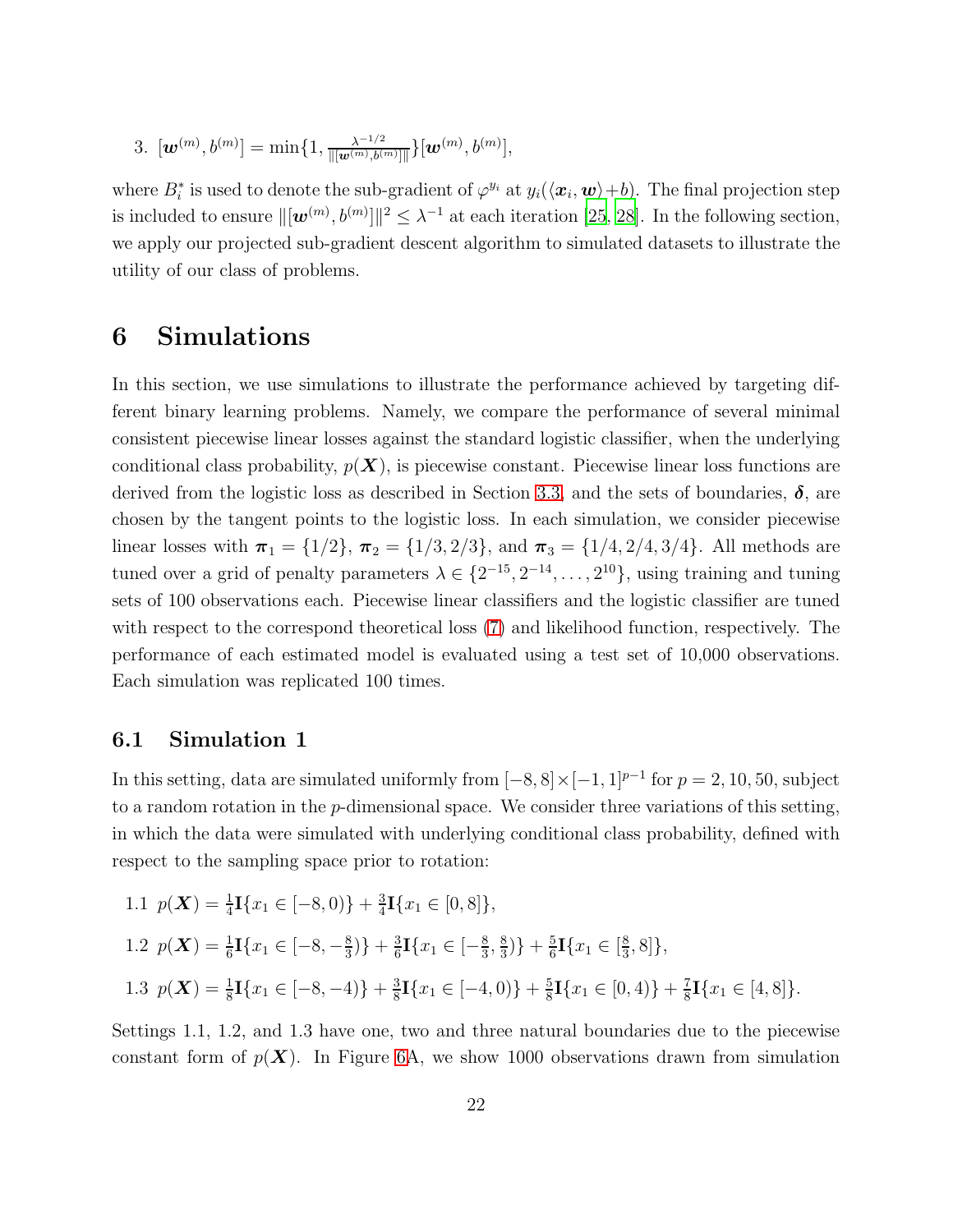

<span id="page-23-0"></span>Figure 6: (A) Sample dataset of 1000 observations drawn from the generating distribution for Simulation 1.2. The two Bayes optimal boundaries separating the three regions of constant  $p(X)$  are shown with black lines. (B) Comparison of the performance of the piecewise linear and logistic classifiers for the three settings of Simulation 1 across varying dimension. In each panel, the median loss and standard error over 100 replications is shown along with the Bayes minimal loss in black.

setting 1.2, with observations from the positive and negative class shown in orange and green. The Bayes optimal boundaries are also shown in black. For settings 1.1, 1.2, and 1.3, we use the piecewise linear losses with boundaries at  $\pi_1$ ,  $\pi_2$ , and  $\pi_3$ , respectively. In each setting, the performance of the piecewise linear and logistic classifiers is evaluated using the theoretical loss for boundaries at  $\pi_1$ ,  $\pi_2$ , and  $\pi_3$ . In these simulations, we aim to illustrate the advantage of minimizing and tuning with respect to an appropriate theoretical loss, which matches the underlying form of the data.

The results are shown in Figure [6B](#page-23-0), along with the Bayes minimal loss, which provides a lower bound on the theoretical loss in each setting. In all settings, the piecewise linear classifier outperforms the logistic classifier, with the improvement decreasing as the number of boundaries, K increases. This makes intuitive sense, as the piecewise linear loss converges to the logistic loss as  $K \to \infty$ . The most significant improvement is seen in setting 1.1, in which the piecewise linear classifier and theoretical loss correspond to the standard SVM and misclassification error. These results confirm previous results highlighting the advantage of hard classifiers over soft classifiers when the underlying  $p(X)$  is piecewise constant [\[7\]](#page-28-4).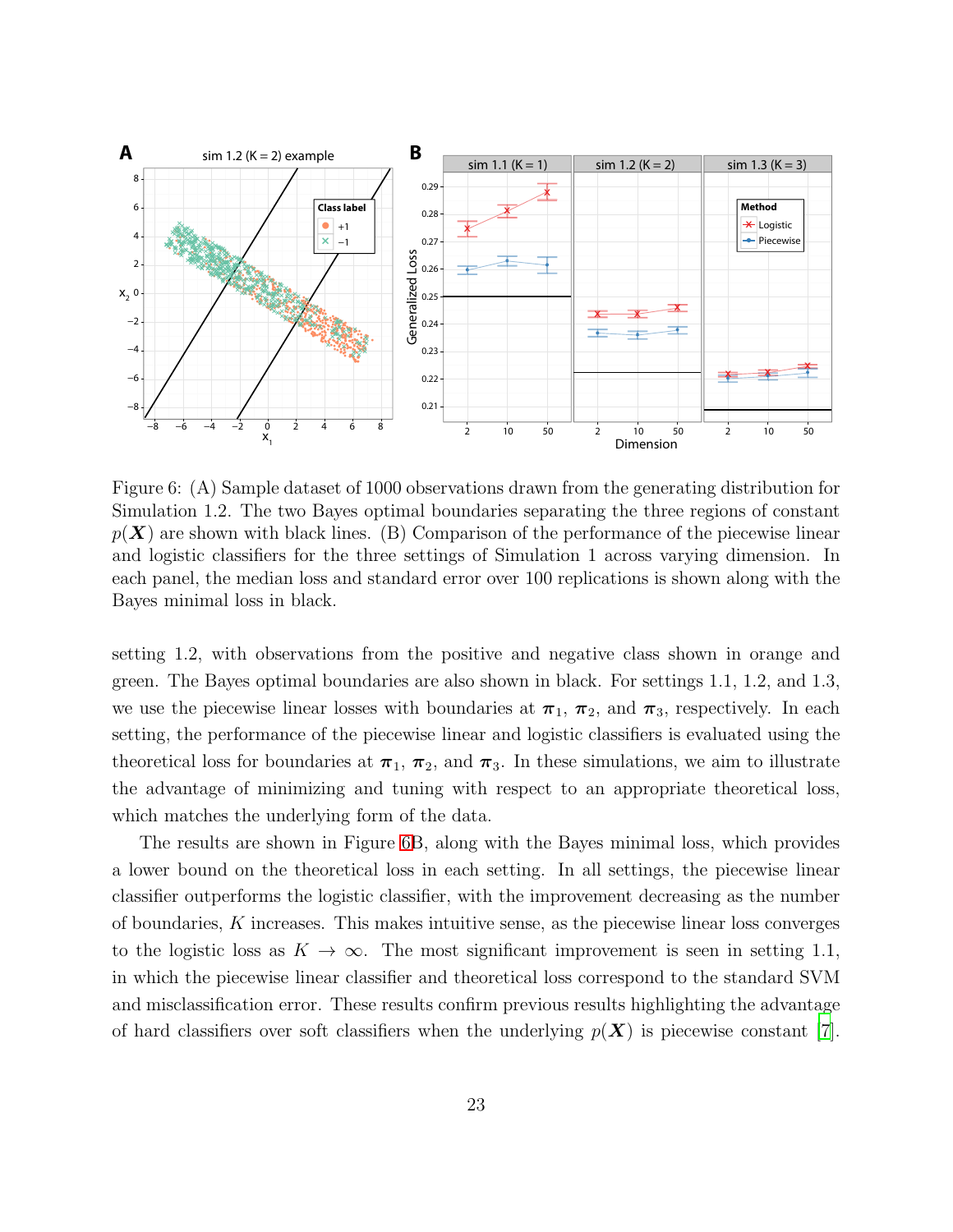

<span id="page-24-0"></span>Figure 7: (A) Sample dataset of 1000 observations drawn from the generating distribution for Simulation 2.3. The three Bayes optimal boundaries separating the four regions of constant  $p(X)$  are shown with black lines. (B) Comparison of the performance of the piecewise linear and logistic classifiers for the three settings of Simulation 2 across varying dimension. In each panel, the median loss and standard error over 100 replications is shown along with the Bayes minimal loss in black.

Furthermore, the complete set of results illustrates the transition of this behavior as the number of boundaries increases.

### 6.2 Simulation 2

In Simulation 1, the piecewise constant regions of  $p(X)$  were of equal size. In our second set of simulations, we consider unequally spaced conditional class probabilities. Observations were uniformly sampled over  $[-4, 4] \times [-1, 1]^{p-1}$ , for  $p = 2, 10, 50$ , again subject to a random rotation. The following conditional class probabilities were considered, again, with respect to the sampling space prior to rotation:

2.1 
$$
p(\mathbf{X}) = \frac{1}{6} \mathbf{I} \{x_1 \in [-4, -0.6)\} + \frac{3}{6} \mathbf{I} \{x_1 \in [-0.6, 0.6)\} + \frac{5}{6} \mathbf{I} \{x_1 \in [0.6, 4]\},
$$
  
\n2.2  $p(\mathbf{X}) = \frac{1}{6} \mathbf{I} \{x_1 \in [-4, -2)\} + \frac{3}{6} \mathbf{I} \{x_1 \in [-2, 0)\} + \frac{5}{6} \mathbf{I} \{x_1 \in [0, 4]\},$   
\n2.3  $p(\mathbf{X}) = \frac{1}{8} \mathbf{I} \{x_1 \in [-4, -0.8)\} + \frac{3}{8} \mathbf{I} \{x_1 \in [-0.8, 0)\} + \frac{5}{8} \mathbf{I} \{x_1 \in [0, 0.8)\} + \frac{7}{8} \mathbf{I} \{x_1 \in [0.8, 4]\}.$ 

In settings 2.1 and 2.3, we consider  $p(X)$  with heavy tails, and in setting 2.2, we consider the case with asymmetric  $p(X)$ . A sample of 1000 observations drawn from setting 2.3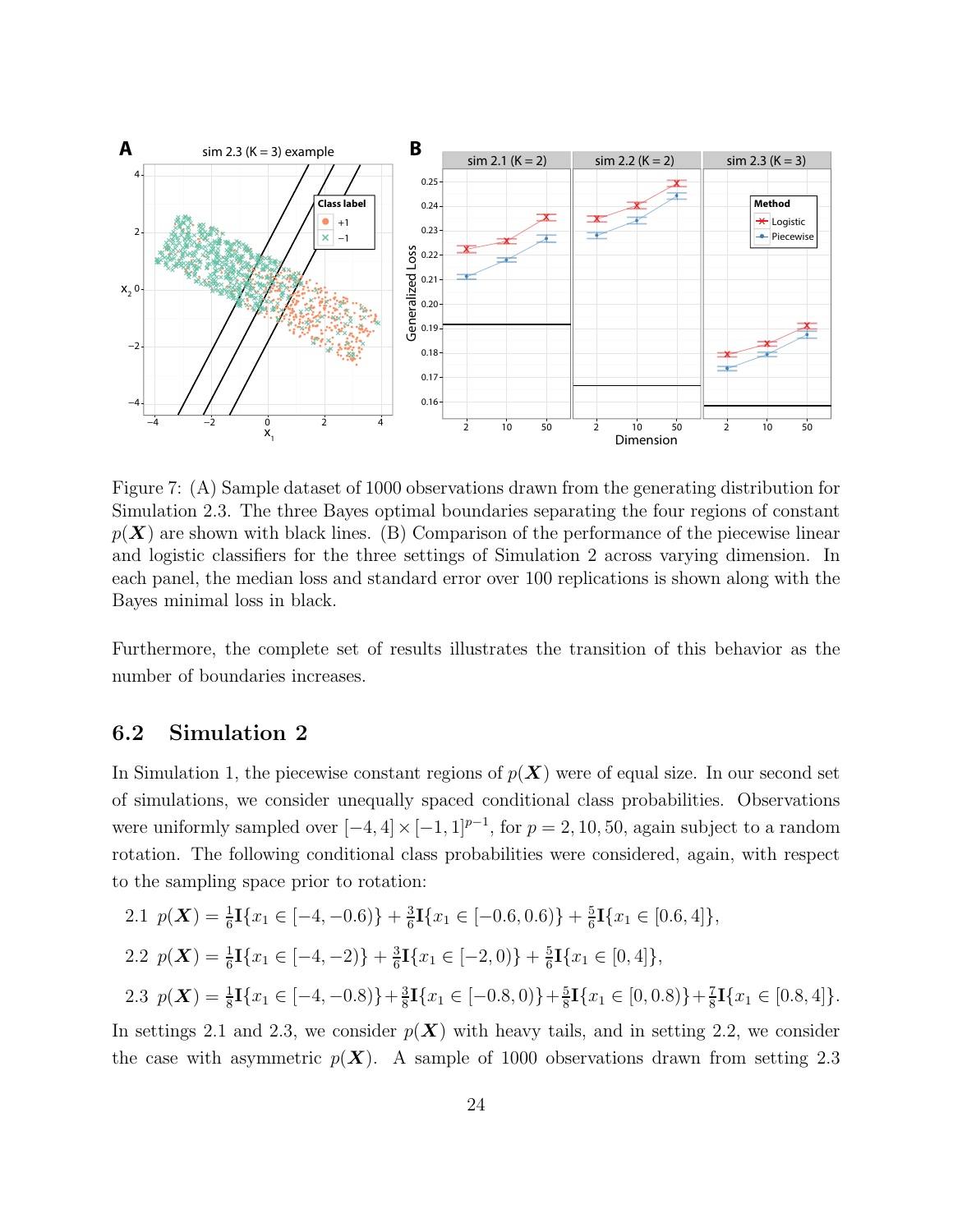is shown in Figure [7A](#page-24-0), with the Bayes optimal boundaries in black. For settings 2.1, 2.2, and 2.3, we use the piecewise linear losses with boundaries at  $\pi_2$ ,  $\pi_2$ , and  $\pi_3$ , respectively. The performance of the piecewise linear and logistic classifiers is again evaluated using the corresponding theoretical loss function. Simulation results are shown in Figure [7B](#page-24-0). As in Simulation 1, the piecewise linear classifier outperforms the logistic classifier in all cases. Again, the improvement is greater in settings 2.1 and 2.2 than in setting 2.3, as the piecewise linear loss converges to the logistic loss with increasing K.

## 7 ADNI Data Analysis

In this section, we apply the proposed interval estimation procedure to a MRI dataset of healthy normal control (NC) and early Alzheimer's disease (AD) subjects. Data were obtained from the ADNI database (<adni.loni.usc.edu>). The ADNI was launched in 2003 by the National Institute on Aging (NIA), the National Institute of Biomedical Imaging and Bioengineering (NIBIB), the Food and Drug Administration (FDA), private pharmaceutical companies and non-profit organizations as a \$60 million, 5-year public-private partnership. The Principal Investigator of this initiative is Michael W. Weiner, MD, VA Medical Center and University of California - San Francisco. ADNI is the result of efforts of many co-investigators from a broad range of academic institutions and private corporations, and subjects have been recruited from over 50 sites across the U.S. and Canada. For up-to-date information, see <www.adni-info.org>.

The dataset we use consists of 93 MRI features measured for 225 NC and 186 AD subjects, and was processed as described in [\[29\]](#page-29-10). As in Section [6,](#page-34-0) the logistic-derived piecewise linear loss is used to target the conditional class probability of AD at  $\pi = \{1/4, 2/4, 3/4\}$ . Twofold cross validation is used to determine the optimal  $\lambda$  over  $\{2^{-15}, 2^{-14}, \ldots, 2^5\}$ . The first two principal components (PCs) of the 411 NC and AD subjects are shown in Figure [8A](#page-26-0), along with the estimated interval for each subject. Interestingly, the four distinct probability groups appear to separate along the first PC direction.

In addition to NC and AD subjects, the dataset also includes subjects with mild cognitive impairment (MCI), further classified as either progressive MCI (pMCI, 167 subjects) or stable MCI (sMCI, 226 subjects), depending on whether or not the subject progressed to develop AD during the study. The sMCI and pMCI may be considered as intermediary states between the NC and AD subjects. As such, in Figure [8B](#page-26-0), we show the distribution of margin values,  $f(x)$ , for NC, sMCI, pMCI, and AD subjects to investigate the transition between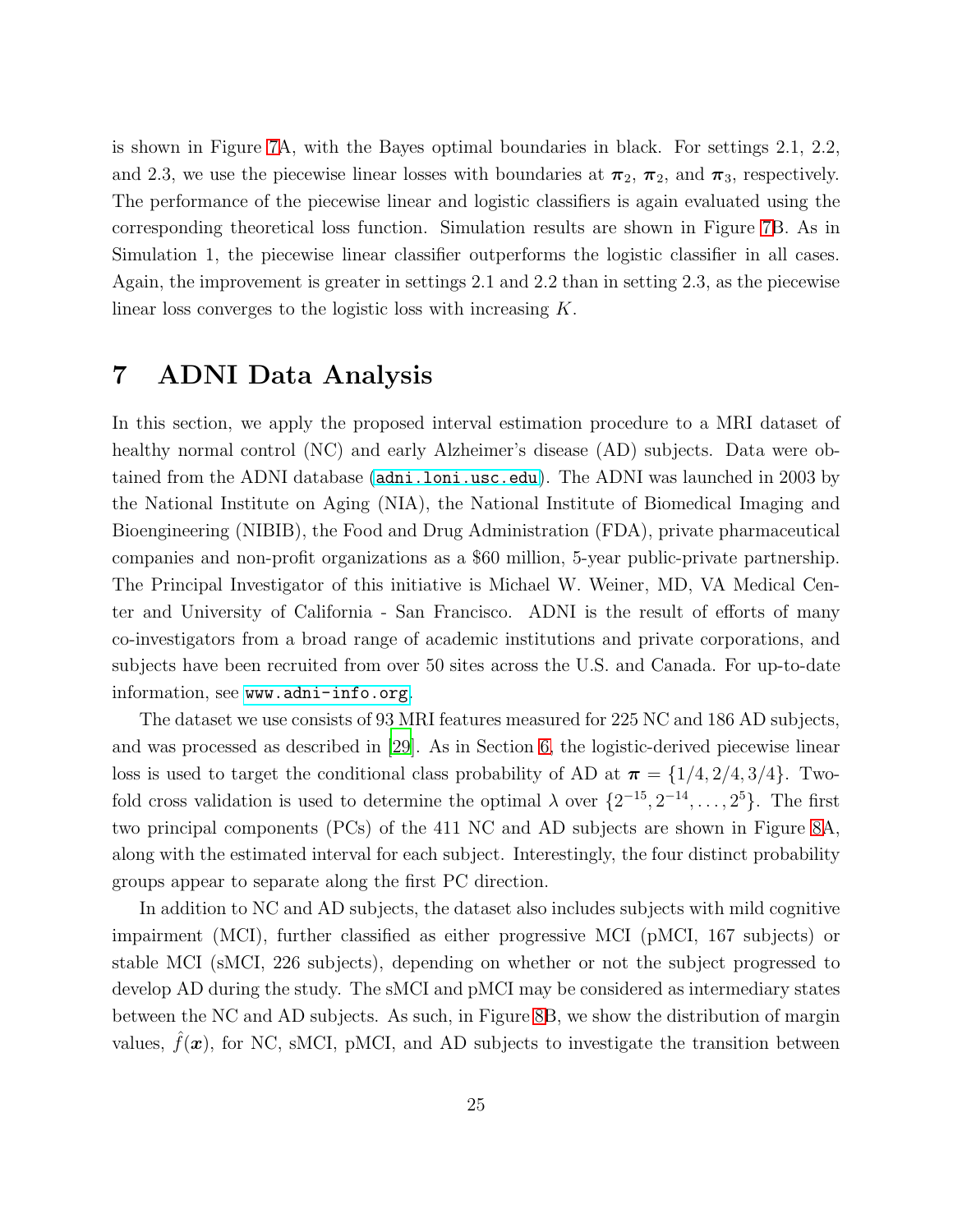

<span id="page-26-0"></span>Figure 8: Analysis of ADNI MRI dataset with  $\pi = \{0.25, 0.5, 0.75\}$ . (A) Scatterplot of first two PCs for AD and NC subjects colored by estimated interval. (B) Density plots of predicted  $f(\mathbf{x})$  for AD, NC, and two intermediary subject groups, sMCI and pMCI. Corresponding interval cutoffs are shown with vertical lines.

the four distinct groups. The corresponding interval boundaries are shown by vertical lines. Interestingly, while not well-differentiated, the four groups appear to peak within each of the four intervals, with the densities shifting in the expected order. Overall, our method appears to appropriately divide the subject according to the severity of the disease.

## 8 Discussion

Supervised learning tasks with a discrete class label are commonly encountered in practice. Several problems have been formally defined and studied within this context, including hard, soft, and rejection-option classification. In this paper, we introduce a unified framework of binary learning tasks targeting partial or complete estimation of the conditional class probability,  $p(X)$ , which encompassing these problems. In contrast to previous frameworks connecting hard and soft classification, our approach spans a space of learning problems, rather than specific loss functions or classification methods. Our approach thus provides a unique perspective to study the transition between hard and soft classification.

We formalize our family of binary learning problems through a unified theoretical loss [\(7\)](#page-8-0), a corresponding margin based relaxation [\(9\)](#page-11-1), and a proposed class of minimally consistent piecewise linear surrogates. Simulation studies using the class of piecewise linear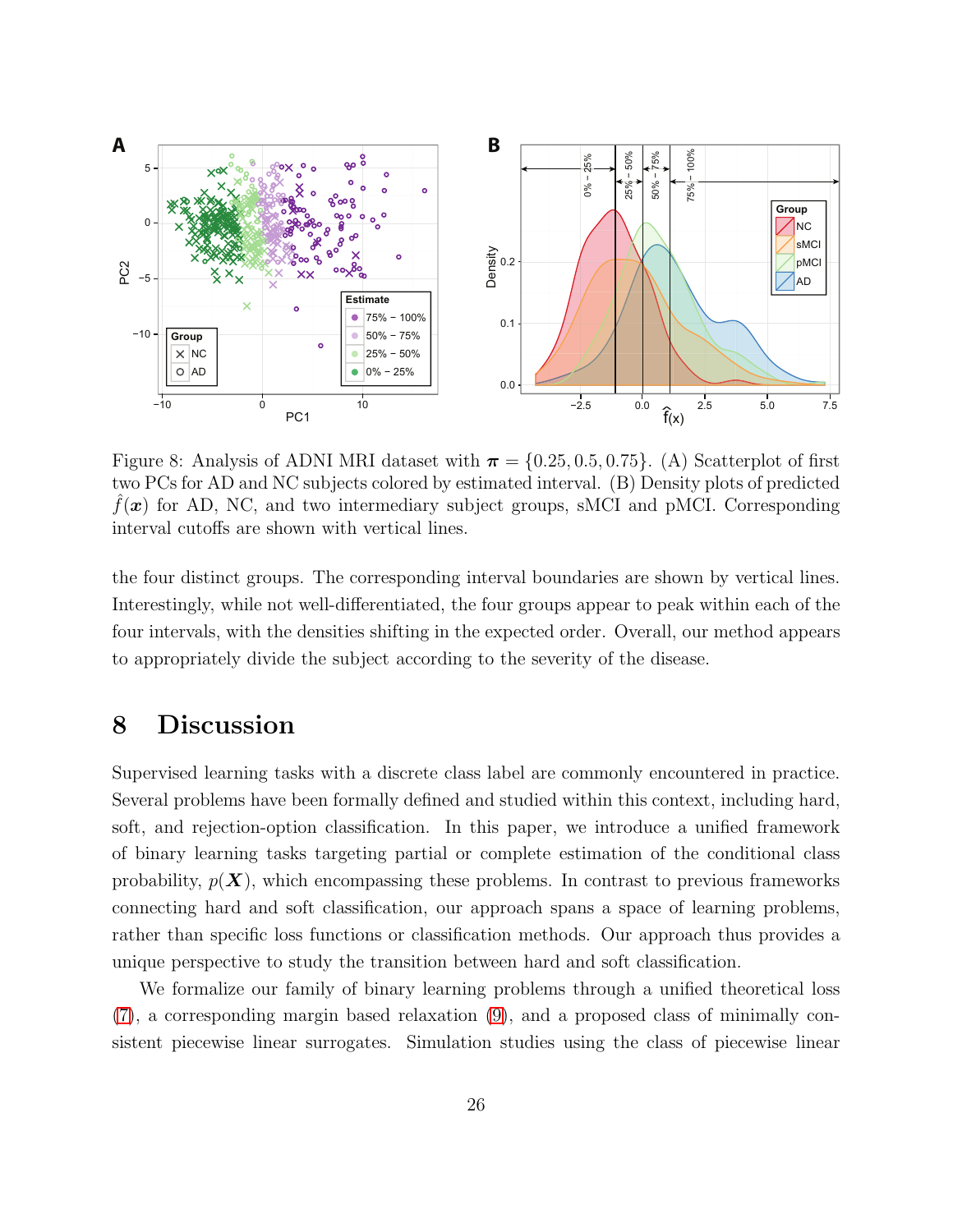loss functions reinforce previous results on hard and soft classification, and illustrate the transitional behavior between the class of problems. Finally, an application of our interval estimation approach to a MRI dataset from the ADNI study further illustrates the utility of our proposed class of problems.

#### Acknowledgments:

The authors are supported in part by National Institutes of Health (NIH) Grants U24 CA143848 (Hayes) and U24 CA143848-02S1 (Kimes). Data collection and sharing for this project was funded by the Alzheimer's Disease Neuroimaging Initiative (ADNI) (NIH Grant U01 AG024904). ADNI is funded by the National Institute on Aging, the National Institute of Biomedical Imaging and Bioengineering, and through generous contributions from the following: Abbott; Alzheimer's Association; Alzheimer's Drug Discovery Foundation; Amorfix Life Sciences Ltd.; AstraZeneca; Bayer HealthCare; BioClinica, Inc.; Biogen Idec Inc.; Bristol-Myers Squibb Company; Eisai Inc.; Elan Pharmaceuticals Inc.; Eli Lilly and Company; F. Hoffmann-La Roche Ltd and its affiliated company Genentech, Inc.; GE Healthcare; Innogenetics, N.V.; IXICO Ltd.; Janssen Alzheimer Immunotherapy Research & Development, LLC.; Johnson & Johnson Pharmaceutical Research & Development LLC.; Medpace, Inc.; Merck & Co., Inc.; Meso Scale Diagnostics, LLC.; Novartis Pharmaceuticals Corporation; Pfizer Inc.; Servier; Synarc Inc.; and Takeda Pharmaceutical Company. The Canadian Institutes of Health Research is providing funds to support ADNI clinical sites in Canada. Private sector contributions are facilitated by the Foundation for the National Institutes of Health (www.fnih.org). The grantee organization is the Northern California Institute for Research and Education, and the study is coordinated by the Alzheimer's Disease Cooperative Study at the University of California, San Diego. ADNI data are disseminated by the Laboratory for Neuro Imaging at the University of Southern California. This research was also supported by NIH grants P30 AG010129 and K01 AG030514.

## References

- <span id="page-27-0"></span>[1] V. Vapnik, *The nature of statistical learning theory*. Springer, 1995.
- <span id="page-27-1"></span>[2] V. Vapnik, *Statistical learning theory*. Wiley, 1998.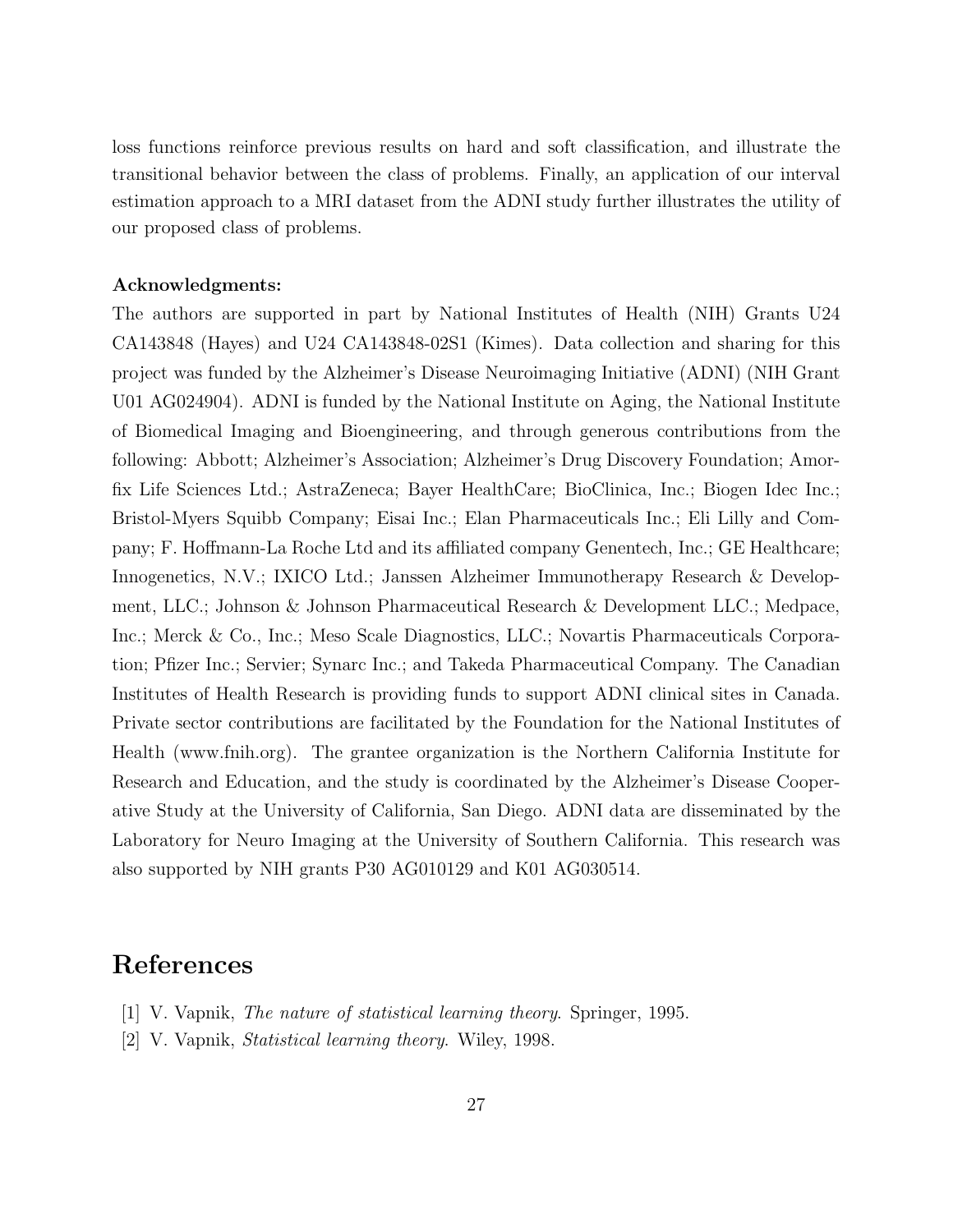- <span id="page-28-0"></span>[3] X. Shen, G. C. Tseng, X. Zhang, and W. H. Wong, "On ψ-Learning," *Journal of the American Statistical Association*, vol. 98, no. 463, pp. 724–734, 2003.
- <span id="page-28-1"></span>[4] Y. Liu and X. Shen, "Multicategory ψ-Learning," *Journal of the American Statistical Association*, vol. 101, no. 474, pp. 500–509, 2006.
- <span id="page-28-2"></span>[5] J. C. Platt, "Probabilistic outputs for support vector machines and comparisons to regularized likelihood methods," *Advances in large margin classifiers*, vol. 10, no. 3, pp. 61–74, 1999.
- <span id="page-28-3"></span>[6] J. Wang, X. Shen, and Y. Liu, "Probability estimation for large-margin classifiers," *Biometrika*, vol. 95, no. 1, pp. 149–167, 2008.
- <span id="page-28-4"></span>[7] Y. Liu, H. H. Zhang, and Y. Wu, "Hard or Soft Classification? Large-margin Unified Machines," *Journal of the American Statistical Association*, vol. 106, no. 493, pp. 166– 177, 2011.
- <span id="page-28-5"></span>[8] J. S. Marron, M. J. Todd, and J. Ahn, "Distance-Weighted Discrimination," *Journal of the American Statistical Association*, vol. 102, no. 480, pp. 1267–1271, 2007.
- <span id="page-28-6"></span>[9] C. Zhang and Y. Liu, "Multicategory Large-Margin Unified Machines," *Journal of Machine Learning Research*, vol. 14, pp. 1349–1386, 2013.
- <span id="page-28-7"></span>[10] R. Herbei and M. H. Wegkamp, "Classification with reject option," *Canadian Journal of Statistics*, vol. 34, no. 4, pp. 709–721, 2006.
- <span id="page-28-8"></span>[11] P. L. Bartlett and M. H. Wegkamp, "Classification with a reject option using a hinge loss," *Journal of Machine Learning Research*, vol. 9, pp. 1823–1840, 2008.
- <span id="page-28-9"></span>[12] M. Yuan and M. H. Wegkamp, "Classification methods with reject option based on convex risk minimization," *Journal of Machine Learning Research*, vol. 11, pp. 111– 130, 2010.
- <span id="page-28-10"></span>[13] M. H. Wegkamp and M. Yuan, "Support vector machines with a reject option," *Bernoulli*, vol. 17, no. 4, pp. 1368–1385, 2011.
- <span id="page-28-11"></span>[14] Y. Lin, Y. Lee, and G. Wahba, "Support Vector Machines for Classification in Nonstandard Situations," *Machine Learning*, vol. 46, pp. 191–202, 2002.
- <span id="page-28-12"></span>[15] X. Qiao and Y. Liu, "Adaptive weighted learning for unbalanced multicategory classification," *Biometrics*, vol. 65, no. 1, pp. 159–168, 2009.
- <span id="page-28-13"></span>[16] I. Steinwart and C. Scovel, "Fast rates for support vector machines using Gaussian kernels," *The Annals of Statistics*, vol. 35, no. 2, pp. 575–607, 2007.
- <span id="page-28-14"></span>[17] G. Blanchard, O. Bousquet, and P. Massart, "Statistical performance of support vector machines," *The Annals of Statistics*, vol. 36, no. 2, pp. 489–531, 2008.
- <span id="page-28-15"></span>[18] P. L. Bartlett, M. I. Jordan, and J. D. McAuliffe, "Convexity, Classification, and Risk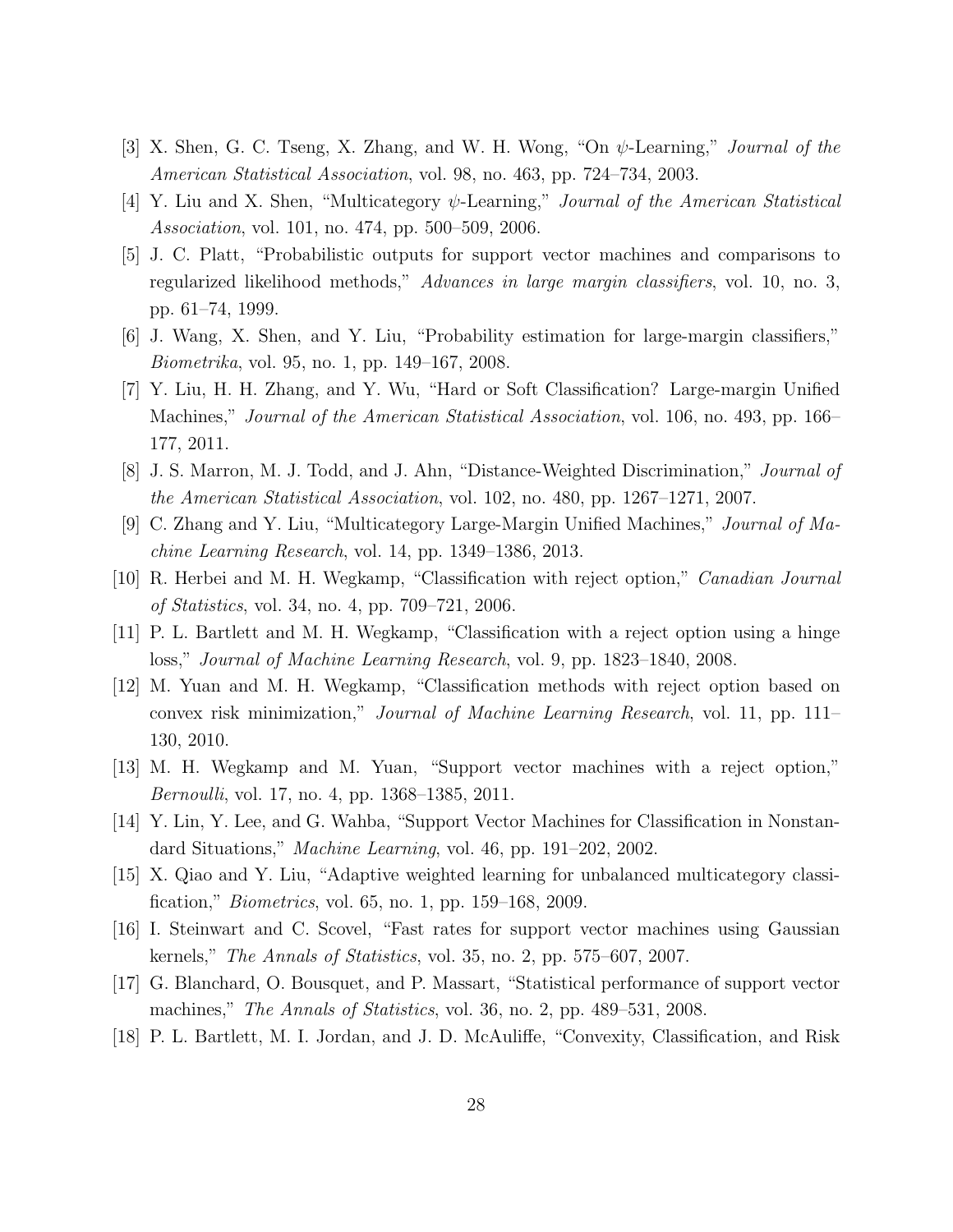Bounds," *Journal of the American Statistical Association*, vol. 101, no. 473, pp. 138–156, 2006.

- <span id="page-29-0"></span>[19] N. Cristianini and J. Shawe-Taylor, *An Introduction to Support Vector Machines and Other Kernel-based Learning Methods*. Cambridge University Press, 1 ed., 2000.
- <span id="page-29-1"></span>[20] Y. Lin, "Support Vector Machines and the Bayes Rule in Classification," *Data Mining and Knowledge Discovery*, vol. 6, pp. 259–275, 2002.
- <span id="page-29-2"></span>[21] C. Zhang, Y. Liu, and Z. Wu, "On the effect and remedies of shrinkage on classification probability estimation," *The American Statistician*, vol. 67, no. 3, pp. 134–142, 2013.
- <span id="page-29-3"></span>[22] Y. Grandvalet, A. Rakotomamonjy, J. Keshet, and S. Canu, "Support vector machines with a reject option," in *Advances in Neural Information Processing Systems 21*, pp. 537–544, Curran Associates, Inc., 2009.
- <span id="page-29-4"></span>[23] E. Mammen and A. B. Tsybakov, "Smooth Discrimination Analysis," *The Annals of Statistics*, vol. 27, no. 6, pp. 1808–1829, 1999.
- <span id="page-29-5"></span>[24] L. Bottou and C.-J. Lin, "Support Vector Machine Solvers," in *Large Scale Kernel Machines*, pp. 301–320, Cambridge, MA.: MIT Press, 2007.
- <span id="page-29-6"></span>[25] S. Shalev-Shwartz, Y. Singer, N. Srebro, and A. Cotter, "Pegasos: primal estimated sub-gradient solver for SVM," *Mathematical Programming*, vol. 127, no. 1, pp. 3–30, 2010.
- <span id="page-29-7"></span>[26] N. Aronszajn, "Theory of Reproducing Kernels," *Transactions of the American Mathematical Society*, vol. 68, no. 3, pp. 337–404, 1950.
- <span id="page-29-8"></span>[27] G. Wahba, "Support vector machines, reproducing kernel Hilbert spaces and the randomized GACV," *Advances in Kernel Methods-Support Vector Learning*, vol. 6, pp. 69– 87, 1999.
- <span id="page-29-9"></span>[28] P. H. Calamai and J. J. Moré, "Projected gradient methods for linearly constrained problems," *Mathematical Programming*, vol. 39, no. 1, pp. 93–116, 1987.
- <span id="page-29-10"></span>[29] G. Yu, Y. Liu, K.-H. Thung, and D. Shen, "Multi-Task Linear Programming Discriminant Analysis for the Identification of Progressive MCI Individuals," *PLoS ONE*, vol. 9, no. 5, p. e96458, 2014.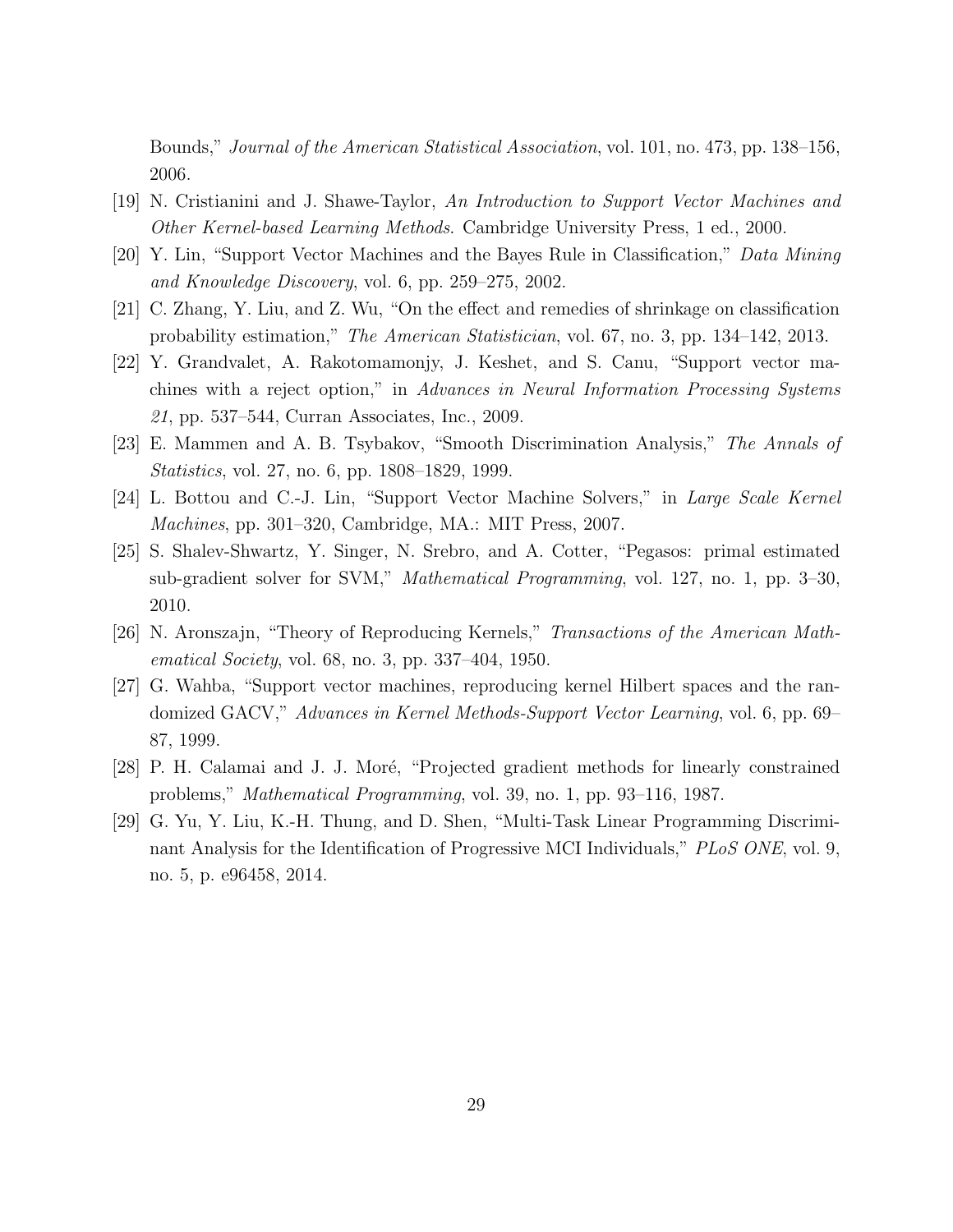## <span id="page-30-0"></span>SUPPLEMENTARY MATERIALS

### S1 Common learning problems as special cases

In this section, we show that our class of problems encompasses hard, weighted, rejectionoption, and soft classification. For hard, weighted and rejection-option classification, the equivalence is derived by showing that for specific choices of  $\pi$ , the theoretical loss [\(7\)](#page-8-0) reduces to the standard losses given in  $(2)$ ,  $(3)$ , and  $(4)$ . For soft classification, the equivalence is shown by deriving the limiting form of the theoretical loss [\(7\)](#page-8-0), and showing that the limiting loss is optimized by  $p(\boldsymbol{X})$ .

### S1.1 Hard and Weighted Classification

For hard classification, let  $\pi = \{0.5\}$ , such that  $\Omega_{\pi} = \{\omega_0, \omega_1\} = \{[0, 0.5], (0.5, 1]\}$ . Then, the theoretical loss [\(7\)](#page-8-0) may be simplified as:

$$
\ell_{\pi}^{Y}(g(\boldsymbol{X}))) = 2 \cdot \ell_{0.5}^{Y}(g(\boldsymbol{X})))
$$
\n
$$
= \begin{cases}\n2 \cdot (1 - 0.5) \cdot \mathbf{I}\{g(\boldsymbol{X}) \le 0.5\} & \text{if } Y = +1 \\
2 \cdot 0.5 \cdot \mathbf{I}\{g(\boldsymbol{X}) > 0.5\} & \text{if } Y = -1\n\end{cases}
$$
\n
$$
= \mathbf{I}\{(g(\boldsymbol{X}) \le 0.5, Y = +1) \text{ or } (g(\boldsymbol{X}) > 0.5, Y = -1)\}
$$
\n
$$
= \mathbf{I}\{(g(\boldsymbol{X}) = \omega_0, Y = +1) \text{ or } (g(\boldsymbol{X}) = \omega_1, Y = -1)\}.
$$
\n(S1)

The equivalence of [\(S1\)](#page-30-1) to the 0−1 loss [\(2\)](#page-4-0) follows by noting that for the Bayes optimal rule for hard classification [\(6\)](#page-6-1), predictions of  $\hat{Y} = +1, -1$  correspond to  $p(x) \in \omega_0$  and  $p(x) \in \omega_1$ , respectively. More generally, the weighted 0−1 loss [\(4\)](#page-5-0) may be similarly recovered up to a multiplicative constant by letting  $\pi = {\pi}$  for any  $\pi \in (0,1)$  such that  $\Omega_{\pi} = {\omega_0, \omega_1}$  $\{[0, \pi], (\pi, 1]\},$  and

<span id="page-30-2"></span><span id="page-30-1"></span>
$$
\ell_{\pi}^{Y}(g(\boldsymbol{X}))) = 2 \cdot \ell_{\pi}^{Y}(g(\boldsymbol{X})))
$$
\n
$$
= \begin{cases}\n2 \cdot (1 - \pi) \cdot \mathbf{I}\{g(\boldsymbol{X}) \leq \pi_{1}\} & \text{if } Y = +1 \\
2 \cdot \pi \cdot \mathbf{I}\{g(\boldsymbol{X}) > \pi_{1}\} & \text{if } Y = -1\n\end{cases}
$$
\n
$$
\propto (1 - \pi) \cdot \mathbf{I}\{g(\boldsymbol{X}) = \omega_{0}, Y = +1\}
$$
\n
$$
+ \pi \cdot \mathbf{I}\{g(\boldsymbol{X}) = \omega_{1}, Y = -1\}.
$$
\n(S2)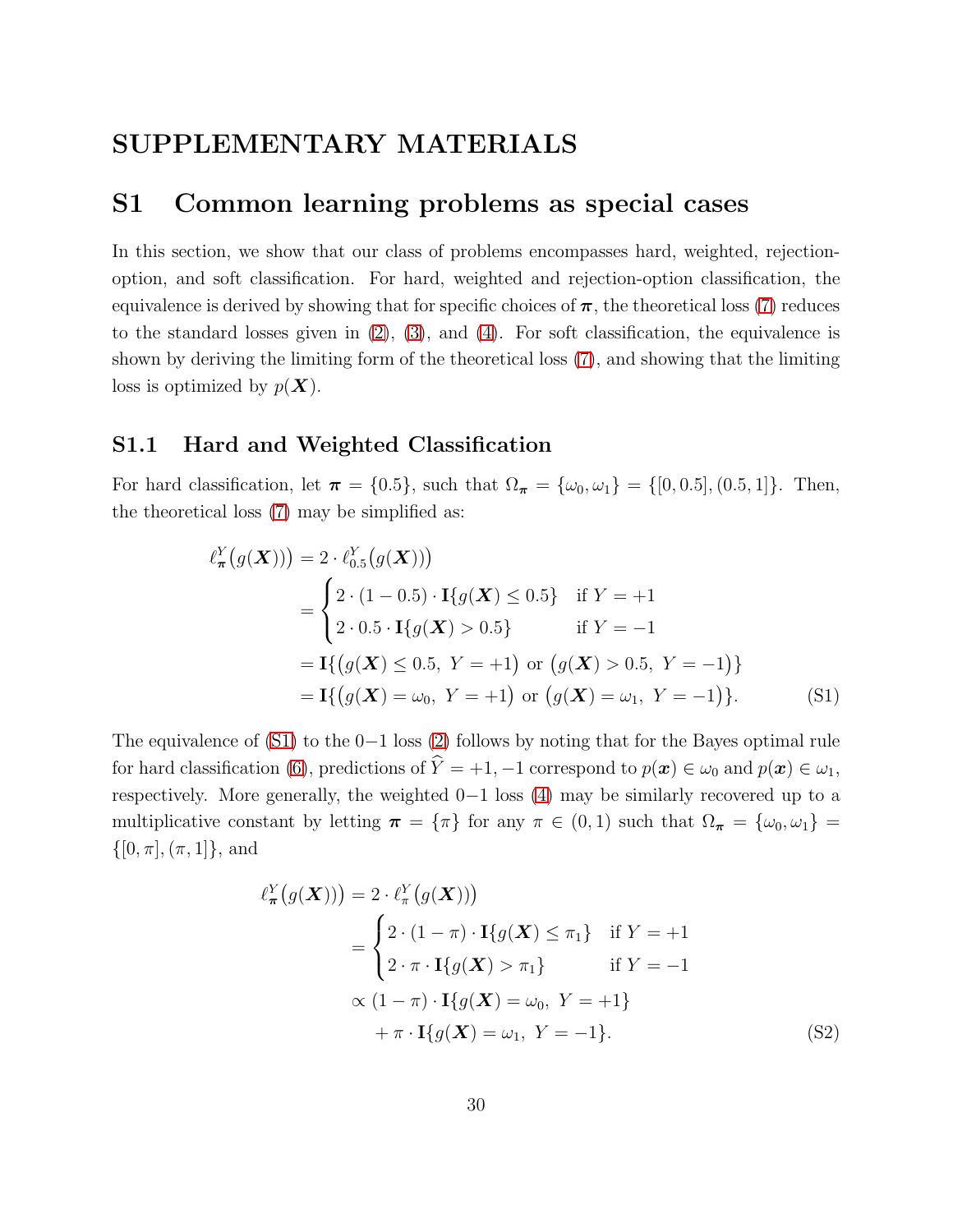Again, the equivalence of  $(S2)$  to the weighted 0−1 loss [\(4\)](#page-5-0) follows from the form of the Bayes optimal rule for weighted classification [\(6\)](#page-6-1).

### S1.2 Rejection-Option Classification

For rejection-option classification as formulated in [12], let  $\pi = {\pi, 1 - \pi}$  for some  $\pi \in$ (0, 0.5), such that  $\Omega_{\pi} = {\omega_0, \omega_1, \omega_2} = {\{[0, \pi], (\pi, 1 - \pi], (1 - \pi, 1] \}}$ . We first rewrite [\(7\)](#page-8-0) as:

$$
\ell_{\pi}^{Y}(g(\boldsymbol{X}))) = \frac{2}{2} \sum_{k=1}^{2} \ell_{\pi_{k}}^{Y}(g(\boldsymbol{X}))
$$
  
\n
$$
= \begin{cases}\n\sum_{k=1}^{2} (1 - \pi_{k}) \cdot \mathbf{I}\{g(\boldsymbol{X}) \leq \pi_{k}\} & \text{if } Y = +1 \\
\sum_{k=1}^{2} \pi_{k} \cdot \mathbf{I}\{g(\boldsymbol{X}) > \pi_{k}\} & \text{if } Y = -1\n\end{cases}
$$
  
\n
$$
= \begin{cases}\n(1 - \pi) \cdot \mathbf{I}\{g(\boldsymbol{X}) \leq \pi\} + \pi \cdot \mathbf{I}\{g(\boldsymbol{X}) \leq 1 - \pi\} & \text{if } Y = +1 \\
\pi \cdot \mathbf{I}\{g(\boldsymbol{X}) > \pi\} + (1 - \pi) \cdot \mathbf{I}\{g(\boldsymbol{X}) > 1 - \pi\} & \text{if } Y = -1\n\end{cases}
$$
  
\n
$$
= \begin{cases}\n(1 - \pi) \cdot \mathbf{I}\{g(\boldsymbol{X}) = \omega_{0}\} + \pi \cdot \mathbf{I}\{g(\boldsymbol{X}) \neq \omega_{2}\} & \text{if } Y = +1 \\
\pi \cdot \mathbf{I}\{g(\boldsymbol{X}) \neq \omega_{0}\} + (1 - \pi) \cdot \mathbf{I}\{g(\boldsymbol{X}) = \omega_{2}\} & \text{if } Y = -1\n\end{cases}
$$
  
\n
$$
= \begin{cases}\n1 & \text{if } (g(\boldsymbol{X}) = \omega_{0}, Y = +1) \text{ or } (g(\boldsymbol{X}) = \omega_{2}, Y = -1) \\
\pi & \text{if } g(\boldsymbol{X}) = \omega_{1} \\
0 & \text{otherwise}\n\end{cases}
$$

The equivalence of [\(7\)](#page-8-0) to the rejection option loss [\(3\)](#page-4-1) is established by noting the correspondence between predictions of  $\{\omega_0, \omega_1, \omega_2\}$  and  $\widehat{Y}_{rej} = \{-1, 0, +1\}$  for the Bayes optimal rejection-option rule [\(5\)](#page-6-0).

### S1.3 Soft Classification

Although not traditionally formulated as the minimization of a theoretical loss, the soft classification problem may be derived as the special case of [\(7\)](#page-8-0) when  $K = \infty$  and  $\pi$  becomes dense on  $(0, 1)$ , such that  $\Omega_{\pi} = (0, 1)$ . The limiting form of [\(7\)](#page-8-0), which we define as the average of K functions, may be expressed as the following integral:

$$
\ell_{\boldsymbol{\pi}}^Y(g(\boldsymbol{X})) = \lim_{K \to \infty} \frac{2}{K} \sum_{k=1}^K \ell_{\pi_k}^Y(g(\boldsymbol{X}))
$$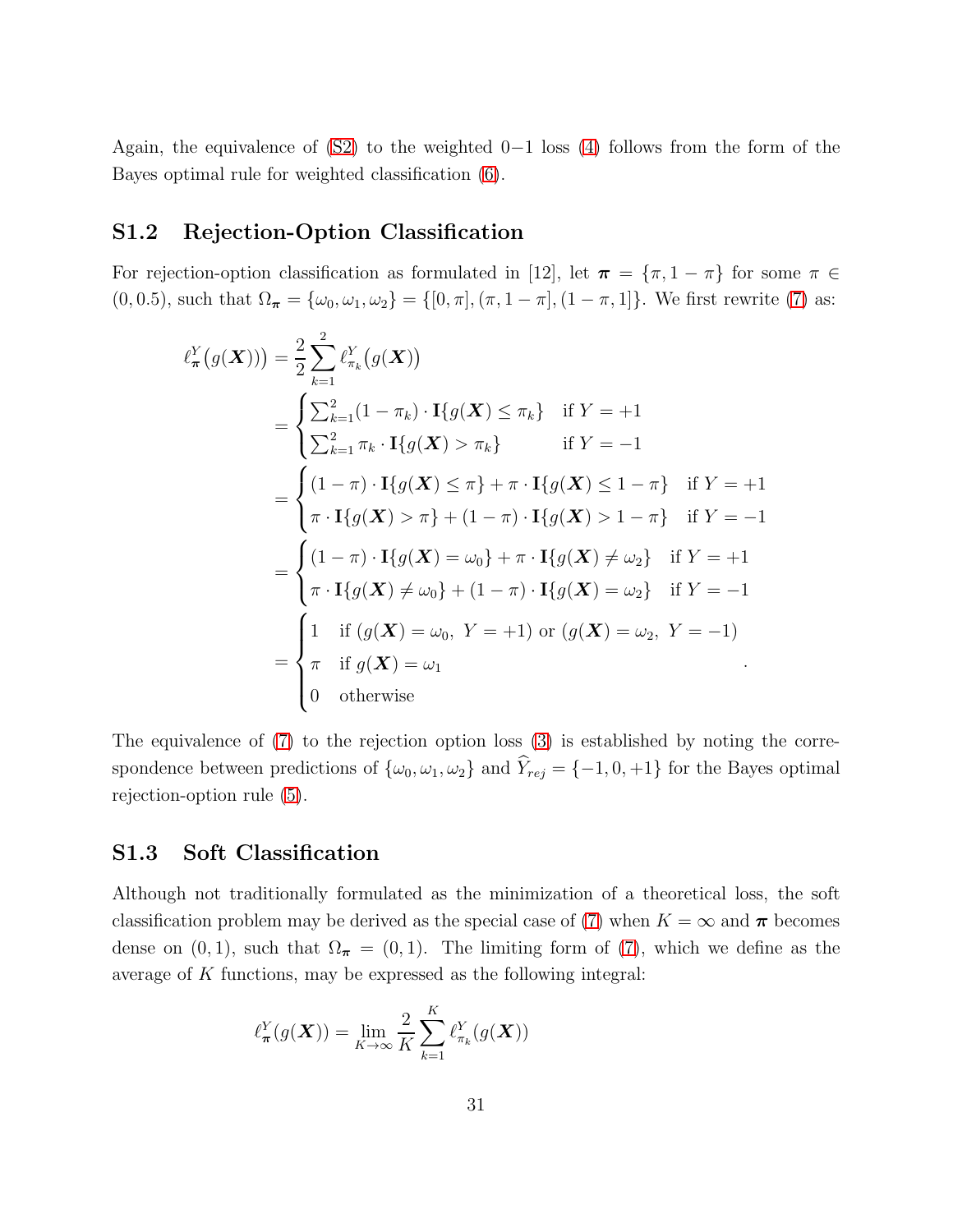$$
= \begin{cases} 2\int_0^1 (1-\pi) \cdot \mathbf{I}\{g(\mathbf{X}) \le \pi\} d\pi & \text{if } Y = +1 \\ 2\int_0^1 \pi \cdot \mathbf{I}\{g(\mathbf{X}) > \pi\} d\pi & \text{if } Y = -1 \end{cases}
$$

$$
= \begin{cases} (1-g(\mathbf{X}))^2 & \text{if } Y = +1 \\ g(\mathbf{X})^2 & \text{if } Y = -1 \end{cases}
$$

$$
= (\mathbf{I}\{Y = +1\} - g(\mathbf{X}))^2.
$$

Thus, the limiting loss is minimized by the prediction  $g(\mathbf{X}) = \mathbb{E}_{Y|\mathbf{X}}\{\mathbf{I}\{Y = +1\}\} = p(\mathbf{X}),$ corresponding to the conditional class probability estimation task of soft classification.

## <span id="page-32-0"></span>S2 Proof of Theorem [1](#page-9-1)

Let  $\pi = {\pi_1, \ldots, \pi_K}$  for some  $K \geq 1$  such that  $0 < \pi_1 < \ldots < \pi_K < 1$ . Furthermore, let  $h \in \{0, \ldots, K\}$  denote the index for some predicted  $\omega_h \in \Omega_{\pi}$ . Then,

$$
\mathbb{E}_{Y|\mathbf{X}}\left\{\ell_{\boldsymbol{\pi}}^{Y}(\omega_{h})\right\} = p(\mathbf{X}) \cdot \ell_{\boldsymbol{\pi}}^{+}(\omega_{h}) + (1 - p(\mathbf{X})) \cdot \ell_{\boldsymbol{\pi}}^{-}(\omega_{h}).
$$
  
 
$$
\propto p(\mathbf{X}) \sum_{k=h+1}^{K+1} (1 - \pi_{k}) + (1 - p(\mathbf{X})) \sum_{k=1}^{h} \pi_{k},
$$

Letting  $\pi_0 = 0$ ,  $\pi_{K+1} = 1$ , we can express the above as:

$$
\mathbb{E}_{Y|\mathbf{X}}\left\{\ell_{\boldsymbol{\pi}}^{Y}(\omega_{h})\right\} = \sum_{k=0}^{K+1} \left\{p(\mathbf{X})(1-\pi_{k})\cdot\mathbf{I}_{\{k>h\}} + \pi_{k}(1-p(\mathbf{X}))\cdot\mathbf{I}_{\{k\leq h\}}\right\}.
$$

The sum is minimized by choosing h such that  $p(\mathbf{X})(1 - \pi_k) \geq \pi_k(1 - p(\mathbf{X}))$  for all  $k \leq h$ and  $p(\mathbf{X})(1 - \pi_k) \leq \pi_k(1 - p(\mathbf{X}))$  for all  $k > h$ . Thus, the optimal solution is given by  $h^* = \operatorname{argmax}_k \{ \pi_k < p(\boldsymbol{X}) \}.$  The equivalence between  $\omega_{h^*}$  and  $\sum_{k=0}^K \omega_k \cdot \mathbf{I} \{ p(\boldsymbol{X}) \in \omega_k \}$  is immediate from the fact that  $p(X) \in (\pi_{h^*}, \pi_{h^*+1}] = \omega_{h^*}$ , and the additional assumption that  $p(\boldsymbol{X}) \neq \pi_k$  a.s. for all k.

### <span id="page-32-1"></span>S3 Proof of Theorem [2](#page-12-0)

Let  $\pi$  and  $\delta$  be appropriately defined boundaries in  $(0, 1)$  and R. Note that surrogate losses,  $\phi^+, \phi^-$  are consistent for boundaries at  $\pi$  with  $\delta$ , i.e.  $\pi, \delta$ -consistent, if and only if they are  $\pi_k, \delta_k$ -consistent for each k separately. Thus, conditions for  $\pi, \delta$ -consistency are simply the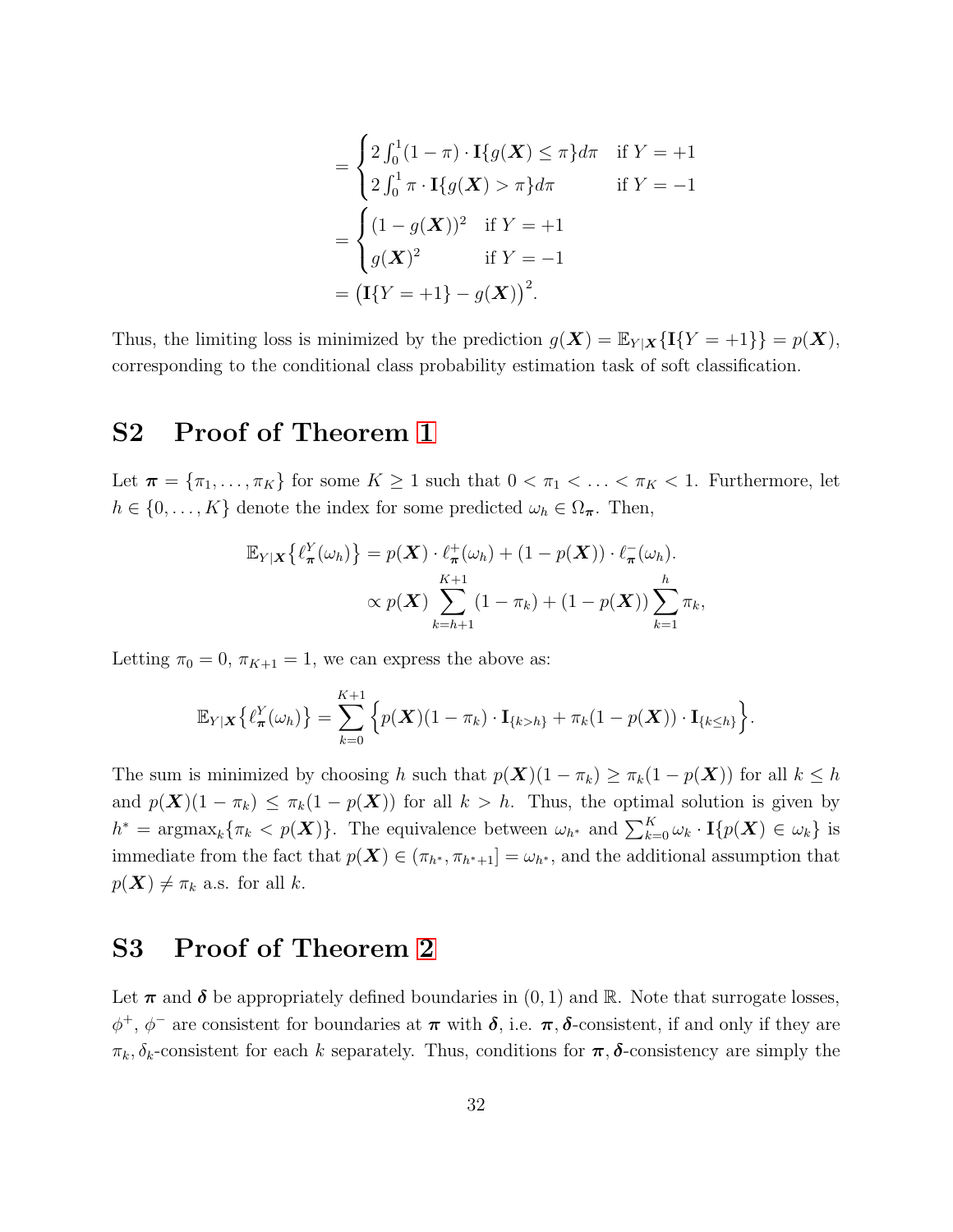union of the conditions for  $\pi_k, \delta_k$ -consistency. Necessary and sufficient conditions for  $\phi^Y$  to be  $\pi_k, \delta_k$ -consistent were provided by Theorem 1 of [12].

## <span id="page-33-0"></span>S4 Proof of Theorem [3](#page-14-2)

Let  $\pi$  be an appropriately defined set of boundaries in  $(0, 1)$ . Assume  $\varphi^{Y}$  to be defined as in [\(11\)](#page-14-0) and [\(12\)](#page-14-1) such that (C1)–(C3) are satisfied. We wish to show that for all  $\pi_k \in \pi$ , there exists some  $\delta_k$  such that [\(10\)](#page-12-1) is satisfied, and furthermore, that there does not exist any δ such that [\(10\)](#page-12-1) is satisfied for  $\pi \in (0,1) \setminus \pi$ . Equivalently, we wish to show that  $\varphi^{-\prime}(x)/(\varphi^{-\prime}(x)+\varphi^{+\prime}(x))$  only takes values in  $\pi$  over the set of x such that  $\varphi^{-\prime}(x) < 0$  and  $\varphi^{+\prime}(x)$  < 0 are defined. Note that  $\varphi^{+\prime}$  and  $\varphi^{-\prime}$  are only undefined at the hinge points,  $H^Y(\pi_k, \pi_{k+1}), A^-(\pi_1)/B^-(\pi_1),$  and  $A^+(\pi_K)/B^+(\pi_K)$ . By (C2), the set of possible  $\varphi^{+\prime}, \varphi^{-\prime}$ pairs are given by:

|  |  | $\varphi^{+'}: B^{+}(\pi_1) B^{+}(\pi_1) \cdots B^{+}(\pi_K)$ 0 |  |
|--|--|-----------------------------------------------------------------|--|
|  |  | $\varphi^{-1}$ : 0 $B^{-}(\pi_1)$ $B^{-}(\pi_K)$ $B^{-}(\pi_K)$ |  |

Excluding the cases when  $\varphi^{+\prime}(x) = 0$  or  $\varphi^{-\prime}(x) = 0$ , the set of possible consistent boundaries satisfying [\(10\)](#page-12-1) are given by:

$$
\frac{\varphi^{-\prime}(x)}{\varphi^{-\prime}(x) + \varphi^{+\prime}(x)} = \frac{B^{-\prime}(\pi_k)}{B^{-\prime}(\pi_k) + B^{+\prime}(\pi_k)} = \pi_k \quad \text{for } k = 1, \dots, K,
$$

<span id="page-33-1"></span>where the final equality is given by (C3).

## S5 Proof of Proposition [1](#page-16-1)

Let  $\pi$  be an appropriately defined set of boundaries in  $(0, 1)$ . We wish to show that  $(C1)$ – (C3) of Theorem [3](#page-14-2) are satisfied for  $A^+(\pi) = A^-(1-\pi) = -\pi \log(\pi) - (1-\pi) \log(1-\pi)$ , and  $B^{+}(\pi) = B^{-}(1 - \pi) = -(1 - \pi)$ .

Trivially, (C1) is satisfied, as  $B^+(\pi) = \pi - 1$  and  $B^-(\pi) = -\pi$  are non-decreasing and non-increasing, respectively, in  $\pi$ . To show that (C2) is satisfied, we derive the hinge points for the positive and negative class losses:

$$
H^+(\pi, \pi') = \frac{A^+(\pi) - A^+(\pi')}{B^+(\pi') - B^+(\pi)} = \frac{A^+(\pi) - A^+(\pi')}{\pi' - \pi}
$$

$$
H^-(\pi, \pi') = \frac{A^-(\pi) - A^-(\pi')}{B^-(\pi') - B^-(\pi)} = \frac{A^+(\pi) - A^+(\pi')}{\pi' - \pi},
$$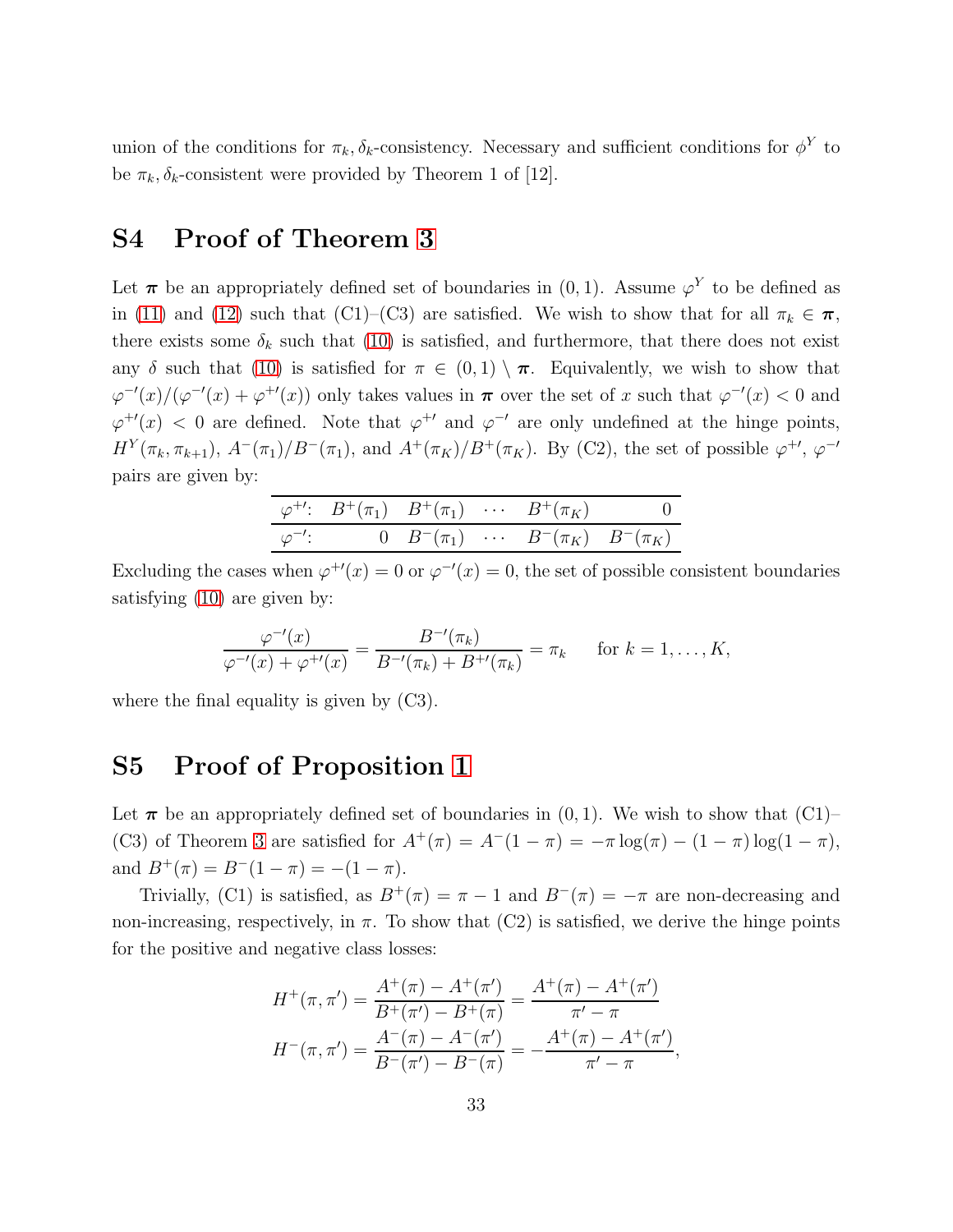where the final equality is obtained by noting  $A^+(\pi) = A^+(1-\pi)$ . The first equality of (C2) is clearly satisfied by the above derivations. We next show that the remaining three inequalities of (C2) are also satisfied. Let  $k \in \{2, ..., K-1\}$ . By the concavity of  $A^+(\pi)$ :

$$
H^{+}(\pi_{k-1}, \pi_{k}) = \frac{A^{+}(\pi_{k-1}) - A^{+}(\pi_{k})}{\pi_{k} - \pi_{k-1}}
$$
  
= 
$$
-\frac{A^{+}(\pi_{k}) - A^{+}(\pi_{k-1})}{\pi_{k} - \pi_{k-1}}
$$
  
< 
$$
< -(A^{+})'(\pi_{k})
$$
  

$$
< -\frac{A^{+}(\pi_{k+1}) - A^{+}(\pi_{k})}{\pi_{k+1} - \pi_{k}} = H^{+}(\pi_{k}, \pi_{k+1}),
$$

Similarly, by the convexity of  $A^{-}(\pi)$  and the fact that  $\lim_{\pi\to 0} A^{+}(\pi) = \lim_{\pi\to 1} A^{+}(\pi) = 0$ , we have:

$$
\frac{A^{-}(\pi_{1})}{B^{-}(\pi_{1})} = -\frac{A^{-}(\pi_{1}) - \lim_{\pi \to 0} A^{-}(\pi)}{\pi_{1} - 0}
$$
\n
$$
< -(A^{-})'(\pi_{1})
$$
\n
$$
< -\frac{A^{-}(\pi_{1}) - A^{-}(\pi_{2})}{\pi_{1} - \pi_{2}} = H^{+}(\pi_{1}, \pi_{2})
$$
\n
$$
\frac{A^{+}(\pi_{K})}{B^{+}(\pi_{K})} = -\frac{A^{+}(\pi_{K}) - \lim_{\pi \to 1} A^{+}(\pi)}{\pi_{K} - 1}
$$
\n
$$
> -(A^{+})'(\pi_{K})
$$
\n
$$
> -\frac{A^{+}(\pi_{K-1}) - A^{+}(\pi_{K})}{\pi_{K-1} - \pi_{K}} = H^{-}(\pi_{K-1}, \pi_{K}).
$$

Thus (C2) is satisfied. Finally, (C3) holds, since for any  $k = 1, ..., K$ :

$$
\frac{B^-(\pi_k)}{B^-(\pi_k) + B^+(\pi_k)} = \frac{-\pi_k}{-\pi_k - (1 - \pi_k)} = \pi_k.
$$

## <span id="page-34-0"></span>S6 Proof of Theorem [4](#page-17-2)

Let  $\phi^Y$  be a consistent surrogate loss for appropriately defined boundaries  $\pi$  in  $(0, 1)$  at  $\delta$ . First, note that the excess condition  $\phi$ -risk for a rule  $g \in \mathcal{G}$  may be written as:

$$
R_p(g(\boldsymbol{x})) = \frac{2}{K} \Big[ (1-p(\boldsymbol{x})) \sum_k \pi_k \mathbf{I}\{g(\boldsymbol{x}) > \pi_k\} + p(\boldsymbol{x}) \sum_k (1-\pi_k) \mathbf{I}\{g(\boldsymbol{x}) \leq \pi_k\} \Big].
$$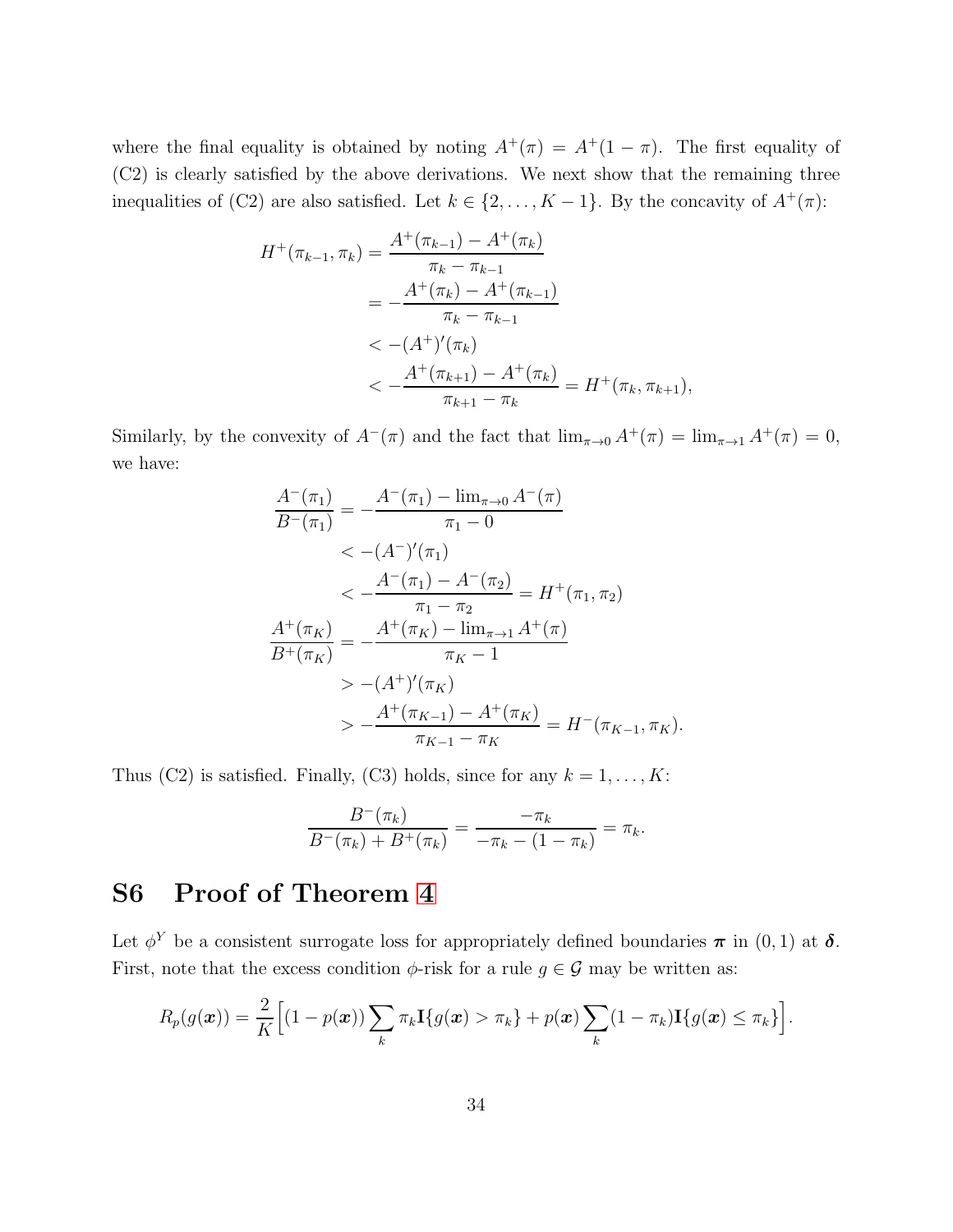Consider a candidate rule  $g \in \mathcal{G}$ , and recall the Bayes optimal rule over  $\mathcal{G}, W^*_{\pi}(x)$ , defined in Theorem [1.](#page-9-1) Suppose that  $x \in \mathcal{X}$  is such that  $g(x) > W^*_{\pi}(x)$ . Then, letting

$$
\mathcal{K} = \begin{cases} \{k : g(\boldsymbol{X}) \leq \pi_k < W^*_{\boldsymbol{\pi}}(\boldsymbol{X})\} & \text{if } W^*_{\boldsymbol{\pi}}(\boldsymbol{X}) > g(\boldsymbol{X})\\ \{k : W^*_{\boldsymbol{\pi}}(\boldsymbol{X}) \leq \pi_k < g(\boldsymbol{X})\} & \text{if } W^*_{\boldsymbol{\pi}}(\boldsymbol{X}) < g(\boldsymbol{X})\\ \emptyset & \text{otherwise} \end{cases}
$$

the excess condition  $\phi$ -risk may be expressed as:

$$
\Delta R_p(g) = \frac{2}{K} \Big[ (1 - p(\boldsymbol{x})) \sum_k \pi_k \mathbf{I} \{ \pi_k : W^*_{\boldsymbol{\pi}}(\boldsymbol{x}) \leq \pi_k < g(\boldsymbol{x}) \} - p(\boldsymbol{x}) \sum_k (1 - \pi_k) \mathbf{I} \{ \pi_k : W^*_{\boldsymbol{\pi}}(\boldsymbol{x}) \leq \pi_k < g(\boldsymbol{x}) \} \Big]
$$
\n
$$
= \frac{2}{K} \sum_k \big[ (1 - p(\boldsymbol{x})) \pi_k - p(\boldsymbol{x}) (1 - \pi_k) \big]
$$
\n
$$
= \frac{2}{K} \sum_k \big[ \pi_k - p(\boldsymbol{x}) \big].
$$

Similarly, for  $g(\mathbf{x}) < W^*_{\pi}(\mathbf{x})$ ,  $\Delta R_p(g) = \frac{2}{K} \sum_{\mathcal{K}} [p(\mathbf{x}) - \pi_k]$ . If  $g(\mathbf{x}) = W^*_{\pi}(\mathbf{x})$ , we have that  $\Delta R_p(g)=0,$  such that:

$$
\Delta R_p(g) = \frac{2}{K} \sum_{\mathcal{K}} |p(\boldsymbol{x}) - \pi_k|,
$$

for all  $x \in \mathcal{X}$ .

By the stated assumptions, for  $g(x) = C(f(x); \delta) \in \mathcal{G}$ , we immediately have the following result:

$$
(\Delta R_p(g))^s = \left(\frac{2}{K} \sum_{\mathcal{K}} |p(\boldsymbol{X}) - \pi_k|\right)^s
$$
  
\n
$$
\leq \frac{2}{K} \sum_{\mathcal{K}} |p(\boldsymbol{X}) - \pi_k|^s
$$
  
\n
$$
\leq \frac{2}{K} C^s \sum_{\mathcal{K}} \Delta Q_p(\delta_k)
$$
  
\n
$$
\Delta R_p(g) \leq C \left(\frac{2}{K} \sum_{\mathcal{K}} \Delta Q_p(\delta_k)\right)^{1/s}.
$$

Since  $\Delta Q_p \geq 0$ , it suffices to show that  $\sum_{\mathcal{K}} \Delta Q_p(\delta_k) \leq K \cdot \Delta Q_p(f)$ . Since  $|\mathcal{K}| \leq K$ , we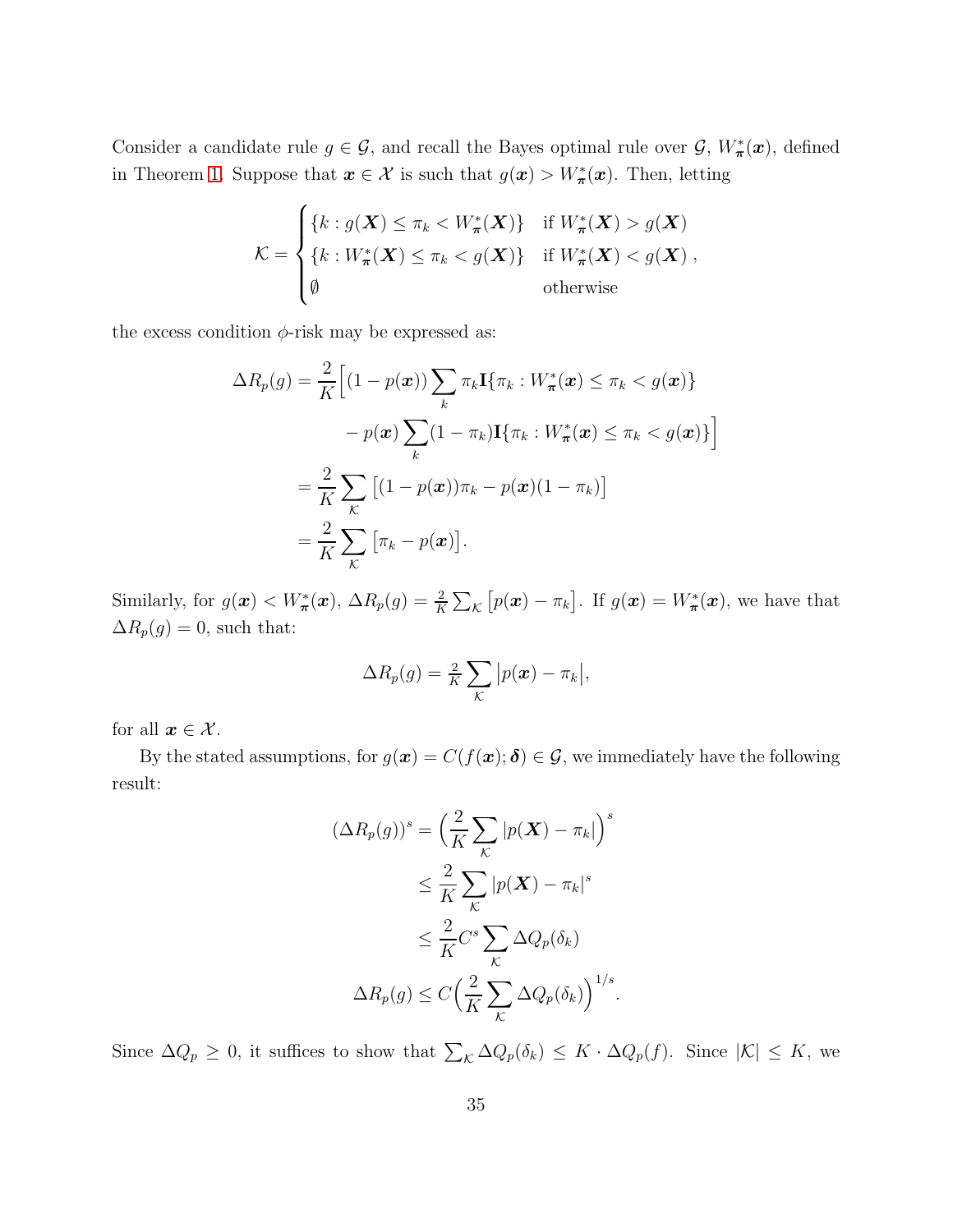complete the proof by showing  $\Delta Q_p(f) \geq \Delta Q_p(\delta_k)$  for all  $k \in \mathcal{K}$ . Without loss of generality, suppose x is such that  $g(x) < W^*_{\pi}(x)$  and let  $k \in \mathcal{K}$ . Note that  $\pi_k < g(x)$  is equivalent to  $\delta_k < f(\boldsymbol{x})$ . By this fact and the convexity and consistency of  $\phi^Y$ , the following inequalities hold:

$$
\frac{\phi^+(f(\mathbf{x})) - \phi^+(\delta_k)}{f(\mathbf{x}) - \delta_k} \geq \phi^{+\prime}(\delta_k) \qquad \frac{\phi^-(-f(\mathbf{x})) - \phi^-(-\delta_k)}{-f(\mathbf{x}) + \delta_k} \leq \phi^{-\prime}(-\delta_k).
$$

Thus,

$$
Q_p(f) - Q_p(\delta_k) = p(\boldsymbol{x}) (\phi^+(f(\boldsymbol{x})) - \phi^+(\delta_k)) + (1 - p(\boldsymbol{x})) (\phi^-(f(\boldsymbol{x})) - \phi^-(f(\delta_k)))
$$
  
\n
$$
\geq p(\boldsymbol{x}) (f(\boldsymbol{x}) - \delta_k) \phi^{+'}(\delta_k) - (1 - p(\boldsymbol{x})) (f(\boldsymbol{x}) - \delta_k) \phi^{-'}(-\delta_k)
$$
  
\n
$$
\geq (f(\boldsymbol{x}) - \delta_k) \{p(\boldsymbol{x}) (\phi^{+'}(\delta_k) + \phi^{-'}(-\delta_k)) - \phi^{-'}(-\delta_k)\}
$$
  
\n
$$
\geq (f(\boldsymbol{x}) - \delta_k) \{p(\boldsymbol{x}) \frac{\phi^{-'}(-\delta_k)}{\pi_k} - \phi^{-'}(-\delta_k)\}
$$
  
\n
$$
\geq (f(\boldsymbol{x}) - \delta_k) \phi^{-'}(-\delta_k) \left(\frac{p(\boldsymbol{x})}{\pi_k} - 1\right).
$$

Since  $f(\mathbf{x}) - \delta_k > 0$ ,  $\phi^{-1}(-\delta_k) < 0$ , and  $p(\mathbf{x}) < \pi_k$ ,  $Q_p(f) - Q_p(\delta_k) \geq 0$ . The case when  $g(\mathbf{x}) < W^*_{\pi}(\mathbf{x})$  follows similarly, and the proof is complete.

## <span id="page-36-0"></span>S7 Proof of Theorem [5](#page-18-1)

Let  $\phi^Y$  be a consistent surrogate loss for appropriately defined boundaries  $\pi$  in  $(0, 1)$  at  $\delta$ . Throughout, we use  $g = C(f; \delta)$  to denote the corresponding rule in G for some margin function  $f \in \mathcal{F}$ . From the proof of Theorem [4,](#page-17-2) we have that:

$$
\Delta R(g) = \frac{2}{K} \cdot \mathbb{E} \Big\{ \sum_{\mathcal{K}} |p(\mathbf{X}) - \pi_k| \Big\}
$$
  
=  $\frac{2}{K} \cdot \mathbb{E} \Big\{ \sum_{k=1}^{K} |p(\mathbf{X}) - \pi_k| \cdot \mathbf{I} \{ k \in \mathcal{K} \} \Big\}$   
=  $\frac{2}{K} \cdot \sum_{k=1}^{K} \mathbb{E} \Big\{ |p(\mathbf{X}) - \pi_k| \cdot \mathbf{I} \{ k \in \mathcal{K} \} \Big\},$ 

where  $K$  is defined as in the proof of Theorem [4](#page-17-2) (Section [S6\)](#page-34-0). Additionally, note that for fixed  $k \in \{1, \ldots, K\}$ :

$$
\mathbb{E}\Big\{|p(\boldsymbol{X})-\pi_k|\cdot\mathbf{I}\{k\in\mathcal{K}\}\Big\}\geq t\cdot\mathbb{P}\big\{(k\in\mathcal{K})\cap|p(\boldsymbol{X})-\pi_k|>t\big\}
$$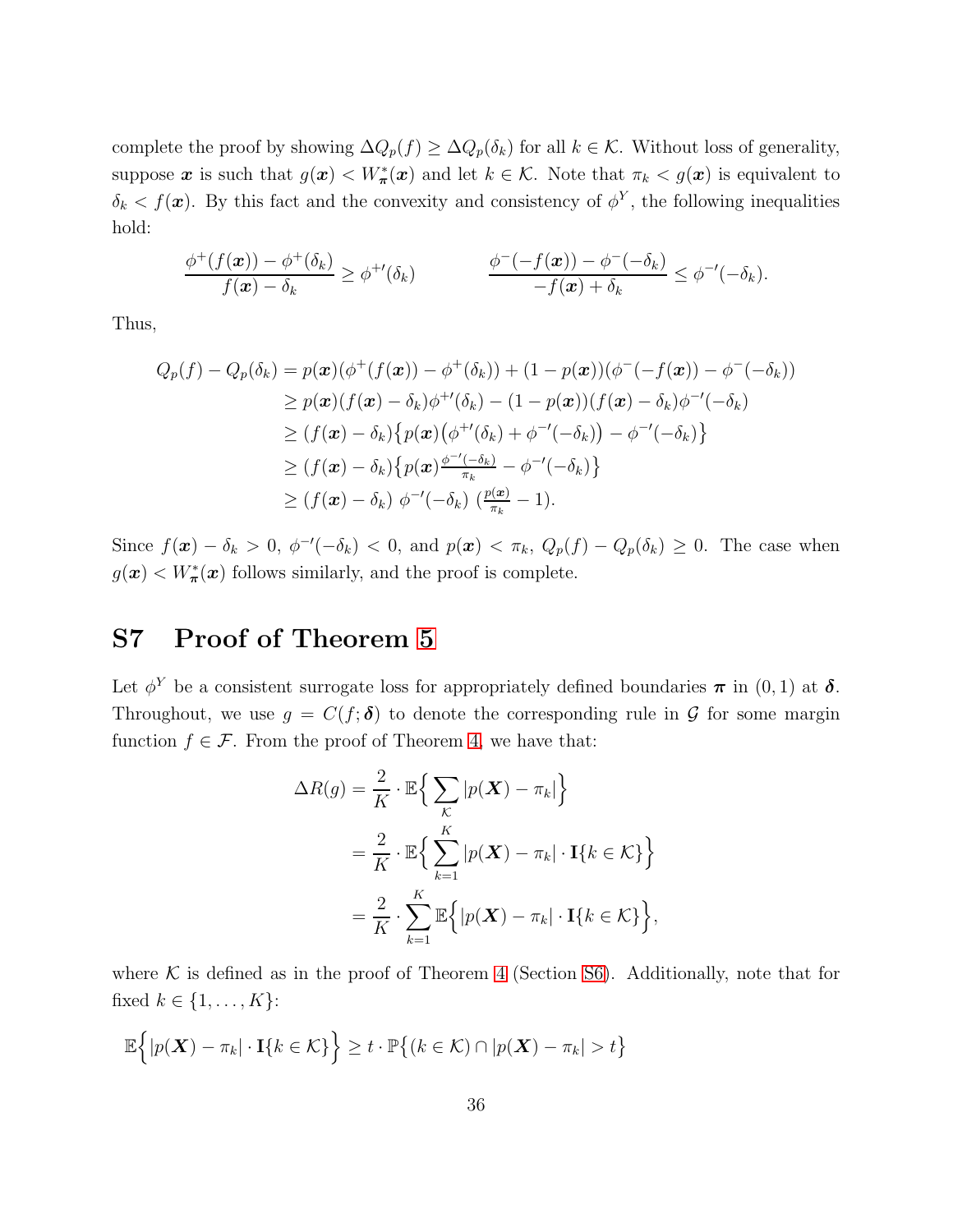$$
= t \cdot \mathbb{P}\{|p(\mathbf{X}) - \pi_k| > t\} - t \cdot \mathbb{P}\{(k \notin \mathcal{K}) \cap |p(\mathbf{X}) - \pi_k| > t\}
$$
  
\n
$$
\geq t \cdot (1 - At^{\alpha}) - t \cdot \mathbb{P}\{k \notin \mathcal{K}\}
$$
  
\n
$$
= t \cdot (\mathbb{P}\{k \in \mathcal{K}\} - At^{\alpha}).
$$

Combining the above inequalities, we have:

$$
\Delta R(g) \ge \frac{2t}{K} \cdot \left( \sum_{k=1}^{K} \mathbb{P}\{k \in \mathcal{K}\} - KAt^{\alpha} \right)
$$
  

$$
\ge \frac{2t}{K} \cdot \left( \mathbb{P}\{f \ne f^*\} - KAt^{\alpha} \right).
$$

Letting  $t = \left(\frac{\mathbb{P}\{f \neq f^*\}}{2KA}\right)^{1/\alpha}$  and using  $\beta$  to denote  $\alpha/(1+\alpha)$ ,

$$
\Delta R(g) \ge \frac{2}{K} \cdot \left(\frac{\mathbb{P}\{f \ne f^*\}}{2KA}\right)^{1/\alpha} \cdot \left(\frac{\mathbb{P}\{f \ne f^*\}}{2}\right)
$$

$$
= \frac{\mathbb{P}\{f \ne f^*\}^{(1+\alpha)/\alpha}}{(2A)^{1/\alpha}K^{(1+\alpha)/\alpha}}
$$

$$
\frac{\mathbb{P}\{f \ne f^*\}}{K} \le ((2A)^{1/\alpha} \Delta R(g))^{\beta}.
$$

Now consider,

$$
\Delta R(g) = \frac{2}{K} \cdot \sum_{k=1}^{K} \mathbb{E} \big( |p(\boldsymbol{X}) - \pi_k| \cdot \mathbf{I} \{ k \in \mathcal{K} \} \big)
$$
  
=  $\frac{2}{K} \cdot \sum_{k=1}^{K} \mathbb{E} \big( |p(\boldsymbol{X}) - \pi_k| \cdot \mathbf{I} \{ k \in \mathcal{K} \} \cdot \mathbf{I} \{ |p(\boldsymbol{X}) - \pi_k| > \epsilon \} \big)$   
+  $\frac{2}{K} \cdot \sum_{k=1}^{K} \mathbb{E} \big( |p(\boldsymbol{X}) - \pi_k| \cdot \mathbf{I} \{ k \in \mathcal{K} \} \cdot \mathbf{I} \{ |p(\boldsymbol{X}) - \pi_k| \le \epsilon \} \big).$ 

Using the inequality:  $|x| \cdot \mathbf{I}(|x| \geq \epsilon) \leq |x|^{s} \cdot \epsilon^{1-s}$  for  $s \geq 1$ , we have:

$$
\Delta R(g) \leq \frac{2}{K} \cdot \sum_{k=1}^{K} \mathbb{E} \left( |p(\boldsymbol{X}) - \pi_k|^s \cdot \epsilon^{1-s} \cdot \mathbf{I} \{ k \in \mathcal{K} \} \right) + \frac{2\epsilon}{K} \cdot \sum_{k=1}^{K} \mathbb{P} \{ k \in \mathcal{K} \}.
$$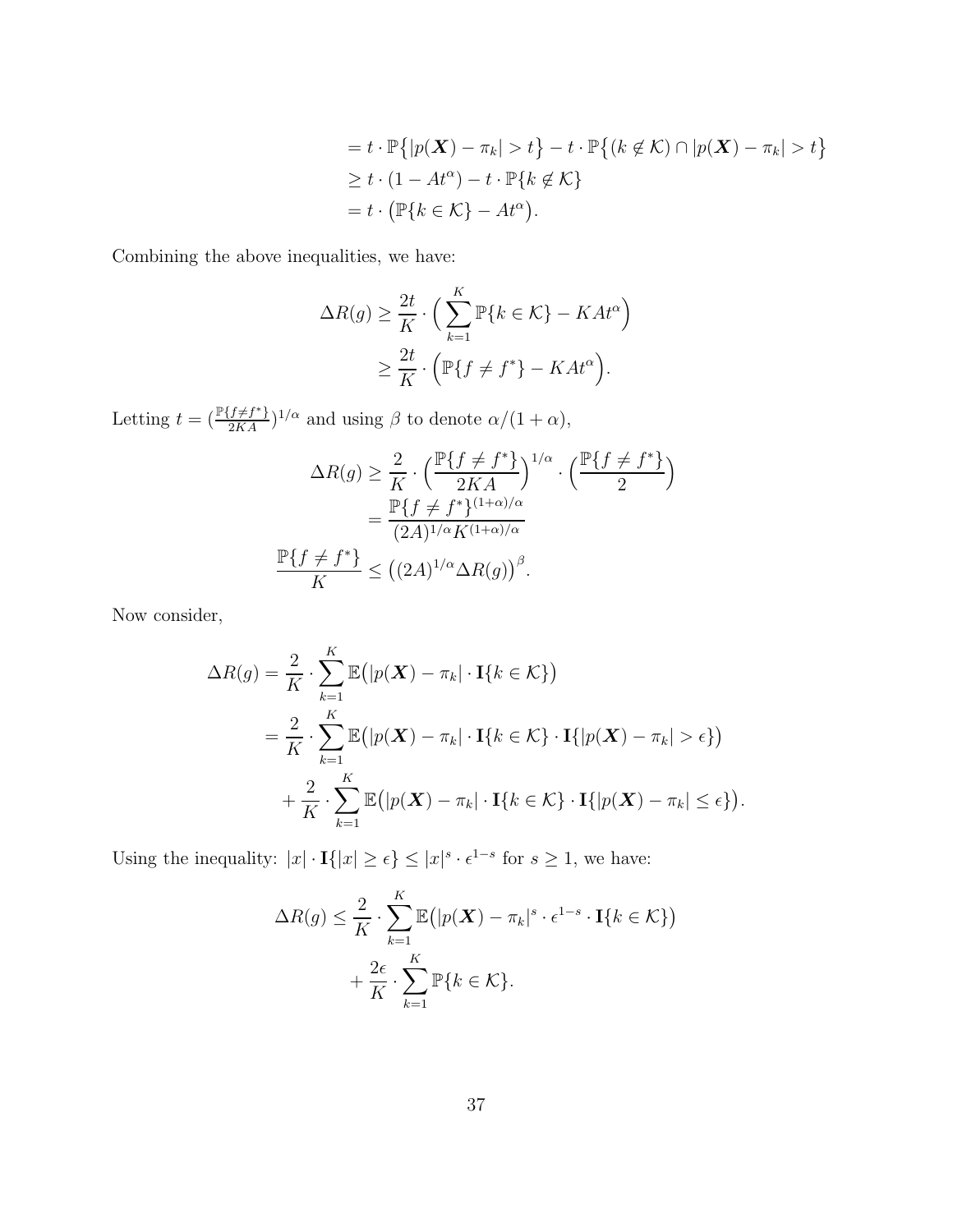From the proof of Thoerem [4](#page-17-2) (Section [S6\)](#page-34-0),  $|p(\mathbf{X}) - \pi_k|^s \leq C^s \Delta Q_p(\delta_k) \leq C^s \Delta Q_p(f)$  for  $k \in \mathcal{K}$ . Therefore,

$$
\Delta R(g) \le 2\epsilon^{1-s} C^s \Delta Q(f) + \frac{2\epsilon}{K} \cdot \mathbb{P}\{f \ne f^*\}.
$$

Combining with the previous bound on  $\mathbb{P}\lbrace f \neq f^* \rbrace$ ,

$$
\Delta R(g) \le 2\epsilon^{1-s} C^s \Delta Q(f) + 2\epsilon \cdot ((2A)^{1/\alpha} \Delta R(g))^{\beta}
$$

Further choosing  $\epsilon = \Delta R(g)^{1-\beta}$ ,

$$
\Delta R(g) \le 2\Delta R(g)^{(1-\beta)(1-s)}C^s\Delta Q(f) + 2(2A)^{1/\alpha}\Delta R(g)
$$

$$
(1 - 2(2A)^{1/\alpha})\Delta R(g)^{s+\beta-s\beta} \le 2C^s\Delta Q(f)
$$

$$
\Delta R(g) \le \left(\frac{2C^s}{1 - 2(2A)^{1/\alpha}}\right)^{1/(s+\beta-s\beta)} \cdot \Delta Q(f)^{1/(s+\beta-s\beta)}
$$

Letting D denote the exponentiated fraction on the right of the inequality,

$$
\Delta R(g) \le D \cdot \Delta Q(f)^{1/(s+\beta-s\beta)}.
$$

# <span id="page-38-0"></span>S8 Proof of Corollary [1](#page-18-2)

Let  $\varphi^{Y}$  be a minimally consistent piecewise linear surrogate loss for appropriately defined boundaries  $\pi$  in (0, 1) at  $\delta$ . The  $\varphi^Y$ -optimal margin function, denoted by  $f^*_\varphi$ , is given by:

$$
f_{\varphi}^{*}(\boldsymbol{X}) = \underset{f}{\operatorname{argmin}} \mathbb{E}_{Y|\boldsymbol{X}} \{ \varphi^{Y}(Yf(\boldsymbol{X})) \}
$$
  
\n
$$
= \underset{f}{\operatorname{argmin}} \{ p(\boldsymbol{X})\varphi^{+}(f(\boldsymbol{X})) + (1 - p(\boldsymbol{X}))\varphi^{-}(-f(\boldsymbol{X})) \}
$$
  
\n
$$
= \begin{cases} A^{-}(\pi_{1})/B^{-}(\pi_{1}) & \text{if } p(\boldsymbol{X}) \in [0, \pi_{1}) \\ H^{+}(\pi_{1}, \pi_{2}) & \text{if } p(\boldsymbol{X}) \in (\pi_{1}, \pi_{2}] \\ \dots \\ H^{+}(\pi_{K-1}, \pi_{K}) & \text{if } p(\boldsymbol{X}) \in (\pi_{K-1}, \pi_{K}] \\ A^{+}(\pi_{K})/B^{+}(\pi_{K}) & \text{if } p(\boldsymbol{X}) \in (\pi_{K}, 1] \end{cases}
$$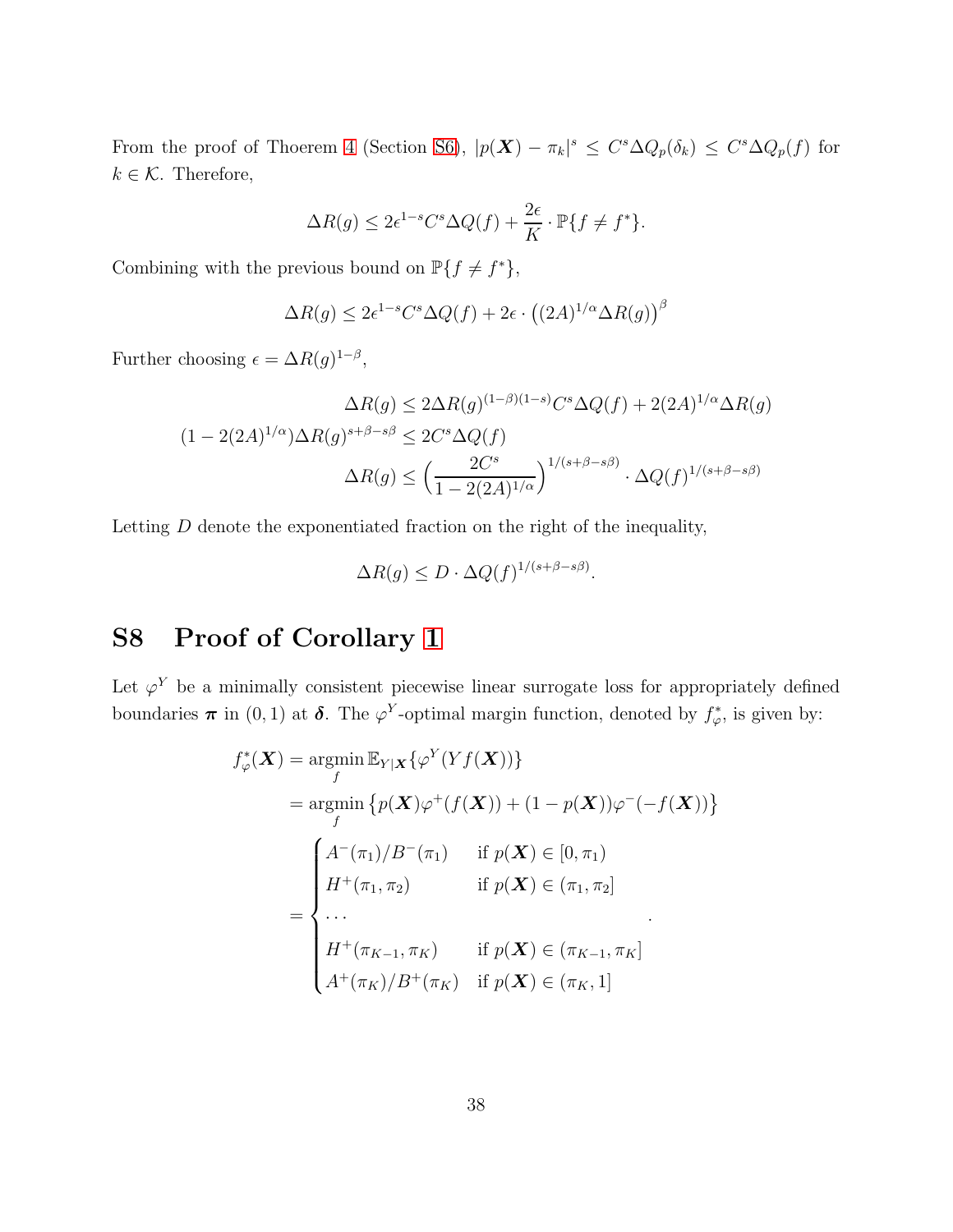For any  $k \in \{1, \ldots, K\},\$ 

$$
\Delta Q_p(\delta_k) = Q_p(\delta_k) - Q_p(f_{\varphi}^*(\mathbf{X}))
$$
  
=  $p(\mathbf{X})(\varphi^+(\delta_k) - \varphi^+(f_{\varphi}^*(\mathbf{X}))) + (1 - p(\mathbf{X}))(\varphi^-(\delta_k) - \varphi^-(-f_{\varphi}^*(\mathbf{X})))$   
=  $p(\mathbf{X})B^+(\pi_k)(\delta_k - f_{\varphi}^*(\mathbf{X})) - (1 - p(\mathbf{X}))B^-(\pi_k)(\delta_k - f_{\varphi}^*(\mathbf{X}))$   
=  $p(\mathbf{X})(B^+(\pi_k) + B^-(\pi_k))(\delta_k - f_{\varphi}^*(\mathbf{X})) - B^-(\pi_k)(\delta_k - f_{\varphi}^*(\mathbf{X}))$   
=  $p(\mathbf{X})(B^-(\pi_k) \cdot \pi_k^{-1})(\delta_k - f_{\varphi}^*(\mathbf{X})) - B^-(\pi_k)(\delta_k - f_{\varphi}^*(\mathbf{X}))$   
=  $B^-(\pi_k) \cdot \pi_k^{-1} \cdot (p(\mathbf{X}) - \pi_k)(\delta_k - f_{\varphi}^*(\mathbf{X})).$ 

Since  $f^*_{\varphi}(\boldsymbol{X}) > \delta_k$  when  $p(\boldsymbol{X}) > \pi_k$ , and similarly  $f^*_{\varphi}(\boldsymbol{X}) < \delta_k$  when  $p(\boldsymbol{X}) < \pi_k$ ,  $(p(\boldsymbol{X}) - \epsilon_k)$  $\pi_k(\delta_k - f^*_{\varphi}(\boldsymbol{X})) \leq 0$  must always hold. Therefore,

$$
\Delta Q_p(\delta_k) = -\frac{B^-(\pi_k) \cdot |\delta_k - f^*_\varphi(\boldsymbol{X})|}{\pi_k} \cdot |p(\boldsymbol{X}) - \pi_k|
$$
  
\n
$$
\geq C^{-1} \cdot |p(\boldsymbol{X}) - \pi_k|,
$$

where  $C = \max \left\{ -\frac{\pi_k}{B^-(\pi_k) \cdot |\delta_k - H_j|} : k = 1, \ldots, K; j = 0, \ldots, K \right\} > 0.$  Letting  $s = 1$ , the desired bound is achieved.

## S9 Proof of Theorem [6](#page-20-0)

Let  $\varphi^{Y}$  be a minimally consistent piecewise linear surrogate loss for appropriately defined boundaries  $\pi$  in (0, 1) at  $\delta$ . We first show that  $\mathcal{H} = \{h_f(\bm{x}, y) = \varphi^y(yf(\bm{x})) - \varphi^y(yf^*_\varphi(\bm{x})):$  $f \in \mathcal{F}$  is a Bernstein class of functions, i.e. that there exists some  $B > 1, \beta \in (0, 1]$  such that:

$$
\mathbb{E}\{h_f(\boldsymbol{X},Y)^2\} \leq B \cdot \mathbb{E}\{h_f(\boldsymbol{X},Y)\}^{\beta}.
$$

Then, given that  $h_f$  is a Bernstein class, we complete the proof by obtaining a tail bound on  $\mathbb{E}h_f(\boldsymbol{X}, Y) - 2\frac{1}{n}$  $\frac{1}{n} \sum_i h_f(\boldsymbol{x}_i, y_i)$ . Following the approach of [11], to derive the Bernstein property of  $h_f$ , we first show that  $\Delta Q_p(f)$  can be bounded below by a pseudo-norm between f and  $f^*_{\varphi}$ , denoted  $\rho_{\mathbf{X}}(f, f^*_{\varphi})$ . Then, we show that  $\mathbb{E}\{h_f(\mathbf{X}, Y)^2\}$  can bounded above by  $\mathbb{E}\{\rho_{\mathbf{X}}(f, f_{\varphi}^{*})\}$ , and combine the two results to show the Bernstein property of  $h_{f}$ . Let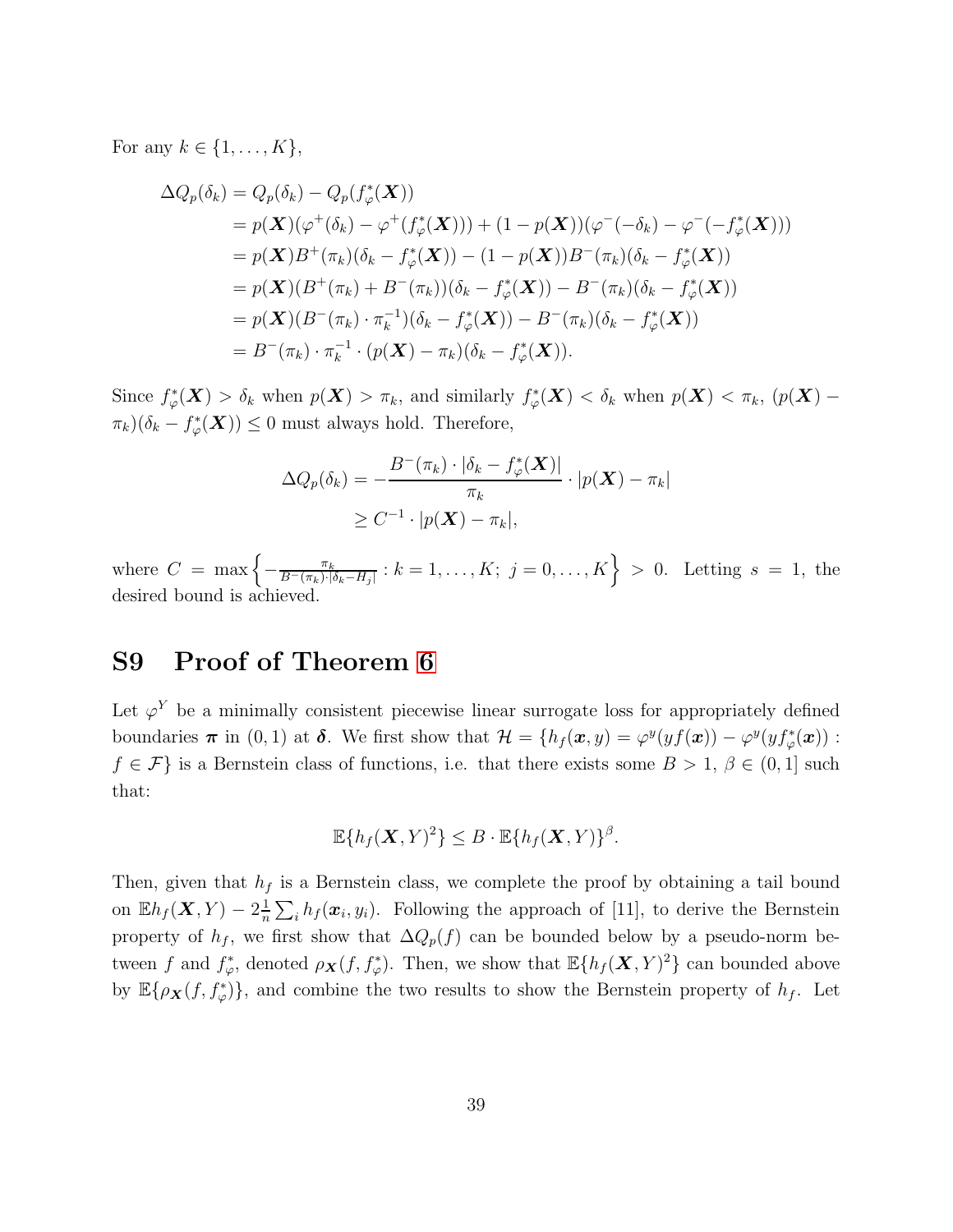$\rho_{\mathbf{X}}(f, f_{\varphi}^*)$  be defined as:

$$
\rho_{\mathbf{X}}(f, f_{\varphi}^*) = \begin{cases} p(\mathbf{X})|f - f_{\varphi}^*| & \text{if } p(\mathbf{X}) < \pi_1, \ f < H_0 \\ (1 - p(\mathbf{X}))|f - f_{\varphi}^*| & \text{if } p(\mathbf{X}) > \pi_K, \ f > H_K \\ |f - f_{\varphi}^*| & \text{otherwise} \end{cases}
$$

**Lemma 1.** *For*  $p(X) \in [0, 1]$ *,* 

$$
\Delta Q_p(f) \ge D^* \cdot \min\{|p(\boldsymbol{X}) - \pi_1|, |p(\boldsymbol{X}) - \pi_K|, (1 - \pi_1), \pi_K\} \cdot \rho_{\boldsymbol{X}}(f, f^*_\varphi).
$$

*Proof.* Since  $Q_p(f)$  is convex,  $Q_p(f) \geq Q_p(f^*_\varphi) + r \cdot (f - f^*_\varphi)$  for any subgradient, r, of  $Q_p(\cdot)$ at  $f^*_\varphi$ . Since  $\varphi^Y$  is piecewise linear, and  $f^*_\varphi$  is as defined above, the set of subgradients are given by:

$$
r = \begin{cases} p(\mathbf{X})B^{+}(\pi_{1}) & \text{for } f_{\varphi}^{*} = H_{0} \\ \text{and } p(\mathbf{X})B^{+}(\pi_{1}) + (1 - p(\mathbf{X}))B^{-}(\pi_{1}) & \text{for } f_{\varphi}^{*} = H_{0} \\ p(\mathbf{X})B^{+}(\pi_{1}) + (1 - p(\mathbf{X}))B^{-}(\pi_{1}) & \text{for } f_{\varphi}^{*} = H_{1}, \dots, H_{K-1} \\ \text{and } p(\mathbf{X})B^{+}(\pi_{K}) & \text{for } f_{\varphi}^{*} = H_{K} \\ \text{and } p(\mathbf{X})B^{+}(\pi_{K}) + (1 - p(\mathbf{X}))B^{-}(\pi_{K}) & \text{for } f_{\varphi}^{*} = H_{K} \end{cases}
$$

Therefore,

$$
Q_p(f) \ge Q_p(f_{\varphi}^*) + r \cdot (f - f_{\varphi}^*)
$$
  
\n
$$
\Delta Q_p(f) \ge r \cdot (f - f_{\varphi}^*)
$$
  
\n
$$
\le \begin{cases} (p(X)B^+(\pi_1)) \cdot (f - f_{\varphi}^*) & \text{if } p(X) < \pi_1, \ f < H_0 \\ (p(X)B^+(\pi_1) - (1 - p(X))B^-(\pi_1)) \cdot (f - f_{\varphi}^*) & \text{if } p(X) < \pi_1, \ f > H_0 \\ (p(X)B^+(\pi_k) - (1 - p(X))B^-(\pi_k)) \cdot (f - f_{\varphi}^*) & \text{if } p(X) \in [\pi_k, \pi_{k+1}), \ f < H_k \\ (p(X)B^+(\pi_{k+1}) - (1 - p(X))B^-(\pi_{k+1})) \cdot (f - f_{\varphi}^*) & \text{if } p(X) \in [\pi_k, \pi_{k+1}), \ f > H_k \\ (p(X)B^+(\pi_K) - (1 - p(X))B^-(\pi_K)) \cdot (f - f_{\varphi}^*) & \text{if } p(X) > \pi_K, \ f < H_K \\ (1 - p(X))B^-(\pi_K) \cdot (f - f_{\varphi}^*) & \text{if } p(X) > \pi_K, \ f > H_K \end{cases}
$$

Since by definition,  $B^+(\pi_1) \leq B^+(\pi_2) \leq \cdots \leq B^+(\pi_K)$  and  $B^-(\pi_1) \geq B^-(\pi_2) \geq \cdots \geq$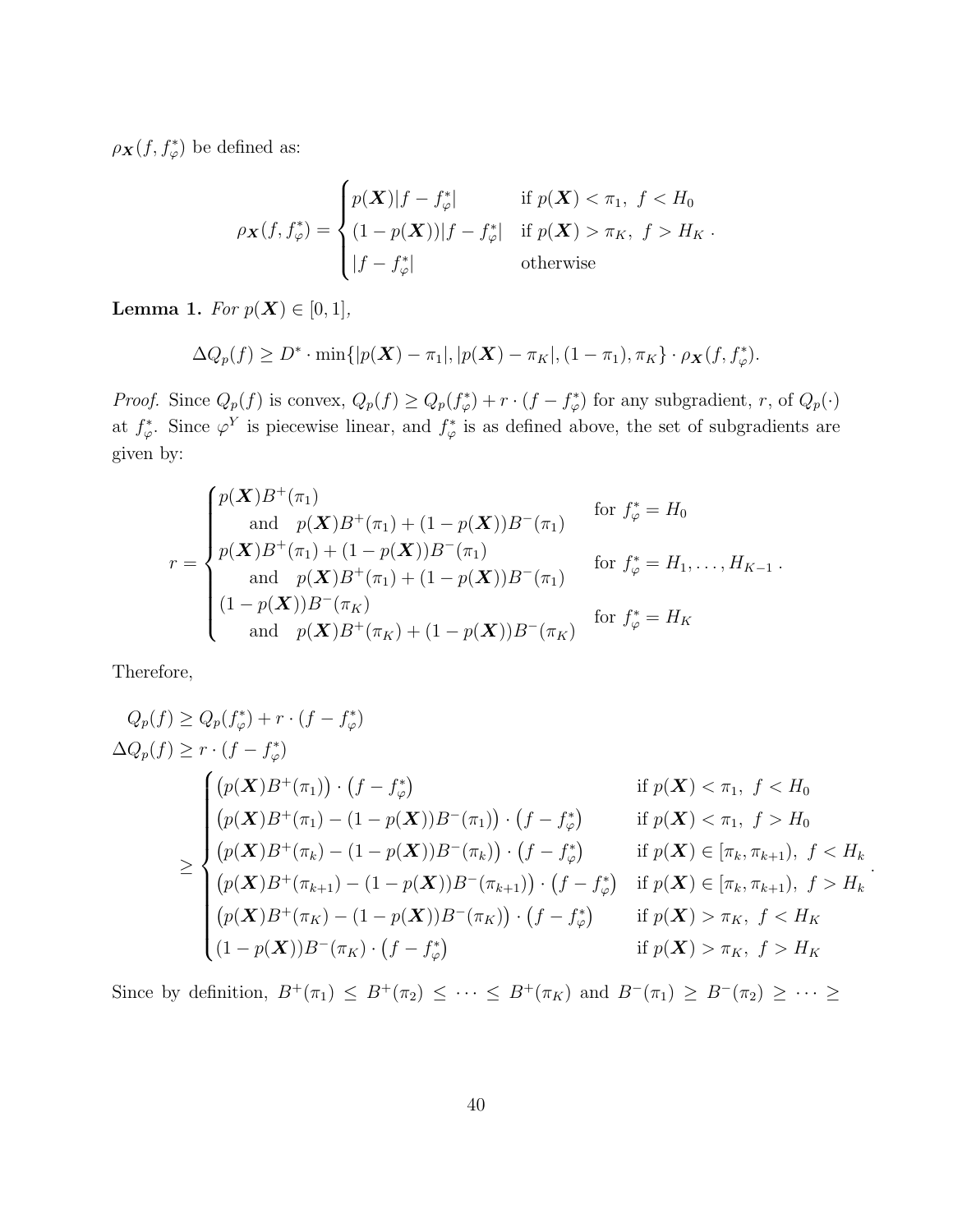$B^{-}(\pi_K)$ , we have:

$$
-p(\mathbf{X})B^{+}(\pi_{k}) + (1 - p(\mathbf{X}))B^{-}(\pi_{k}) \geq -p(\mathbf{X})B^{+}(\pi_{K}) + (1 - p(\mathbf{X}))B^{-}(\pi_{K})
$$
  

$$
p(\mathbf{X})B^{+}(\pi_{k+1}) - (1 - p(\mathbf{X}))B^{-}(\pi_{k+1}) \leq p(\mathbf{X})B^{+}(\pi_{1}) - (1 - p(\mathbf{X}))B^{-}(\pi_{1}).
$$

Therefore, the bound on  $\Delta Q_p(f)$  may be rewritten as:

$$
\Delta Q_p(f) \ge \begin{cases} |p(\mathbf{X})B^+(\pi_1)| \cdot |f - f^*_{\varphi}| & \text{if } p(\mathbf{X}) < \pi_1, \ f < H_0 \\ |p(\mathbf{X})B^+(\pi_1) - (1 - p(\mathbf{X}))B^-(\pi_1)| \cdot |f - f^*_{\varphi}| & \text{if } p(\mathbf{X}) < \pi_1, \ f > H_0 \\ |p(\mathbf{X})B^+(\pi_K) - (1 - p(\mathbf{X}))B^-(\pi_K)| \cdot |f - f^*_{\varphi}| & \text{if } p(\mathbf{X}) > \pi_K, \ f < H_K \\ |(1 - p(\mathbf{X}))B^-(\pi_K)| \cdot |f - f^*_{\varphi}| & \text{if } p(\mathbf{X}) > \pi_K, \ f > H_K \\ \min \{ |p(\mathbf{X})B^+(\pi_1) - (1 - p(\mathbf{X}))B^-(\pi_1)|, \\ |p(\mathbf{X})B^+(\pi_K) - (1 - p(\mathbf{X}))B^-(\pi_K)| \} \cdot |f - f^*_{\varphi}| & \text{otherwise} \end{cases}
$$

By the consistency of  $\varphi^Y$ ,  $B^-(\pi_k)/(B^+(\pi_k) + B^-(\pi_k)) = \pi_k$  for all k. Thus, letting  $D^* =$  $\min_{k=1,\ldots,K}\{|B^+(\pi_k)+B^-(\pi_k)|\} > 0,$   $p(\mathbf{X})B^+(\pi_k)-(1-p(\mathbf{X}))B^-(\pi_k)=(p(\mathbf{X})-\pi_k)(B^+(\pi_k)+p(\mathbf{X}))$  $B^{-}(\pi_k)$ ) ≥  $D^* \cdot |p(\boldsymbol{X}) - \pi_k|$ . Therefore,

$$
\Delta Q_p(f) \geq \begin{cases}\n|B^+(\pi_1)| \cdot \rho_{\mathbf{X}}(f, f^*_\varphi) & \text{if } p(\mathbf{X}) < \pi_1, \ f < H_0 \\
D^* \cdot |p(\mathbf{X}) - \pi_1| \cdot \rho_{\mathbf{X}}(f, f^*_\varphi) & \text{if } p(\mathbf{X}) < \pi_1, \ f > H_0 \\
D^* \cdot |p(\mathbf{X}) - \pi_K| \cdot \rho_{\mathbf{X}}(f, f^*_\varphi) & \text{if } p(\mathbf{X}) > \pi_K, \ f < H_K \\
|B^-(\pi_K)| \cdot \rho_{\mathbf{X}}(f, f^*_\varphi) & \text{if } p(\mathbf{X}) > \pi_K, \ f > H_K \\
D^* \cdot \min\{|p(\mathbf{X}) - \pi_1|, |p(\mathbf{X}) - \pi_K|\} \cdot \rho_{\mathbf{X}}(f, f^*_\varphi) & \text{otherwise}\n\end{cases}
$$

Since  $|B^+(\pi_1)| \ge D^* \cdot (1 - \pi_1)$ ,  $|B^-(\pi_K)| \ge D^* \cdot \pi_K$ , we have for  $p(\mathbf{X}) \in [0, 1]$ :

$$
\Delta Q_p(f) \ge D^* \cdot \min\left\{|p(\boldsymbol{X}) - \pi_1|, |p(\boldsymbol{X}) - \pi_K|, (1 - \pi_1), \pi_K\right\} \cdot \rho_{\boldsymbol{X}}(f, f^*_\varphi).
$$

.

<span id="page-41-0"></span>Lemma 2. *If*  $|f| < B$  *for all*  $f \in \mathcal{F}$ *,* 

$$
\mathbb{E}_{Y|\mathbf{X}}\{h_f(\mathbf{X},Y)^2\} \le L^2(B+M) \cdot \rho_{\mathbf{X}}(f,f^*)
$$

*for*  $L, M \geq 0$ *.*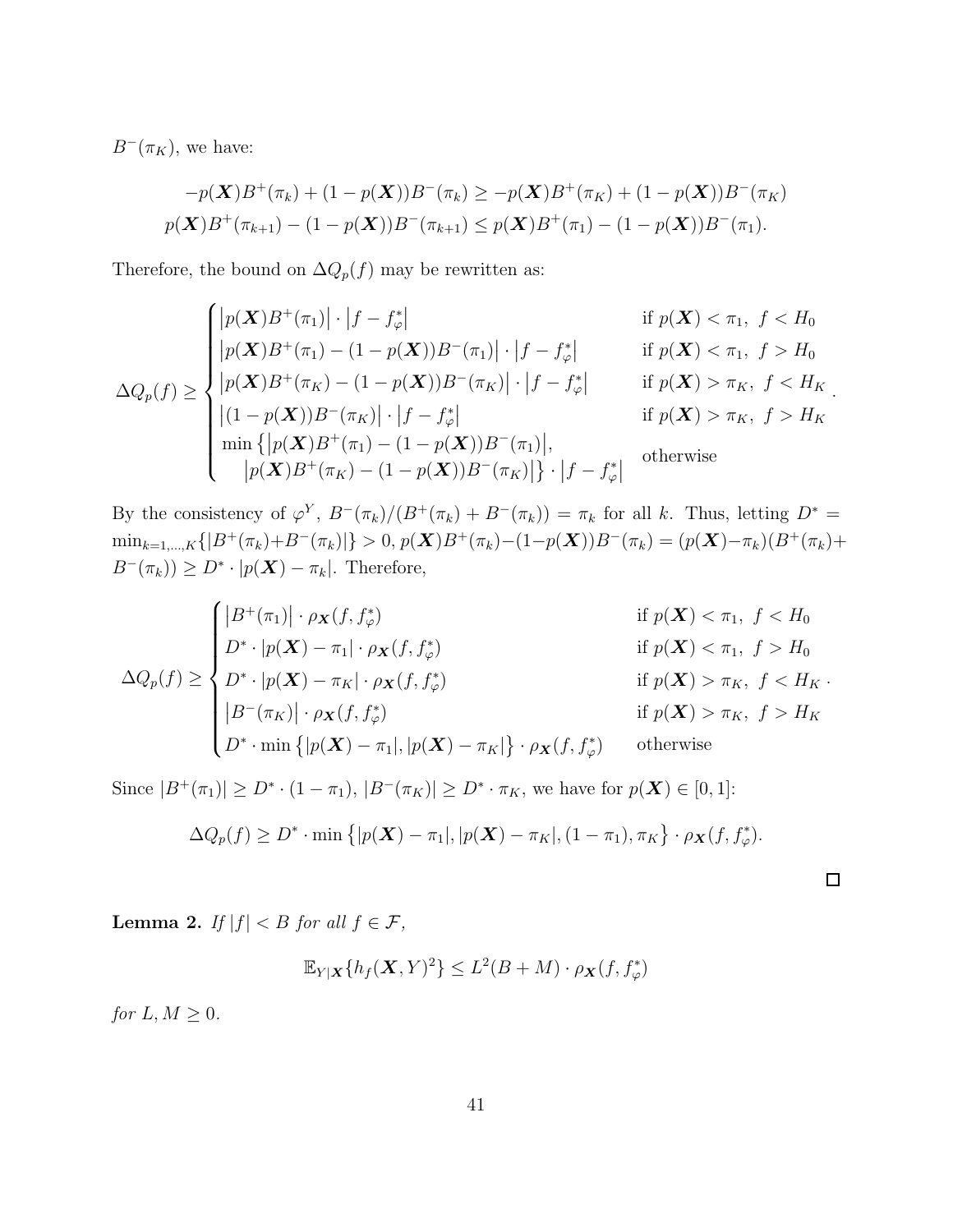*Proof.* We first decompose the conditional expectation as:

$$
\mathbb{E}_{Y|\mathbf{X}}\{h_f(\mathbf{X}, Y)^2\} = \mathbb{E}_{Y|\mathbf{X}}\left\{ \left( \varphi^Y(Yf(\mathbf{X})) - \varphi^Y(Yf(\mathbf{X})) \right)^2 \right\}
$$
  
=  $p(\mathbf{X})\left( \varphi^+(f(\mathbf{X})) - \varphi^+(f^*_{\varphi}(\mathbf{X})) \right)^2$   
+  $(1 - p(\mathbf{X}))\left( \varphi^-(f(\mathbf{X})) - \varphi^-(f^*_{\varphi}(\mathbf{X})) \right)^2$ .

Note that if  $f(\mathbf{X}) \leq H_0$  and  $p(\mathbf{X}) \leq \pi_1$ , then  $\varphi^{-}(f(\mathbf{X})) = 0$  and  $\varphi^{-}(f_{\varphi}^{*}(\mathbf{X})) = 0$ . Similarly, if  $f(\mathbf{X}) \geq H_K$  and  $p(\mathbf{X}) \geq \pi_K$ , then  $\varphi^+(f(\mathbf{X})) = 0$  and  $\varphi^+(f^*_\varphi(\mathbf{X})) = 0$ . Therefore,

$$
E_{Y|X}\lbrace h_f(\boldsymbol{X}, Y)^2\rbrace = \begin{cases} p(\boldsymbol{X})\big(\varphi^+(f(\boldsymbol{X})) - \varphi^+(f^*_{\varphi}(\boldsymbol{X}))\big)^2 & \text{if } f(\boldsymbol{X}) \leq H_0, \ p(\boldsymbol{X}) \leq \pi_1 \\ (1 - p(\boldsymbol{X}))\big(\varphi^-(f(\boldsymbol{X})) - \varphi^-(f^*_{\varphi}(\boldsymbol{X}))\big)^2 & \text{if } f(\boldsymbol{X}) \geq H_K, \ p(\boldsymbol{X}) \geq \pi_K \\ p(\boldsymbol{X})\big(\varphi^+(f(\boldsymbol{X})) - \varphi^+(f^*_{\varphi}(\boldsymbol{X}))\big)^2 & \text{otherwise} \\ + (1 - p(\boldsymbol{X}))\big(\varphi^-(f(\boldsymbol{X})) - \varphi^-(f^*_{\varphi}(\boldsymbol{X}))\big)^2 & \text{otherwise} \end{cases}
$$

Let  $L = \max\{B^+(\pi_1), B^-(\pi_K)\}\$ denote the Lipschitz constant for  $\varphi^Y$ , and let  $M = \max\{|H_0|, |H_K|\}\$ denote the bound on  $f^*_{\varphi}$ , such that  $|f^*_{\varphi}(\boldsymbol{X})| \leq M$  for all **X**. Then,

$$
E_{Y|X}\{h_f(\mathbf{X},Y)^2\} \le L^2(B+M) \cdot \rho_{\mathbf{X}}(f, f_{\varphi}^*),
$$

where  $\rho_{\boldsymbol{X}}$  is as defined above.

**Lemma 3.** If  $p(X)$  satisfies the margin condition [\(14\)](#page-17-1) at  $\boldsymbol{\pi} = {\pi_1, \dots, \pi_K}$  with pa*rameters*  $A, \alpha$ *, then for any class*  $\mathcal F$  *of measurable uniformly bounded functions, the class*  $\mathcal{H} = \{h_f(\mathbf{X}, Y) : f \in \mathcal{F}\}\$ is a Bernstein class with exponent  $\beta = \alpha/(1 + \alpha)$ .

*Proof.* Let  $E_1$  denote the event that  $|p(X) - \pi|$  is the minimizer over the set  $\{|p(X) - \pi||$  $\pi_1$ ,  $|p(\boldsymbol{X}) - \pi_K|$ ,  $(1 - \pi_1)$ ,  $\pi_K$ , and let  $E_2$ ,  $E_3$ ,  $E_4$  similarly denote the corresponding events for  $|p(X)-\pi_K|$ ,  $(1-\pi_1)$  and  $\pi_K$ . Using  $\mathbf{I}_E$  to denote the indicator for event E, by Lemma [2](#page-41-0) we have:

$$
\mathbb{E}\{h_f(\boldsymbol{X},Y)\} \ge D^* \cdot \mathbb{E}\big\{\min\{|p(\boldsymbol{X}) - \pi_1|, |p(\boldsymbol{X}) - \pi_K|, (1 - \pi_1), \pi_K\} \cdot \rho_{\boldsymbol{X}}(f, f^*_{\varphi})\big\}
$$
  
=  $D^* \cdot \mathbb{E}\big\{\rho_{\boldsymbol{X}}(f, f^*) \cdot \{\mathbf{I}_{E_1} \cdot |p(\boldsymbol{X}) - \pi_1| + \mathbf{I}_{E_2} \cdot |p(\boldsymbol{X}) - \pi_K|\ + \mathbf{I}_{E_3} \cdot (1 - \pi_1) + \mathbf{I}_{E_4} \cdot \pi_K\big\}\big\}.$ 

Let  $t_{\max} = \min_{k=1,\dots,K+1} {\{\pi_k - \pi_{k-1}\}}$ , where  $\pi_0 = 0, \pi_{K+1} = 1$ . Given the margin condition,

.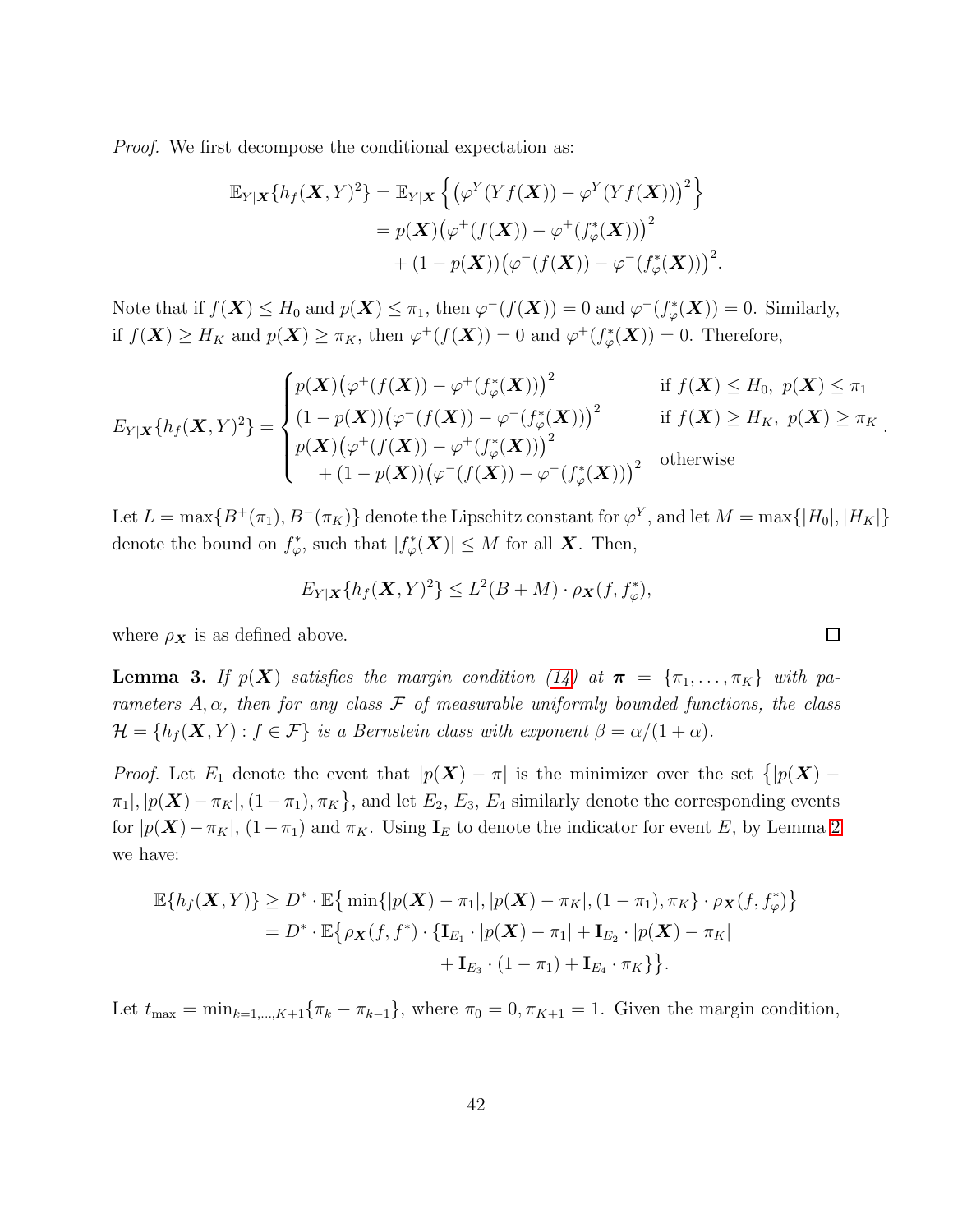for all k, there exists some  $A \geq 0, \alpha \geq 0$  such that for all  $t \in [0, t_{\max})$ ,

$$
\mathbb{P}\{|p(\boldsymbol{X}) - \pi_k| \le t\} \le At^\alpha,
$$

for  $k = 1, ..., K$ . Therefore, letting B and M denote the bounds on f and  $f^*_{\varphi}$  given in the proof of Lemma [2,](#page-41-0)

$$
\mathbb{E}\{\rho_{\mathbf{X}}(f, f_{\varphi}^*)\cdot |p(\mathbf{X}) - \pi_1|\cdot \mathbf{I}_{E_1}\} \geq t \cdot \mathbb{E}\{\rho_{\mathbf{X}}(f, f_{\varphi}^*)\cdot \mathbf{I}\{|p(\mathbf{X}) - \pi_1| > t\} \cdot \mathbf{I}_{E_1}\}\n\n\geq t \cdot \left[\mathbb{E}\{\rho_{\mathbf{X}}(f, f_{\varphi}^*)\cdot \mathbf{I}_{E_1}\} - (B + M) \cdot A t^{\alpha}\right],
$$

and similarly,

$$
\mathbb{E}\left\{\rho_{\mathbf{X}}(f, f_{\varphi}^*)\cdot |p(\mathbf{X}) - \pi_K| \cdot \mathbf{I}_{E_2}\right\} \ge t \cdot \left[\mathbb{E}\left\{\rho_{\mathbf{X}}(f, f_{\varphi}^*)\cdot \mathbf{I}_{E_2}\right\} - (B + M) \cdot At^{\alpha}\right] \n\mathbb{E}\left\{\rho_{\mathbf{X}}(f, f_{\varphi}^*)\cdot (1 - \pi_1) \cdot \mathbf{I}_{E_3}\right\} \ge t \cdot \left[\mathbb{E}\left\{\rho_{\mathbf{X}}(f, f_{\varphi}^*)\cdot \mathbf{I}_{E_3}\right\} - (B + M) \cdot \mathbf{I}\{(1 - \pi_1) < t, (1 - \pi_1) \le \pi_K\}\right] \n\mathbb{E}\left\{\rho_{\mathbf{X}}(f, f_{\varphi}^*)\cdot \pi_K \cdot \mathbf{I}_{E_4}\right\} \ge t \cdot \left[\mathbb{E}\left\{\rho_{\mathbf{X}}(f, f_{\varphi}^*)\cdot \mathbf{I}_{E_4}\right\} - (B + M) \cdot \mathbf{I}\{\pi_K < t, \pi_K < (1 - \pi_1)\}\right].
$$

Assume without loss of generality that  $\pi_K < (1 - \pi_1)$ . Let

$$
t = \left(\frac{\mathbb{E}\{\rho_{\mathbf{X}}(f, f_{\varphi}^*)\}}{C \cdot 2A(B + M)}\right)^{1/\alpha},\,
$$

where  $C \ge \max\{2, (2A\pi_K^{\alpha})^{-1}\}.$  Then, since  $\mathbb{E}\{\rho_{\mathbf{X}}(f, f_{\varphi}^*)\} \le (B + M)$ , we have  $t < \pi_K$ . Combining the above inequalities, we have:

 $\overline{a}$ 

$$
\mathbb{E}\{h_f(\mathbf{X}, Y)\} \ge D^* \cdot t \cdot \left[\mathbb{E}\{\rho_{\mathbf{X}}(f, f_{\varphi}^*)\} - (B + M)(2At^{\alpha})\right]
$$
  
\n
$$
\ge D^* \cdot \left(\frac{\mathbb{E}\{\rho_{\mathbf{X}}(f, f_{\varphi}^*)\}}{C \cdot 2A(B + M)}\right)^{1/\alpha} \left[\mathbb{E}\{\rho_{\mathbf{X}}(f, f_{\varphi}^*)\} - C^{-1}\mathbb{E}\{\rho_{\mathbf{X}}(f, f_{\varphi}^*)\}\right]
$$
  
\n
$$
\ge D^* \cdot \left(\frac{C - 1}{C}\right) \cdot \left(\frac{1}{C \cdot 2A(B + M)}\right)^{1/\alpha} \cdot \mathbb{E}\{\rho_{\mathbf{X}}(f, f_{\varphi}^*)\}^{(1 + \alpha)/\alpha}
$$
  
\n
$$
\mathbb{E}\{\rho_{\mathbf{X}}(f, f_{\varphi}^*)\} \le \left[\left(\frac{C}{C - 1}\right) \cdot D^* \cdot (C \cdot 2A(B + M))^{1/\alpha}\right]^{\alpha/(1 + \alpha)} \cdot \mathbb{E}\{h_f(\mathbf{X}, Y)\}^{\alpha/(1 + \alpha)}.
$$

Combining with the result of Lemma [2,](#page-41-0) and noting that  $\mathbb{E}\{\rho_{\mathbf{X}}(f, f_{\varphi}^*)\} = \mathbb{E}_{\mathbf{X}}\{\rho_{\mathbf{X}}(f, f_{\varphi}^*)\}$ , we have:

$$
\mathbb{E}\big\{h_f(\boldsymbol{X},Y)^2\big\}=\mathbb{E}_{\boldsymbol{X}}\big\{\mathbb{E}_{Y|\boldsymbol{X}}\{h_f(\boldsymbol{X},Y)^2\}
$$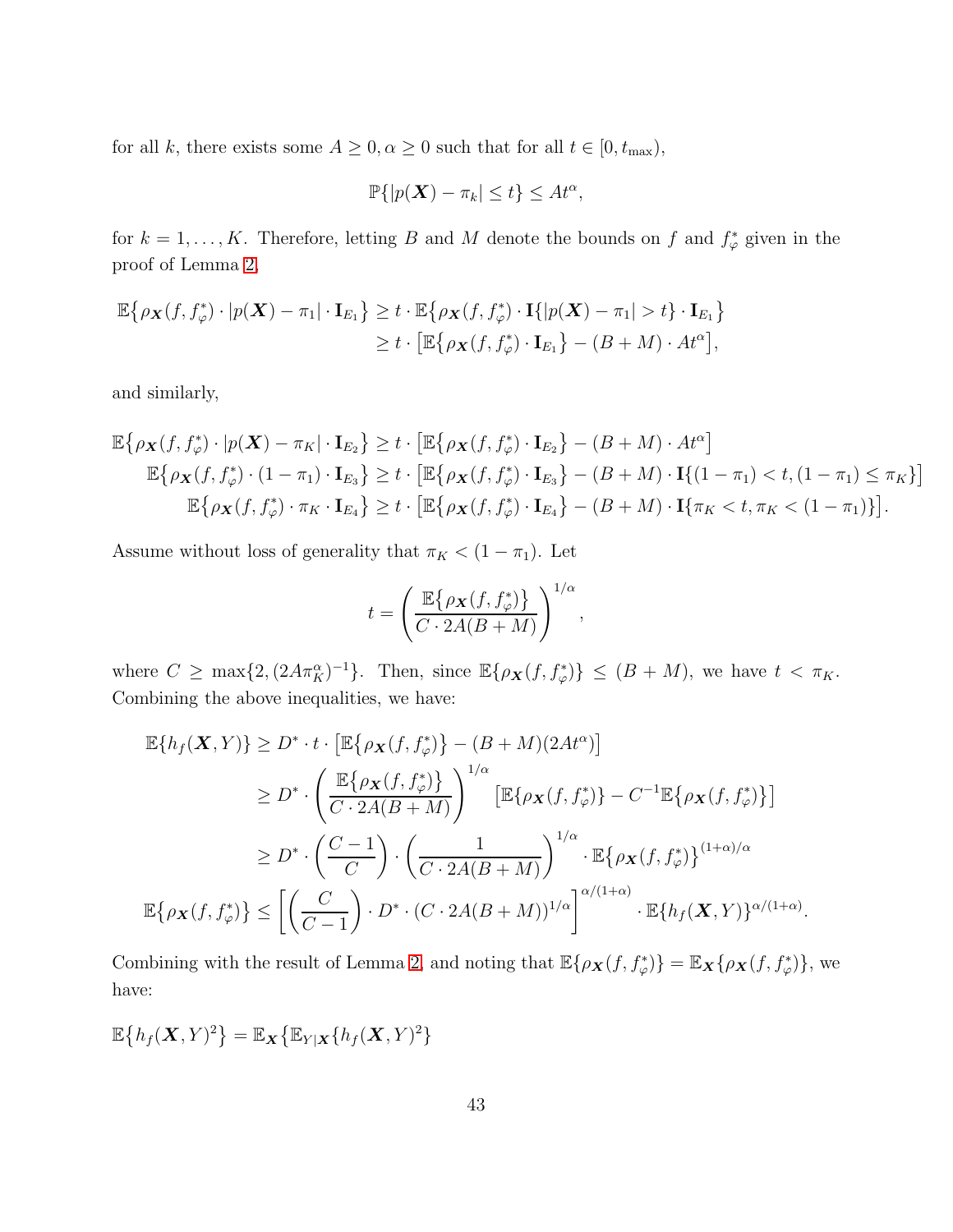$$
\leq L^2(B+M) \cdot \mathbb{E}_{\mathbf{X}}\{\rho_{\mathbf{X}}(f, f_{\varphi}^*)\}
$$
  
\n
$$
\leq L^2(B+M) \cdot \left[ \left( \frac{C}{C-1} \right) \cdot D^* \cdot (C \cdot 2A(B+M))^{1/\alpha} \right]^{\alpha/(1+\alpha)} \cdot \mathbb{E}\{h_f(\mathbf{X}, Y)\}^{\alpha/(1+\alpha)},
$$

 $\Box$ 

such that  $h_f$  is a Bernstein class.

Let B' and  $\beta$  be defined such that  $\mathbb{E}\left\{h_f(\mathbf{X},Y)^2\right\} \leq B' \cdot \mathbb{E}\{h_f(\mathbf{X},Y)\}^{\beta}$ . Let  $\hat{f}_n$  denote the empirical minimizer in F of  $\varphi^y(yf(x))$  over a training sample of size n. We first bound the excess  $\varphi$ -risk by:

$$
\Delta Q(\hat{f}_n) = \mathbb{E}\{h_{\hat{f}_n}(\boldsymbol{X}, Y)\}
$$
  
=  $2\Big(\frac{1}{n}\sum_{i=1}^n h_{\hat{f}_n}(\boldsymbol{x}_i, y_i)\Big) + \Big(\mathbb{E}\{h_{\hat{f}_n}(\boldsymbol{X}, Y)\} - 2\Big(\frac{1}{n}\sum_{i=1}^n h_{\hat{f}_n}(\boldsymbol{x}_i, y_i)\Big)\Big)$   
 $\leq \sup_{f \in \mathcal{F}_B} \Big(\mathbb{E}\{h_f(\boldsymbol{X}, Y)\} - 2\Big(\frac{1}{n}\sum_{i=1}^n h_f(\boldsymbol{x}_i, y_i)\Big)\Big).$ 

Note that,

$$
\sup_{f\in\mathcal{F}_B}\Big(\mathbb{E}\{h_f(\boldsymbol{X},Y)\}-2\big(\frac{1}{n}\sum_{i=1}^nh_f(\boldsymbol{x}_i,y_i)\big)\Big)\leq \frac{3L}{n}+\sup_{f\in\mathcal{F}_n}\Big(\mathbb{E}\{h_f(\boldsymbol{X},Y)\}-2\big(\frac{1}{n}\sum_{i=1}^nh_f(\boldsymbol{x}_i,y_i)\big)\Big),
$$

where  $\mathcal{F}_n$  is a minimal 1/n-net of  $\mathcal{F}_B$ . Now applying Bernstein's inequality,

$$
\mathbb{P}\Big\{\sup_{f\in\mathcal{F}_n}\Big(\mathbb{E}\{h_f(\boldsymbol{X},Y)\}-2\big(\frac{1}{n}\sum_{i=1}^n h_f(\boldsymbol{x}_i,y_i)\big)\Big)\geq t\Big\}
$$
  
\$\leq N\_n\cdot \exp\Big\{-\frac{n(t+\mathbb{E}\{h\_f(\boldsymbol{X},Y)\})^2/8}{\mathbb{E}\{h\_f(\boldsymbol{X},Y)^2\}+(2LB)(t+\mathbb{E}\{h\_f(\boldsymbol{X},Y)\})/6}\Big\}\$.

Using the fact that  $h_f$  is a Bernstein class, and noting that for  $\beta \in [0,1)$ ,  $z^{\beta} \leq 1+z$  for all  $z > 0$ ,

$$
\frac{\mathbb{E}\lbrace h_f(\mathbf{X}, Y)^2 \rbrace}{t + \mathbb{E}\lbrace h_f(\mathbf{X}, Y) \rbrace} \leq B' \cdot \frac{\mathbb{E}\lbrace h_f(\mathbf{X}, Y) \rbrace^{\beta}}{t + \mathbb{E}\lbrace h_f(\mathbf{X}, Y) \rbrace} \leq B' \cdot \frac{1 + \mathbb{E}\lbrace h_f(\mathbf{X}, Y) \rbrace}{t + \mathbb{E}\lbrace h_f(\mathbf{X}, Y) \rbrace} \leq B' \cdot t^{-1}.
$$